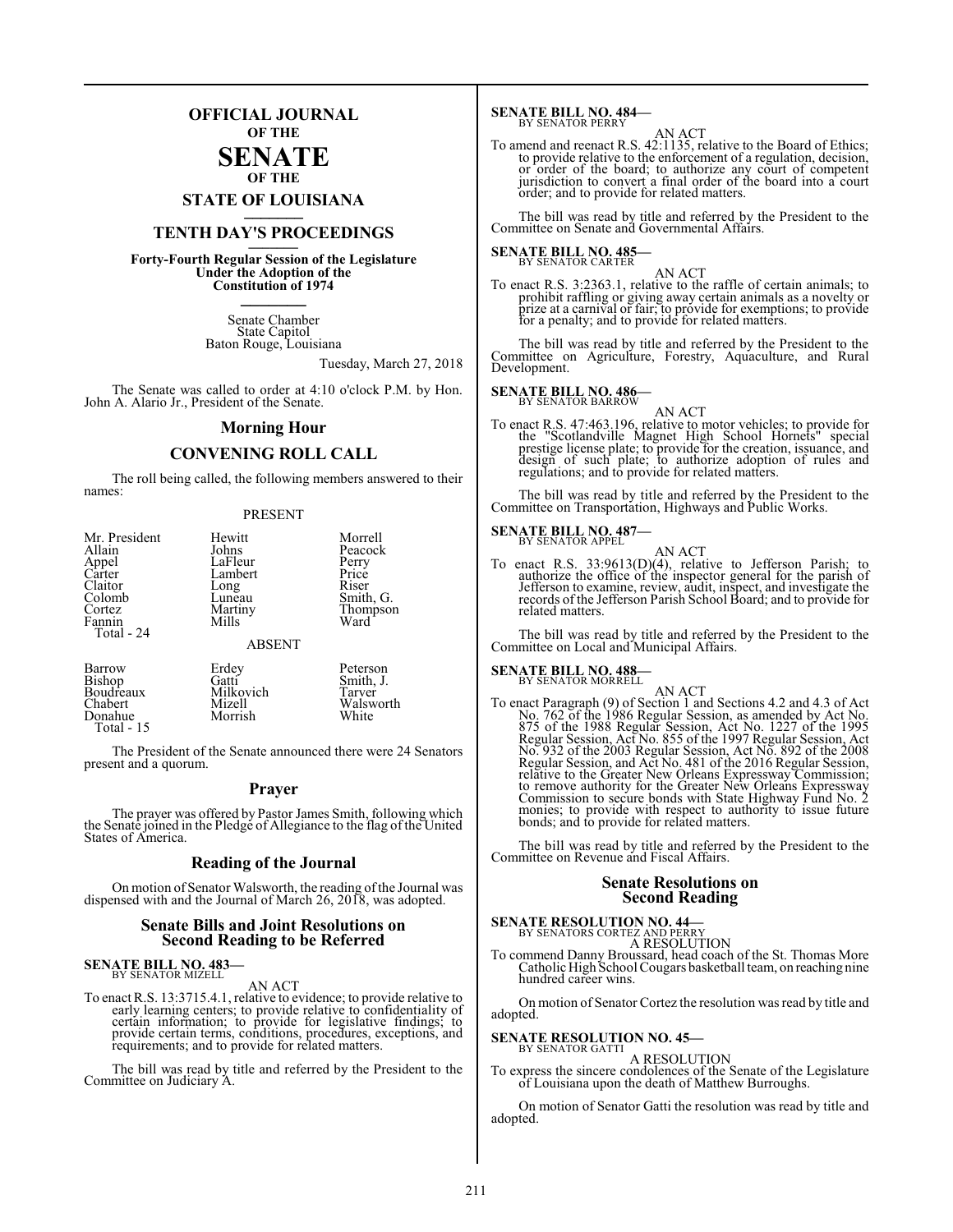#### **SENATE RESOLUTION NO. 46—** BY SENATOR PERRY

A RESOLUTION

To urge and request the Louisiana State Law Institute to review state laws, rules, regulations, policies, and procedures relative to mental health evaluations used in child custody and visitation proceedings.

The resolution was read by title and referred by the President to the Committee on Judiciary A.

### **SENATE RESOLUTION NO. 47—** BY SENATORS PERRY AND CORTEZ

A RESOLUTION

To commend Danny Broussard, head basketball coach of the St. Thomas More Catholic High School Cougars, on being inducted into the Louisiana High School Basketball Coaches Association Hall of Fame.

On motion of Senator Perry the resolution was read by title and adopted.

### **SENATE RESOLUTION NO. 48—** BY SENATOR RISER

A RESOLUTION

To commend Shirley Ann Unangst on the occasion of her birthday.

On motion of Senator Riser the resolution was read by title and adopted.

### **Senate Concurrent Resolutions on Second Reading**

# **SENATE CONCURRENT RESOLUTION NO. 43—** BY SENATOR WALSWORTH

A CONCURRENT RESOLUTION

To create and provide for the Louisiana Historical Archives Task Force to study the conditions, issues, needs, and problems relative to the preservation of the state's historical archives and records and to recommend any action or legislation the task force deems necessary or appropriate.

The resolution was read by title and referred by the President to the Committee on Education.

**SENATE CONCURRENT RESOLUTION NO. 44—BY SENATORS MILLS AND BOUDREAUX AND REPRESENTATIVES**<br>HUVAL AND TERRY LANDRY A CONCURRENT RESOLUTION

To express the sincere condolences of the Legislature of Louisiana upon the death of Pat Huval, famous restauranteur, former mayor ofHenderson, Louisiana, proudCajun, and extraordinary visionary and entrepreneur.

The concurrent resolution was read by title. Senator Mills moved to adopt the Senate Concurrent Resolution.

### **ROLL CALL**

The roll was called with the following result:

### YEAS

| Mr. President | Gatti     | Morrish   |
|---------------|-----------|-----------|
| Allain        | Hewitt    | Peacock   |
| Appel         | Johns     | Perry     |
| Boudreaux     | LaFleur   | Peterson  |
| Carter        | Lambert   | Price     |
| Chabert       | Long      | Riser     |
| Claitor       | Luneau    | Smith, G. |
| Colomb        | Martiny   | Tarver    |
| Cortez        | Milkovich | Thompson  |
| Donahue       | Mills     | Walsworth |

### **Page 2 SENATE 10th DAY'S PROCEEDINGS**

| Erdey<br>Fannin | Mizell<br>Morrell | Ward<br>White |
|-----------------|-------------------|---------------|
| Total - $36$    | <b>NAYS</b>       |               |
| Total $-0$      | <b>ABSENT</b>     |               |
| Barrow          | Bishop            | Smith, J.     |

Total - 3

The Chair declared the Senate adopted the Senate Concurrent Resolution and ordered it sent to the House.

### **SENATE CONCURRENT RESOLUTION NO. 46—**

BY SENATORS PRICE, BARROW AND LAMBERT AND REPRESENTATIVES BACALA, BERTHELOT, BRASS AND SCHEXNAYDER

A CONCURRENT RESOLUTION To commend the East Ascension High School Lady Spartans basketball team on winning the Louisiana High School Athletic Association Class 5A state championship.

The concurrent resolution was read by title. Senator Price moved to adopt the Senate Concurrent Resolution.

### **ROLL CALL**

The roll was called with the following result:

### YEAS

| Mr. President   | Gatti       | Peacock   |
|-----------------|-------------|-----------|
| Allain          | Hewitt      |           |
|                 |             | Perry     |
|                 | Johns       | Peterson  |
| Appel<br>Bishop | LaFleur     | Price     |
| Boudreaux       | Lambert     | Riser     |
| Carter          | Long        | Smith, G. |
| Chabert         | Luneau      | Tarver    |
| Claitor         | Martiny     | Thompson  |
| Colomb          | Milkovich   | Walsworth |
| Cortez          | Mills       | Ward      |
| Donahue         | Mizell      | White     |
| Erdey           | Morrell     |           |
| Fannin          | Morrish     |           |
| Total - 37      |             |           |
|                 | <b>NAYS</b> |           |
| $Total - 0$     |             |           |

ABSENT

Barrow Smith, J.

Total - 2

The Chair declared the Senate adopted the Senate Concurrent Resolution and ordered it sent to the House.

## **SENATE CONCURRENT RESOLUTION NO. 47—** BY SENATOR CARTER

A CONCURRENT RESOLUTION To recognize April 25, 2018, as "Kappa Day at the Kapitol".

### **Floor Amendments**

Senator Martiny sent up floor amendments.

### **SENATE FLOOR AMENDMENTS**

Amendments proposed by Senator Martiny to Original Senate Concurrent Resolution No. 47 by Senator Carter

AMENDMENT NO. 1 On page 3, line 19, delete "Senate of the"

On motion of Senator Martiny, the amendments were adopted.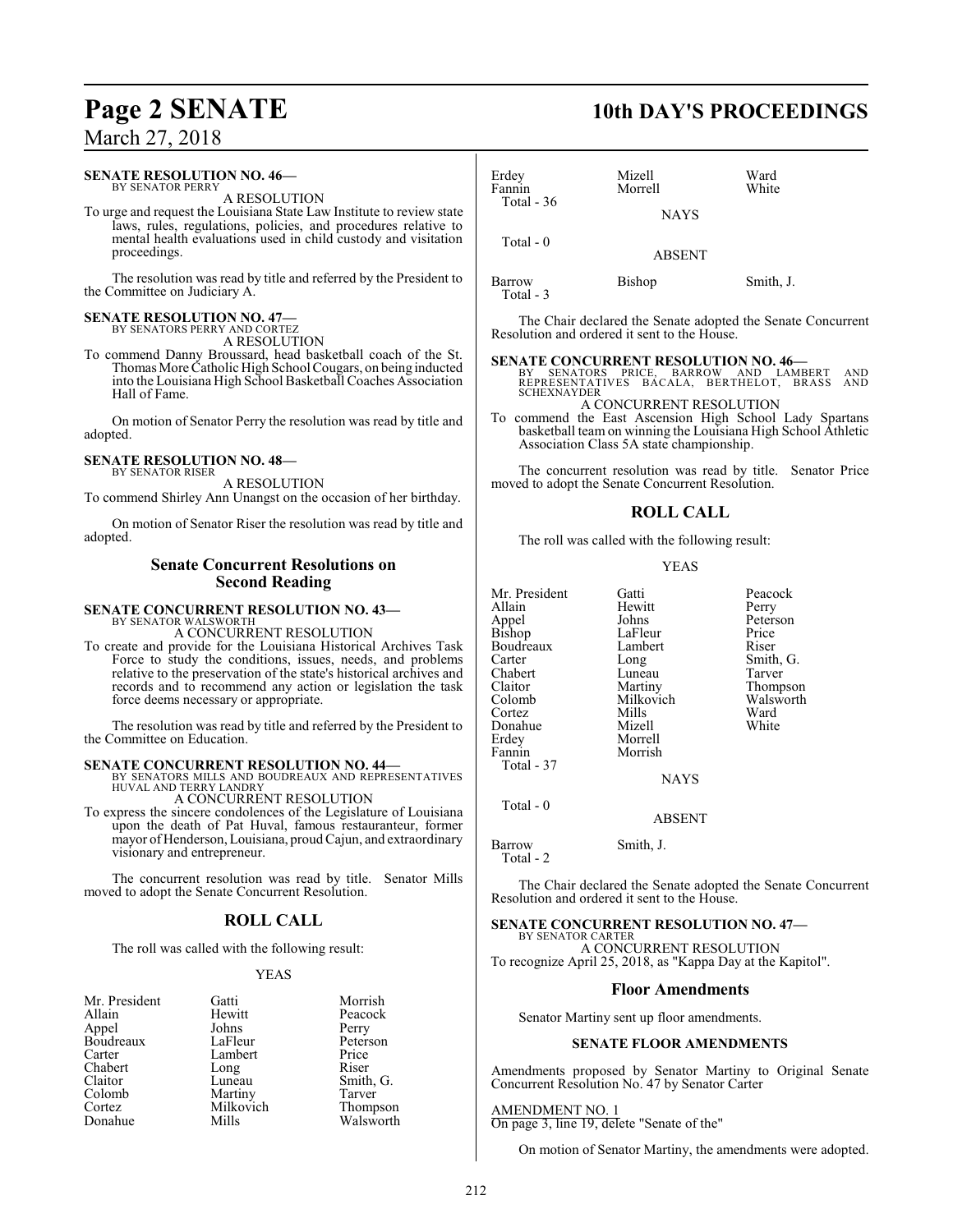### **10th DAY'S PROCEEDINGS Page 3 SENATE**

The concurrent resolution was read by title. Senator Carter moved to adopt the amended Senate Concurrent Resolution.

### **ROLL CALL**

The roll was called with the following result:

### YEAS

| Mr. President | Fannin    | Morrish   |
|---------------|-----------|-----------|
| Allain        | Gatti     | Peacock   |
| Appel         | Hewitt    | Perry     |
| Barrow        | Johns     | Peterson  |
| Bishop        | LaFleur   | Price     |
| Boudreaux     | Lambert   | Riser     |
| Carter        | Long      | Smith, G. |
| Chabert       | Luneau    | Tarver    |
| Claitor       | Martiny   | Thompson  |
| Colomb        | Milkovich | Walsworth |
| Cortez        | Mills     | Ward      |
| Donahue       | Mizell    | White     |
| Erdey         | Morrell   |           |
| Total - 38    |           |           |
|               | NAYS      |           |

Total - 0

ABSENT

Smith, J.

Total - 1

The Chair declared the Senate adopted the amended Senate Concurrent Resolution and ordered it engrossed and sent to the House.

### **Message from the House**

### **ASKING CONCURRENCE IN HOUSE BILLS AND JOINT RESOLUTIONS**

### March 27, 2018

To the Honorable President and Members of the Senate:

I am directed to inform your honorable body that the House of Representatives has finally passed and asks your concurrence in the following House Bills and Joint Resolutions:

| HB No. 302 | HB No. 675 | $HB$ No. 5 |
|------------|------------|------------|
| $HB$ No. 6 | HB No. 113 | HB No. 155 |
| HB No. 127 | HB No. 139 | HB No. 177 |
| HB No. 232 | HB No. 233 | HB No. 311 |
| HB No. 599 | HB No. 684 | HB No. 704 |
|            |            |            |

Respectfully submitted, ALFRED W. SPEER Clerk of the House of Representatives

### **House Bills and Joint Resolutions on First Reading**

**HOUSE BILL NO. 5—** BY REPRESENTATIVE CONNICK

AN ACT

To amend and reenact Civil Code Article 3463, relative to prescription; to provide for the effect of dismissal of a party in certain circumstances; and to provide for related matters.

The bill was read by title and placed on the Calendar for a second reading.

### **HOUSE BILL NO. 6—**

BY REPRESENTATIVE CONNICK AN ACT

To enact Code ofCivil Procedure Article 1551(D), relative to pretrial procedure; to provide for the setting of a pretrial conference in certain circumstances; to provide for the method of conducting the pretrial conference; and to provide for related matters.

The bill was read by title and placed on the Calendar for a second reading.

**HOUSE BILL NO. 113—** BY REPRESENTATIVE GREGORY MILLER AN ACT

To amend and reenact R.S. 34:843(A)(1) and (B)(1) and to enact R.S. 34:843(B)(3) and (4), relative to navigation; to provide for the removal of objects from waterways; to provide for notice; to provide for plans to remove such objects; to provide for riparian owners; to provide for causes of action; to provide for remedies; to provide for an exception; and to provide for related matters.

The bill was read by title and placed on the Calendar for a second reading.

### **HOUSE BILL NO. 127—**

BY REPRESENTATIVE MACK

AN ACT To repeal R.S. 32:398.1(C), relative to the issuance of warning citations for violations of motor vehicle laws; to repeal the prohibition on the issuance of warning citations for violations of motor vehicle laws.

The bill was read by title and placed on the Calendar for a second reading.

### **HOUSE BILL NO. 139—**

BY REPRESENTATIVE HOFFMANN

AN ACT To amend and reenact R.S. 45:844.31(B)(2), relative to prohibitions against telephonic solicitations during a declared state of emergency; to expressly provide an exception with respect to certain telephonic solicitations for blood products for patient transfusion; to provide technical changes; and to provide for related matters.

The bill was read by title and placed on the Calendar for a second reading.

### **HOUSE BILL NO. 155—**

BY REPRESENTATIVE STOKES

AN ACT To amend and reenact R.S. 47:1838(introductory paragraph) and (1) through (3), relative to ad valorem property tax assessments by the Louisiana Tax Commission; to authorize the imposition of certain assessment fees; to provide for the amount of certain assessment fees; to provide for effectiveness; and to provide for related matters.

The bill was read by title and placed on the Calendar for a second reading.

### **HOUSE BILL NO. 177—**

BY REPRESENTATIVE ZERINGUE AN ACT

To amend and reenact R.S.  $38:2212(C)(3)(b)$ , relative to the termination date applicable to restoring or rehabilitating a levee; to provide for an extension of the termination date for restoring or rehabilitating a levee not maintained with federal funds and not publicly bid; and to provide for related matters.

The bill was read by title and placed on the Calendar for a second reading.

# March 27, 2018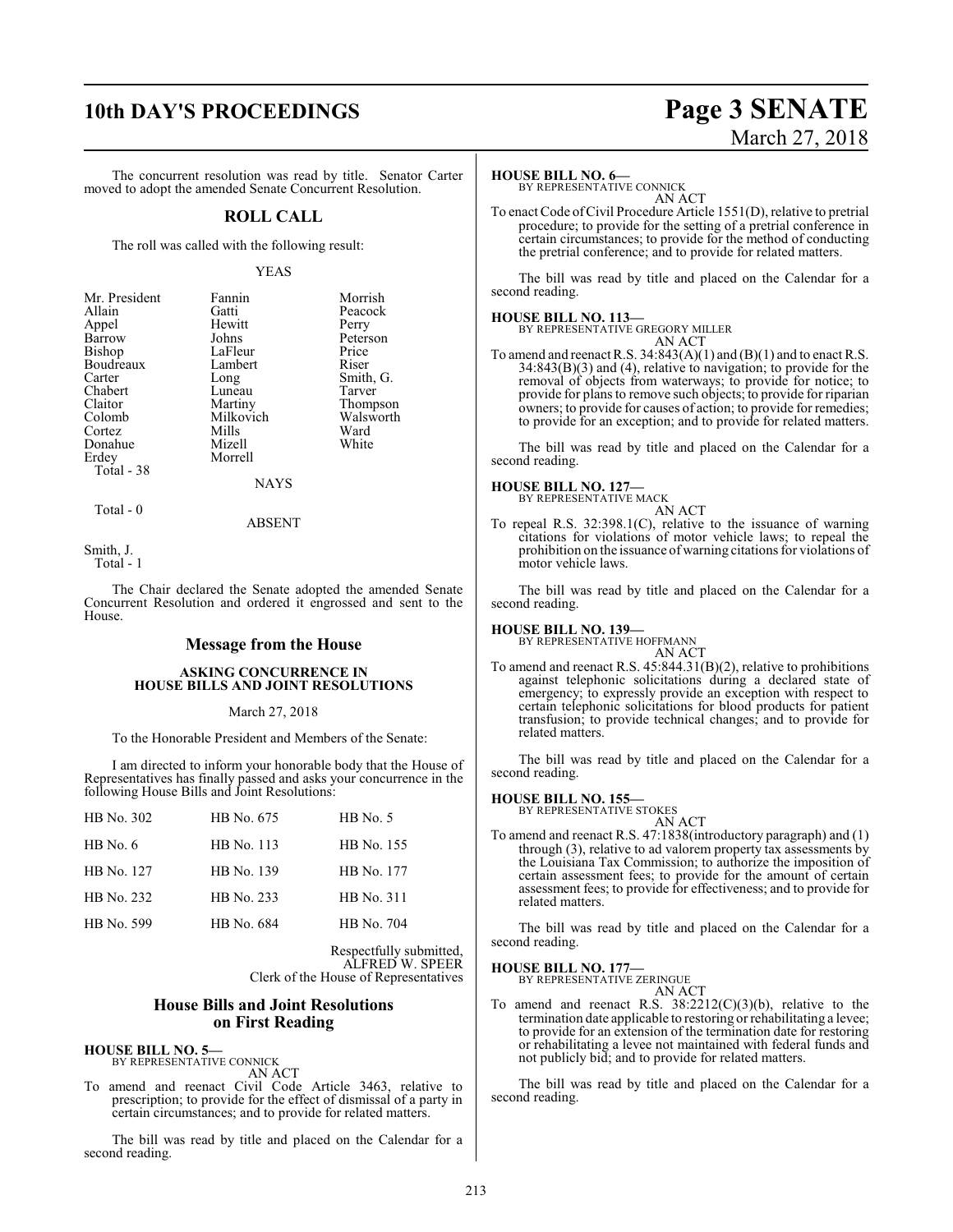# **Page 4 SENATE 10th DAY'S PROCEEDINGS**

### March 27, 2018

### **HOUSE BILL NO. 232—**

BY REPRESENTATIVE COUSSAN AN ACT

To amend and reenact R.S. 51:710.1, relative to the power to assess civil monetary penalties and fees with respect to Louisiana Securities Law; to expressly allow issuance of such penalties and fees for violation of a relative administrative rule, regulation, or order; to provide for effectiveness; and to provide for related matters.

The bill was read by title and placed on the Calendar for a second reading.

### **HOUSE BILL NO. 233—**

BY REPRESENTATIVE COUSSAN AN ACT

To enact R.S.  $51:705(G)(3)$ , relative to the registration of securities; to require the submission of notice filings; to provide notice requirements for crowd funding filings submitted to the Securities and Exchange Commission pursuant to Section 18(b)(4)(C) of the Securities Act of 1933; to require a filing fee; and to provide for related matters.

The bill was read by title and placed on the Calendar for a second reading.

### **HOUSE BILL NO. 302—**

BY REPRESENTATIVE CARMODY AN ACT

To enact R.S. 49:191(10)(c) and to repeal R.S. 49:191(8)(i), relative to the Department of Public Service, including provisions to provide for the re-creation of the Department of Public Service and the statutory entities made a part of the department by law; to provide for the effective termination date for all statutory authority for the existence of such statutory entities; and to provide for related matters.

The bill was read by title and placed on the Calendar for a second reading.

### **HOUSE BILL NO. 311—**

BY REPRESENTATIVE LEGER AND SENATOR PETERSON AN ACT

To enact R.S. 33:9091.25, relative to Orleans Parish; to create the Delachaise Security and Improvement District; to provide relative to the boundaries, purpose, governance, and powers and duties of the district; to provide relative to district funding, including the authority to impose a parcel fee within the district; and to provide for related matters.

The bill was read by title and placed on the Calendar for a second reading.

#### **HOUSE BILL NO. 599—** BY REPRESENTATIVE JEFFERSON

AN ACT

To amend and reenact R.S. 23:1742(A), relative to unemployment compensation; to provide with respect to overpayment assessment and reassessment notices; to provide for the method of transmittal; and to provide for related matters.

The bill was read by title and placed on the Calendar for a second reading.

### **HOUSE BILL NO. 675—**

BY REPRESENTATIVE ZERINGUE AN ACT

To amend and reenact R.S. 33:4545.6 and to enact R.S. 33:4545.4(G), relative to the Louisiana Energy and Power

Authority; to provide relative to the powers and duties of the governing board and operating committee of the authority; to limit the powers granted to members of the authority's operating committee; to provide for the creation of the Louisiana Energy and Power Authority Unit 1 participants committee; to provide relative to votes cast by members of the newly created participants committee; and to provide for related matters.

The bill was read by title and placed on the Calendar for a second reading.

### **HOUSE BILL NO. 684—**

BY REPRESENTATIVES ABRAMSON AND STAGNI AN ACT

To amend and reenact the title of Chapter 21-A of Title 33 of the Louisiana Revised Statutes of 1950 and R.S. 33:7631 and 7634, relative to local tax incentives; to provide relative to tax rebates, credits, and other incentives for donations to local infrastructure projects; to provide relative to qualified donations; to authorize incentives for donations for other local purposes; to remove limitations on such incentives; to provide relative to procedures; and to provide for related matters.

The bill was read by title and placed on the Calendar for a second reading.

### **HOUSE BILL NO. 704— (Substitute for House Bill No. 535 by Representative Smith)**

BY REPRESENTATIVE SMITH AN ACT

To amend and reenact R.S. 40:2018.1, to enact R.S. 36:259(M), and to repeal R.S.  $36:4(B)(1)(ee)$ , relative to the Louisiana Commission on HIV, AIDS, and Hepatitis C; to revise the name of the commission; to provide relative to the composition of the commission and the means of appointment of certain commission members; to provide relative to meetings of the commission; to provide for placement of the commission within the executive branch of government; to extend the termination date of the commission; and to provide for related matters.

The bill was read by title and placed on the Calendar for a second reading.

### **House Bills and Joint Resolutions on Second Reading**

**HOUSE BILL NO. 8—**

BY REPRESENTATIVE IVEY

- AN ACT
- To amend and reenact R.S. 11:1513(A) and (B) and to repeal R.S. 11:1513(C) and (D), relative to the reemployment of retirees of the Clerks' of Court Retirement and Relief Fund; to provide for the number of hours a retiree may be reemployed without benefit reduction; to require payment of employer contributions during reemployment; and to provide for related matters.

The bill was read by title and referred by the President to the Committee on Retirement.

### **HOUSE BILL NO. 9—**

BY REPRESENTATIVE IVEY

AN ACT To amend and reenact R.S. 11:2254(D) and (E) and to enact R.S. 11:2254(F) and (G), relative to the Firefighters' Retirement System; to provide relative to direct rollovers of sums from the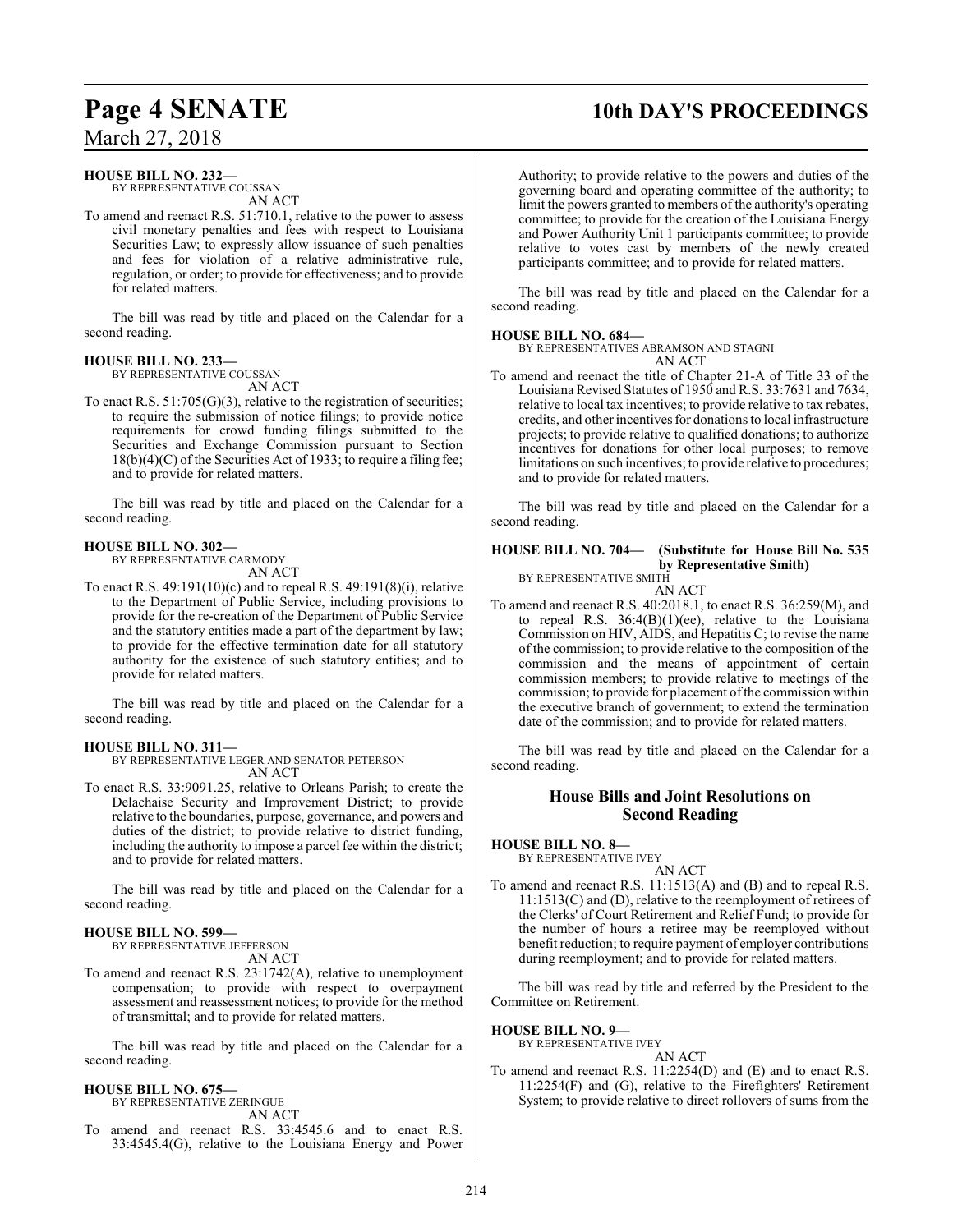# **10th DAY'S PROCEEDINGS Page 5 SENATE**

# March 27, 2018

system to qualified plans; to provide for definitions; and to provide for related matters.

The bill was read by title and referred by the President to the Committee on Retirement.

### **HOUSE BILL NO. 10—**

BY REPRESENTATIVES IVEY, ABRAHAM, BACALA, HOLLIS, JONES, GREGORY MILLER, AND PEARSON AN ACT

To amend and reenact R.S.  $11:2256(B)(2)$  and (3) and (E)(1) and (3), relative to the Firefighters' Retirement System; to provide relative to refunds of accumulated contributions; to require board approval of requested refunds; to provide relative to the timing of such refunds; to provide for members killed in the line of duty by an intentional act of violence; to provide for benefits for survivors of these members; to provide for qualifications to receive these benefits; to provide for benefit calculation; and to provide for related matters.

The bill was read by title and referred by the President to the Committee on Retirement.

### **HOUSE BILL NO. 26—**

BY REPRESENTATIVE PEARSON AN ACT

To amend and reenact R.S. 11:1733(A)(introductory paragraph) and 1751(E) and to enact R.S.  $11:1732(14)(a)(xi)$ ,  $(xii)$ , and  $(xiii)$ , relative to participation in the Municipal Employees'Retirement System of Louisiana; to include additional employers in the system; to provide for membership of certain mayors; and to provide for related matters.

The bill was read by title and referred by the President to the Committee on Retirement.

### **HOUSE BILL NO. 27—**

BY REPRESENTATIVE PEARSON AN ACT

To amend and reenact R.S. 11:1762.1(B), relative to the retirement benefit of reemployed retirees of the Municipal Employees' Retirement System of Louisiana; to provide for computation of a retirement benefit under certain reemployment circumstances; and to provide for related matters.

The bill was read by title and referred by the President to the Committee on Retirement.

### **HOUSE BILL NO. 28—**

BY REPRESENTATIVE PEARSON AN ACT

To amend and reenact R.S. 11:1760(A)(introductory paragraph) and to enact R.S. 11:1789.6 and 1808.6, relative to members of the Tier 2 plans of the Municipal Employees' Retirement System of Louisiana; to provide for the vesting period of such members; and to provide for related matters.

The bill was read by title and referred by the President to the Committee on Retirement.

### **HOUSE BILL NO. 29—**

BY REPRESENTATIVE PEARSON AN ACT

To amend and reenact R.S. 11:1785(A) and 1805(A)(2), relative to the election of survivor benefits by survivors of members of the Municipal Employees' Retirement System of Louisiana; to require that the election be made in writing; and to provide for related matters.

The bill was read by title and referred by the President to the Committee on Retirement.

### **HOUSE BILL NO. 30—**

BY REPRESENTATIVE PEARSON AN ACT

To amend and reenact R.S. 11:1732(11) and (20), relative to the Municipal Employees' Retirement System of Louisiana; to provide for the definition of disability; to provide for the definition of minor child; and to provide for related matters.

The bill was read by title and referred by the President to the Committee on Retirement.

### **HOUSE BILL NO. 31—**

BY REPRESENTATIVE PEARSON AN ACT

To amend and reenact R.S. 11:1757(A), relative to benefit payments to members of the Municipal Employees' Retirement System of Louisiana; to provide for the benefit payable to a retired member upon death of a beneficiary; to provide for the effective date of a payment adjustment; to provide for notice of death of a beneficiary; and to provide for related matters.

The bill was read by title and referred by the President to the Committee on Retirement.

### **HOUSE BILL NO. 32—**

BY REPRESENTATIVE PEARSON AN ACT

To amend and reenact R.S. 11:1763(C)(1) and (E), relative to the Deferred Retirement Option Plan of the Municipal Employees' Retirement System of Louisiana; to provide for suspension of benefit payments and extension of the plan participation period under certain circumstances; and to provide for related matters.

The bill was read by title and referred by the President to the Committee on Retirement.

### **HOUSE BILL NO. 33—**

BY REPRESENTATIVE PEARSON AN ACT

To amend and reenact R.S.  $11:1733(F)(1)$  and (2), relative to participating employers of the Municipal Employees' Retirement System of Louisiana; to provide for payment of unfunded accrued liability attributable to an employer's termination of a participation agreement or to privatizing positions covered by the system; to provide for standards used in calculating unfunded accrued liability; and to provide for related matters.

The bill was read by title and referred by the President to the Committee on Retirement.

### **HOUSE BILL NO. 34—**

BY REPRESENTATIVE PEARSON AN ACT

To amend and reenact R.S. 11:316, relative to investments by the state and statewide retirement systems; to provide for investment in terror-free funds or accounts; and to provide for related matters.

The bill was read by title and referred by the President to the Committee on Retirement.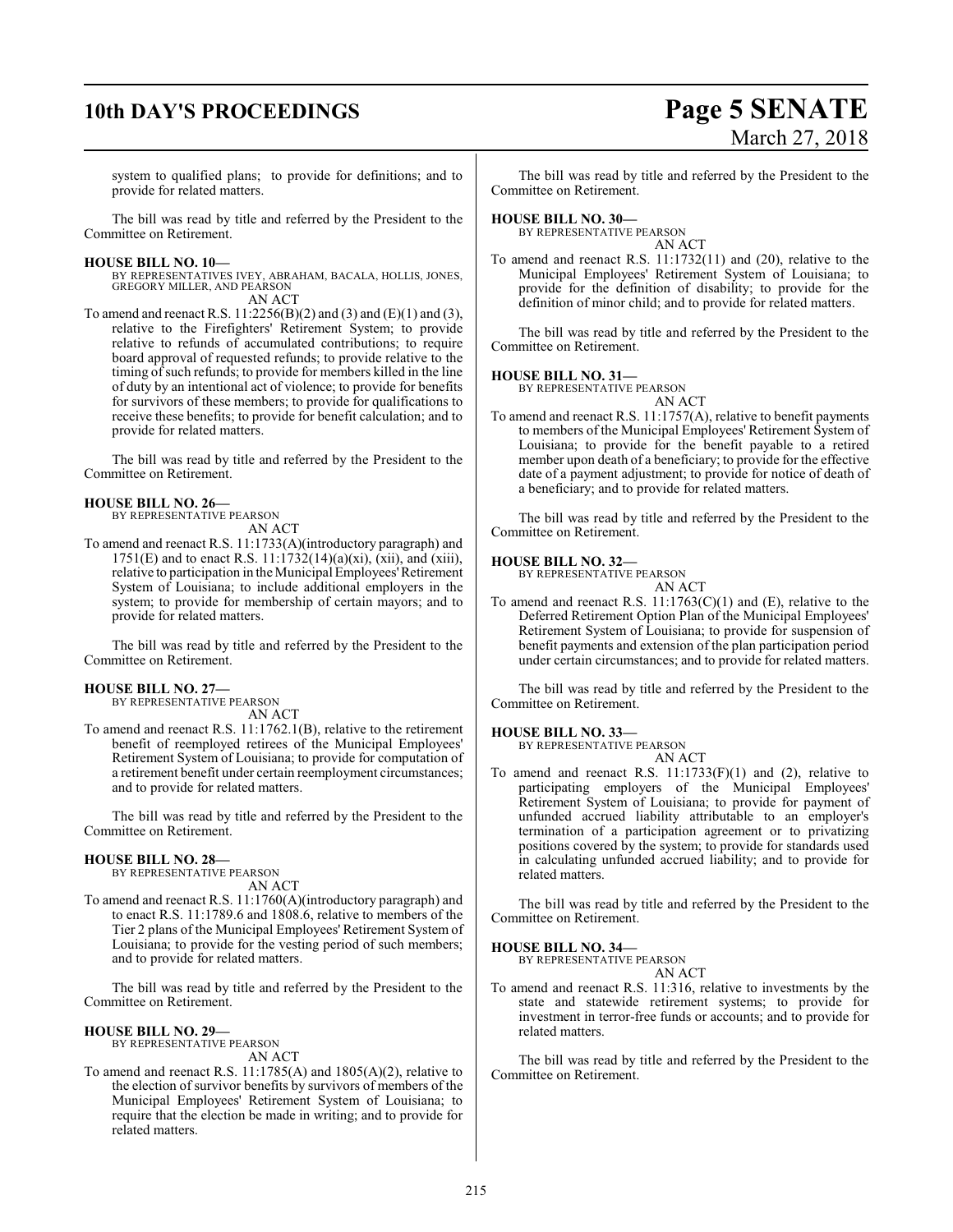# **Page 6 SENATE 10th DAY'S PROCEEDINGS**

### **HOUSE BILL NO. 40—**

BY REPRESENTATIVE IVEY AN ACT

To amend and reenact R.S. 11:2257(E) through (K) and to enact R.S. 11:2257(G), relative to the Firefighters' Retirement System; to provide relative to the Deferred Retirement Option Plan; to provide relative to accounts into which plan funds are placed; and to provide for related matters.

The bill was read by title and referred by the President to the Committee on Retirement.

### **HOUSE BILL NO. 41—** BY REPRESENTATIVE IVEY

AN ACT

To enact R.S. 11:2261.1 and Code of Criminal Procedure Articles 573.3 and 575.1, relative to the Firefighters'Retirement System; to provide for the fiduciary relationship between the system and its investment advisors; to provide for contractual terms; to provide relative to criminal and civil prescriptive periods; to require disclosure ofjudicial and regulatory proceedings; and to provide for related matters.

The bill was read by title and referred by the President to the Committee on Retirement.

#### **HOUSE BILL NO. 67—** BY REPRESENTATIVE BAGLEY

AN ACT

To amend and reenact R.S. 40:1502.16(A), relative to the assessment of service charges by the governing authority of DeSoto Fire Protection District No.  $\overline{2}$ ; to provide with respect to the collection of the service charge and the enforcement of the collection; to provide for use of the proceeds of such charges; and to provide for related matters.

The bill was read by title and referred by the President to the Committee on Local and Municipal Affairs.

# **HOUSE BILL NO. 68—** BY REPRESENTATIVE TERRY BROWN

AN ACT

To amend and reenact R.S. 33:130.202, relative to the LaSalle Economic Development District; to provide relative to the board of commissioners; to provide relative to the appointment of board members; to provide relative to residency requirements for board members; to provide relative to meetings of the board; and to provide for related matters.

The bill was read by title and referred by the President to the Committee on Local and Municipal Affairs.

### **HOUSE BILL NO. 77—**

BY REPRESENTATIVE HENSGENS AN ACT

To amend and reenact R.S. 46:1053(L)(2), relative to Vermilion Parish Hospital Service District No. 2; to increase the maximum per diem which may be paid to commissioners of the district; and to provide for related matters.

The bill was read by title and referred by the President to the Committee on Local and Municipal Affairs.

### **HOUSE BILL NO. 102—**

BY REPRESENTATIVES ZERINGUE AND MAGEE AN ACT

To enact R.S. 15:255(T), relative to witness fees for off-duty law enforcement officers; to authorize the transfer of certain witness fee surplus funds within Lafourche Parish; to provide for the transfer procedures and use of such funds; to provide for definitions; and to provide for related matters.

The bill was read by title and referred by the President to the Committee on Judiciary B.

### **HOUSE BILL NO. 117—**

BY REPRESENTATIVE DUSTIN MILLER AN ACT

To enact R.S. 40:1496(B)(5)(e), relative to the St. Landry Parish Fire District No. 7; to provide for membership on its board of commissioners; and to provide for related matters.

The bill was read by title and referred by the President to the Committee on Local and Municipal Affairs.

# **HOUSE BILL NO. 181—** BY REPRESENTATIVE ARMES

AN ACT

To amend and reenact R.S. 29:62(A), (2)(introductory paragraph), (f), and (3),  $65(A)$ (introductory paragraph), and  $67$ , relative to the Louisiana Military AdvisoryCouncil; to amend with respect to the number of council members; to provide discretion in the council's duties and power; to remove the establishment and requirements of a certain working group; to provide technical corrections; and to provide for related matters.

The bill was read by title and referred by the President to the Committee on Judiciary B.

### **HOUSE BILL NO. 213—**

BY REPRESENTATIVE JACKSON AN ACT

To enact R.S. 13:3049(B)(1)(e)(vii) and R.S. 15:255(T), relative to costs of court; to provide relative to witness fees for off-duty law enforcement officers; to provide relative to juror compensation; to authorize the transfer of witness fee surplus funds and juror compensation surplus funds within the Fourth Judicial District; to provide for the transfer procedures and use of funds; and to provide for related matters.

The bill was read by title and referred by the President to the Committee on Finance.

### **HOUSE BILL NO. 218—**

- BY REPRESENTATIVES JACKSON, GARY CARTER, GAINES, HAZEL, HODGES, MAGEE, MARINO, AND ZERINGUE AND SENATOR WHITE AN ACT
- To enact R.S. 13:5521.1, relative to sheriffs; to provide for participation in the Louisiana Sheriffs'Certification Program; to provide criteria for participation; to provide for incentives; and to provide for related matters.

The bill was read by title and referred by the President to the Committee on Judiciary B.

**HOUSE BILL NO. 230—** BY REPRESENTATIVE BERTHELOT AN ACT

To amend and reenact R.S.  $33:2955(A)(1)(k)(iii)$  and  $(l)(iii)$ , relative to investments by political subdivisions; to provide with respect to requirements for investments in bonds, debentures, notes, or other indebtedness; and to provide for related matters.

The bill was read by title and referred by the President to the Committee on Local and Municipal Affairs.

### **HOUSE BILL NO. 406—**

BY REPRESENTATIVE JEFFERSON AN ACT

To amend and reenact R.S. 23:1595(A) and 1741, relative to unemployment compensation; to make technical changes; and to provide for related matters.

The bill was read by title and referred by the President to the Committee on Labor and Industrial Relations.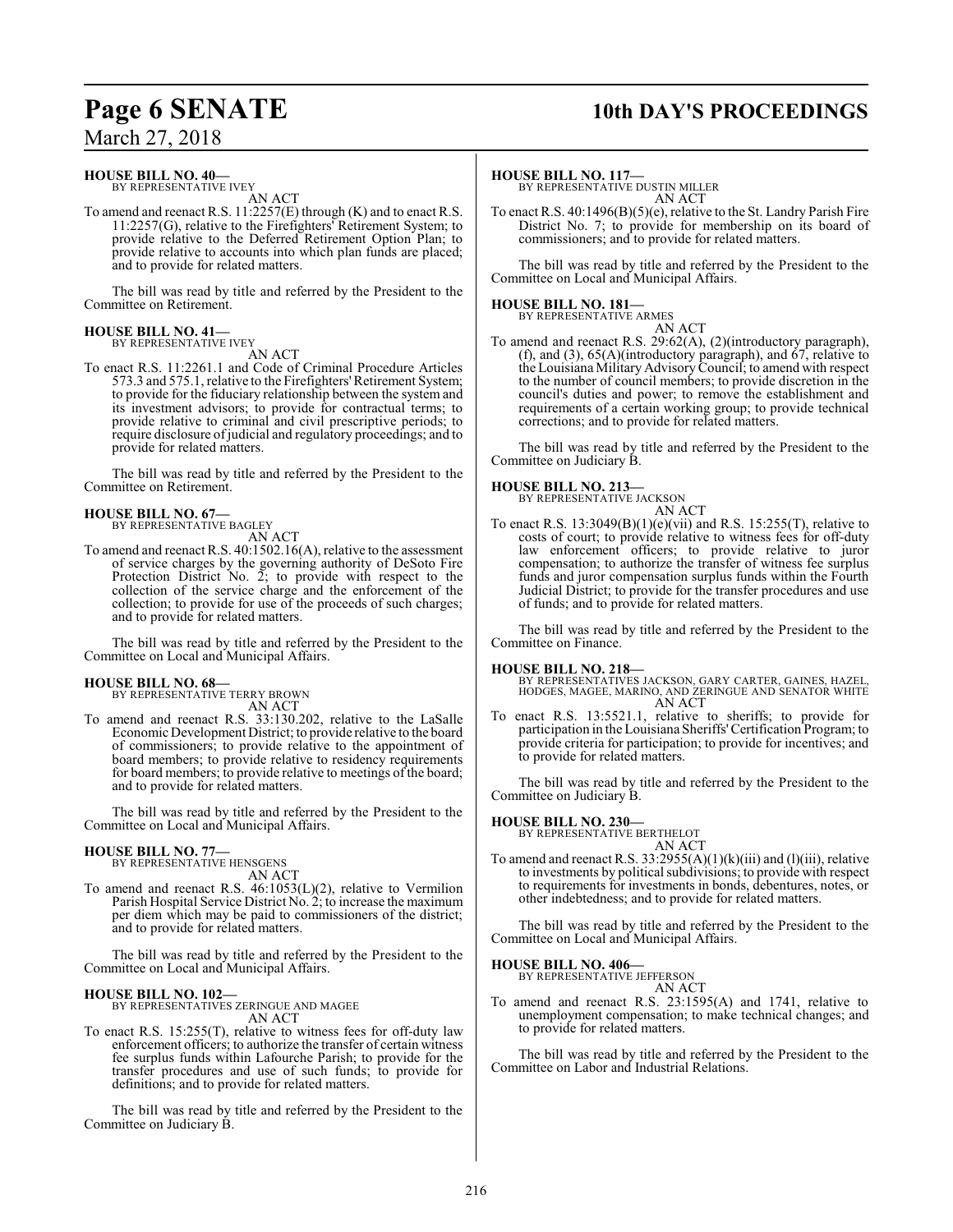## **10th DAY'S PROCEEDINGS Page 7 SENATE**

### **HOUSE BILL NO. 434—**

BY REPRESENTATIVE HENSGENS AN ACT

To enact R.S. 46:1053(C)(2)(i), relative to Vermilion Parish Hospital Service District No. 3; to increase the maximum amount of per diem which may be paid to commissioners of the district; to increase the number of meetings for which the commissioners may be paid; and to provide for related matters.

The bill was read by title and referred by the President to the Committee on Local and Municipal Affairs.

**HOUSE BILL NO. 683—** BY REPRESENTATIVE ABRAMSON

AN ACT

To amend and reenact R.S.  $33:9091.12(F)(4)(b)(i)$  as amended by Act No. 372 of the 2017 Regular Session of the Legislature, relative to the Upper Audubon Security District in Orleans Parish; to provide relative to the parcel fee levied within the district; to provide relative to the renewal of such fee; and to provide for related matters.

The bill was read by title and referred by the President to the Committee on Local and Municipal Affairs.

### **Message from the House**

### **ASKING CONCURRENCE IN HOUSE CONCURRENT RESOLUTIONS**

March 27, 2018

To the Honorable President and Members of the Senate:

I am directed to inform your honorable body that the House of Representatives has finally passed and asks your concurrence in the following House Concurrent Resolutions:

HCR No. 20

Respectfully submitted, ALFRED W. SPEER Clerk of the House of Representatives

### **House Concurrent Resolutions on First Reading**

### **HOUSE CONCURRENT RESOLUTION NO. 20—** BY REPRESENTATIVE CONNICK AND SENATOR ALARIO

A CONCURRENT RESOLUTION

To express the condolences of the Legislature of Louisiana upon the death of Joseph Cornelius "Cocie" Rathborne, III, and to record his many contributions and achievements.

The resolution was read by title and placed on the Calendar for a second reading.

### **House Concurrent Resolutions on Second Reading**

**HOUSE CONCURRENT RESOLUTION NO. 17—** BY REPRESENTATIVES HAZEL, GAROFALO, AND MARINO AND SENATOR DONAHUE

A CONCURRENT RESOLUTION To commend the members of the Holy Cross School robotics team on

winning the 2018 Louisiana state robotics championship.

The resolution was read by title. Senator Donahue moved to concur in the House Concurrent Resolution.

# March 27, 2018

### **ROLL CALL**

The roll was called with the following result:

### YEAS

| Mr. President | Fannin        | Morrell   |
|---------------|---------------|-----------|
| Allain        | Gatti         | Morrish   |
| Barrow        | Hewitt        | Peacock   |
| Bishop        | Johns         | Peterson  |
| Boudreaux     | LaFleur       | Price     |
| Carter        | Lambert       | Riser     |
| Chabert       | Long          | Smith, G. |
| Claitor       | Luneau        | Tarver    |
| Colomb        | Martiny       | Thompson  |
| Cortez        | Milkovich     | Walsworth |
| Donahue       | Mills         | Ward      |
| Erdey         | Mizell        | White     |
| Total - 36    |               |           |
|               | <b>NAYS</b>   |           |
| Total - 0     |               |           |
|               | <b>ABSENT</b> |           |

Appel Perry Smith, J. Total - 3

The Chair declared the Senate concurred in the House Concurrent Resolution and ordered it returned to the House.

**HOUSE CONCURRENT RESOLUTION NO. 18—** BY REPRESENTATIVES SHADOIN AND JEFFERSON AND SENATORS FANNIN, WALSWORTH, AND LUNEAU A CONCURRENT RESOLUTION

To express condolences upon the death of Lieutenant Mark Anthony "Tony" Holtzclaw.

The resolution was read by title. Senator Walsworth moved to concur in the House Concurrent Resolution.

### **ROLL CALL**

The roll was called with the following result:

### YEAS

| Mr. President      | Fannin        | Morrell   |
|--------------------|---------------|-----------|
| Allain             | Gatti         | Morrish   |
| Barrow             | Hewitt        | Peacock   |
| Bishop             | Johns         | Peterson  |
| Boudreaux          | LaFleur       | Price     |
| Carter             | Lambert       | Riser     |
| Chabert            | Long          | Smith, G. |
| Claitor            | Luneau        | Tarver    |
| Colomb             | Martiny       | Thompson  |
| Cortez             | Milkovich     | Walsworth |
| Donahue            | Mills         | Ward      |
| Erdey              | Mizell        | White     |
| Total - 36         |               |           |
|                    | <b>NAYS</b>   |           |
| Total $-0$         |               |           |
|                    | <b>ABSENT</b> |           |
| Appel<br>Total - 3 | Perry         | Smith, J. |

The Chair declared the Senate concurred in the House Concurrent Resolution and ordered it returned to the House.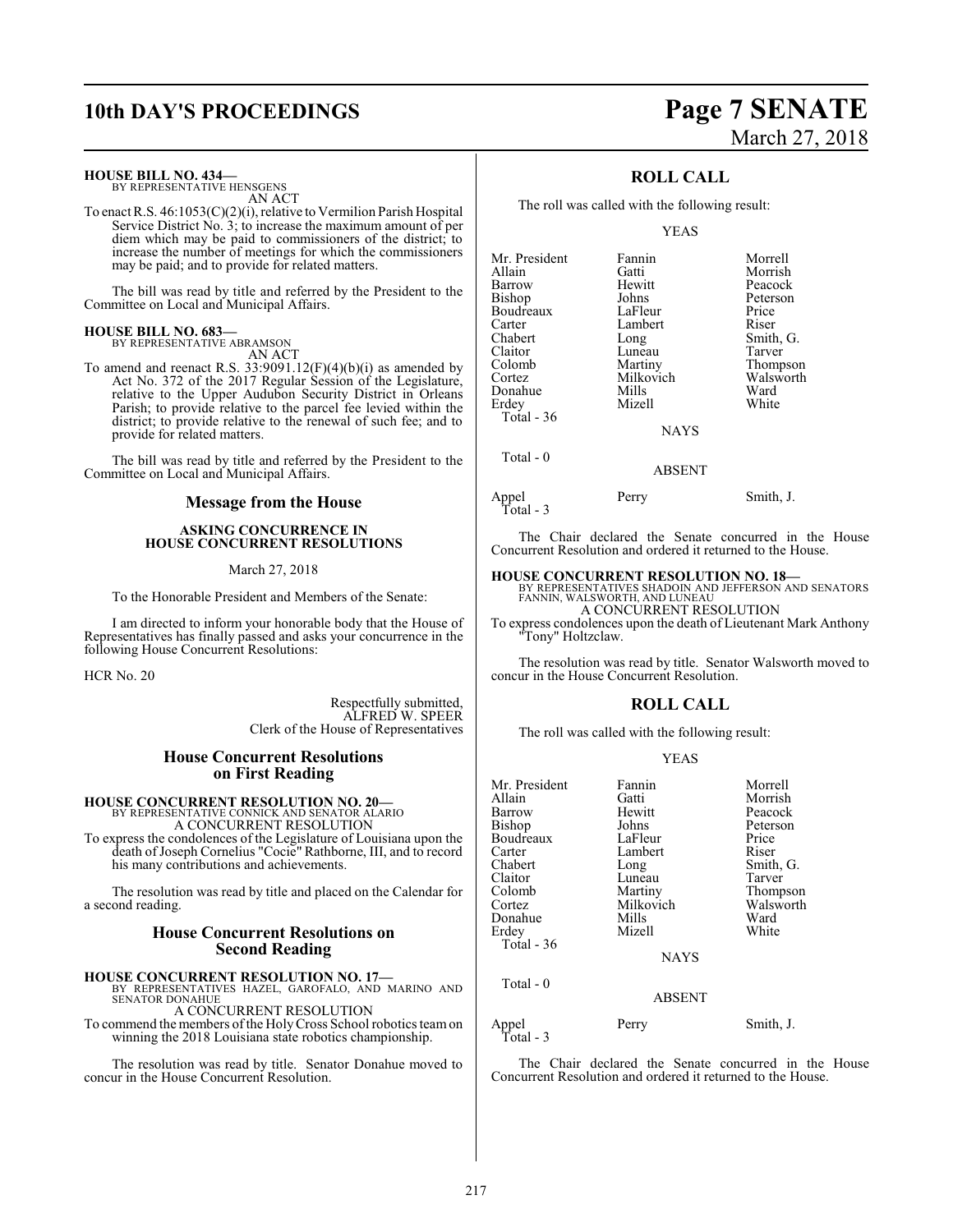## **Page 8 SENATE 10th DAY'S PROCEEDINGS**

March 27, 2018

### **Reports of Committees**

The following reports of committees were received and read:

### **REPORT OF COMMITTEE ON**

### **COMMERCE, CONSUMER PROTECTION AND INTERNATIONAL AFFAIRS**

Senator Daniel R. Martiny, Chairman on behalf of the Committee on Commerce, Consumer Protection and International Affairs, submitted the following report:

March 27, 2018

To the President and Members of the Senate:

I am directed by your Committee on Commerce, Consumer Protection and International Affairs to submit the following report:

### **SENATE BILL NO. 304—** BY SENATOR WALSWORTH

AN ACT

To amend and reenact R.S.  $51:42(1)$  and to enact R.S.  $51:51(E)$ , relative to going-out-of-business sale licenses; to provide relative to holding of deposits; to authorize the Department of Justice to retain certain deposits in the Consumer Protection Fund; to provide for definitions; to provide for an effective date; and to provide for related matters.

Reported with amendments.

#### **SENATE BILL NO. 462—** BY SENATOR MARTINY

AN ACT

To amend and reenact R.S. 33:5002(A) and (B)(2) and 5003, relative to inclusionary zoning for affordable housing; to provide for findings and purpose; to authorize and permit any municipality or parish with land use or zoning ordinances or regulations to adopt ordinances for inclusionary zoning for affordable housing; and to provide for related matters.

Reported with amendments.

Respectfully submitted, DANIEL R. MARTINY Chairman

### **REPORT OF COMMITTEE ON**

### **HEALTH AND WELFARE**

Senator Fred H. Mills Jr., Chairman on behalf of the Committee on Health and Welfare, submitted the following report:

March 27, 2018

To the President and Members of the Senate:

I am directed by your Committee on Health and Welfare to submit the following report:

### **SENATE CONCURRENT RESOLUTION NO. 13—**

#### BY SENATOR CARTER A CONCURRENT RESOLUTION

To memorialize the Congress of the United States to take such actions as are necessary to pass the Disability Integration Act of 2017.

Reported favorably.

### **SENATE BILL NO. 32—**

BY SENATOR HEWITT

AN ACT To amend and reenact Section 2.1(B),  $(C)(3)$ , and  $(J)(1)$  and to enact Section 2.1(C)(4), all as enacted by Act No.  $\frac{262}{ }$  of the 2003 Regular Session of the Legislature, as amended by Act No. 1214 of the 2003 Regular Session of the Legislature, Act No. 682 of the 2004 Regular Session of the Legislature, Act No. 178 of the 2007 Regular Session of the Legislature, and Act No. 141 of the 2011 Regular Session of the Legislature, relative to St. Tammany Hospital Service District No. 2; to provide for state senator responsibilities for ensuring the proper appointment of all members of the nominating committee and appointing authority; to provide for nominating committee and appointing authority member residency requirements; to provide for terms of appointing authority members; to provide criteria for medical staff appointee eligibility to serve on the board of commissioners; to provide for permissible contract and subcontract practices by licensed physicians nominated or appointed to serve on the board of commissioners; to provide for a per diem and maximum number of meetings per month increase for the board of commission members; and to provide for related matters.

Reported with amendments.

### **SENATE BILL NO. 75—**<br>BY SENATOR BOUDREAUX

AN ACT

To amend and reenact R.S. 40:978(F)(2), relative to the prescription monitoring program; to provide for prescriber notice from his licensing board upon first failure to comply with certain statutory requirements; to provide for a complaint against the prescriber upon second and subsequent failures to comply with certain statutory requirements; and to provide for related matters.

Reported favorably.

#### **SENATE BILL NO. 135—** BY SENATOR MILLS

AN ACT To amend and reenact R.S. 46:1072(3) and (4) and 1073(A) and (C) and to enact R.S. 46:1073(D), relative to hospital service districts; to provide for definitions; to provide for clarification regarding market strategies and strategic plans; and to provide for related matters.

Reported favorably.

**SENATE BILL NO. 144—** BY SENATOR MILLS

### AN ACT

To repeal R.S. 40:1241, relative to the hospital prospective reimbursement methodology; to provide for the repeal of certain eligibility criteria for a major teaching hospital to be eligible for prospective reimbursement; and to provide for related matters.

Reported with amendments.

**SENATE BILL NO. 146—** BY SENATOR MILLS

AN ACT

To enact Subpart E of Part 1 of Chapter 5-E of Title 40 of the Louisiana Revised Statutes of 1950, to be comprised of R.S. 40:1248, relative to health care emergency visit alternative treatment reimbursement; to provide for participation eligibility; to provide for graduated benchmarks and enhanced reimbursement rate percentages; to provide for funding; to provide for exclusions; to provide for rulemaking; and to provide for related matters.

Reported with amendments.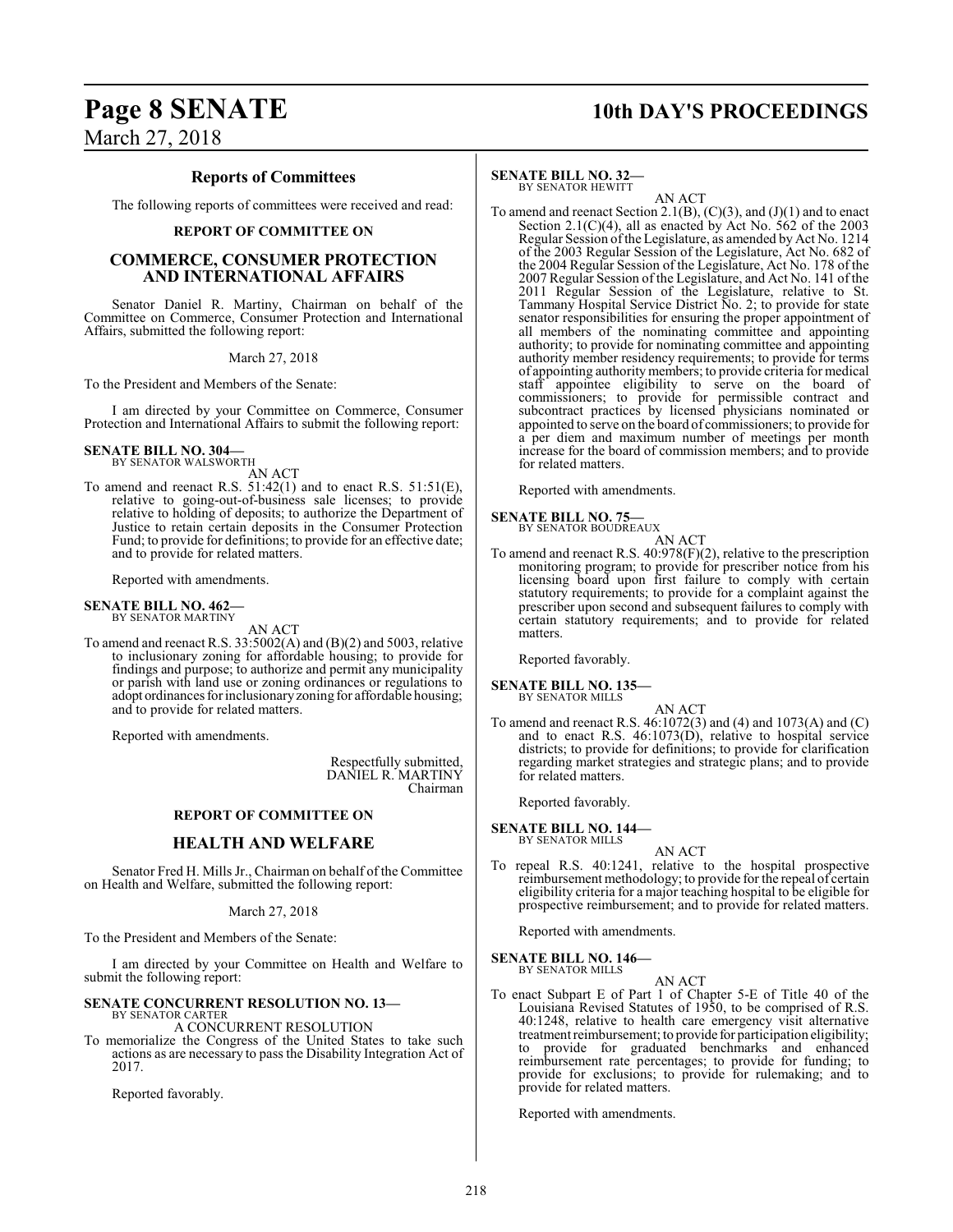## **10th DAY'S PROCEEDINGS Page 9 SENATE**

#### **SENATE BILL NO. 264—** BY SENATOR CARTER

AN ACT

To amend and reenact R.S. 40:1131(21) and to enact R.S. 40:1131(22), 1133.13(F), and 1133.16, relative to emergency personnel; to provide for definitions; to provide relative to telephone cardiopulmonary resuscitation; to provide for minimum training requirements in telephone cardiopulmonary resuscitation; to provide for certain terms, procedures, and conditions; and to provide for related matters.

Reported with amendments.

#### **SENATE BILL NO. 375** BY SENATOR BARROW

### AN ACT

To enact R.S. 40:4.17, relative to retail food establishments; to provide for requirements of retail food establishments; to provide for inspections of retail food establishments; to provide relative to the Sanitary Code; to provide for terms and conditions; and to provide for related matters.

Reported with amendments.

#### **SENATE BILL NO. 414—** BY SENATOR WHITE

AN ACT

To amend and reenact the introductory paragraph of R.S. 40:1131(4) and to enact R.S. 33:4791.1(A)(6) and (B)(7), and R.S. 40:1131.3 and 1133.14(A)(1)(c), relative to emergency medical transportation services; to provide for alternative destination transportation; to provide for regulation by municipalities and other local governing authorities; to provide for definitions; to provide for duties and rulemaking; to provide for a reimbursement methodology; to provide for an effective date; and to provide for related matters.

Reported with amendments.

### **SENATE BILL NO. 464—** BY SENATOR RISER

AN ACT

To enact R.S. 40:34(C), relative to death certificates; to provide for electronic registration of death certificate data; to provide for enrollment; and to provide for related matters.

Reported favorably.

#### **SENATE BILL NO. 475—** BY SENATOR RISER

AN ACT

To amend and reenact R.S. 37:1360.24(A), relative to physicians assistants; to provide for licensure; to provide for education; to provide for training; and to provide for related matters.

Reported favorably.

Respectfully submitted, FRED H. MILLS JR. Chairman

### **REPORT OF COMMITTEE ON**

### **LABOR AND INDUSTRIAL RELATIONS**

Senator Neil Riser, Chairman on behalf of the Committee on Labor and Industrial Relations, submitted the following report:

March 27, 2018

To the President and Members of the Senate:

I am directed by your Committee on Labor and Industrial Relations to submit the following report:

### **SENATE BILL NO. 194—**

BY SENATOR BISHOP

AN ACT To amend and reenact R.S. 38:2225.5(E), relative to contracts in which public entities are participants; to provide for provisions that do not apply to contracts in which public entities are participants; and to provide for related matters.

Reported favorably.

**SENATE BILL NO. 209—** BY SENATOR BARROW

AN ACT

To enact Part XIV of Chapter 9 of Title 23 of the Louisiana Revised Statutes of 1950, to be comprised of R.S. 23:1019.1 through 1019.9 and 1472(9), relative to employment; requires certain businesses to notify certain employees in advance of mass layoffs or business closures; provides for legislative intent; provides for exceptions; provides for definitions; provides for notification of certain officials; provides for a reduction in the notification period; provides for expedited unemployment benefits and worker retraining; provides for liability; provides for damages; and to provide for related matters.

Reported favorably.

Respectfully submitted, NEIL RISER Chairman

### **REPORT OF COMMITTEE ON**

### **LOCAL AND MUNICIPAL AFFAIRS**

Senator Yvonne Colomb, Chairman on behalf of the Committee on Local and Municipal Affairs, submitted the following report:

March 27, 2018

To the President and Members of the Senate:

I am directed by your Committee on Local and Municipal Affairs to submit the following report:

#### **SENATE BILL NO. 227—** BY SENATOR MORRELL

AN ACT

To amend and reenact R.S. 33:4071(A)(1), (2)(a), (4), (5), 4074, and the introductory paragraph of  $4091(C)$  and to enact R.S. 33:4091(C)(8), (D), and (E), relative to the city of New Orleans; to provide relative to the Sewerage and Water Board of New Orleans; to increase the membership of the board; to provide for the mayor's designee; to provide with respect to the content and due date for quarterly reports of the board; to provide for an effective date; and to provide for related matters.

Reported with amendments.

Respectfully submitted, YVONNE COLOMB Chairman

### **REPORT OF COMMITTEE ON**

### **NATURAL RESOURCES**

Senator Norbèrt N. "Norby" Chabert, Chairman on behalf of the Committee on Natural Resources, submitted the following report:

### March 27, 2018

To the President and Members of the Senate:

I am directed by your Committee on Natural Resources to submit the following report: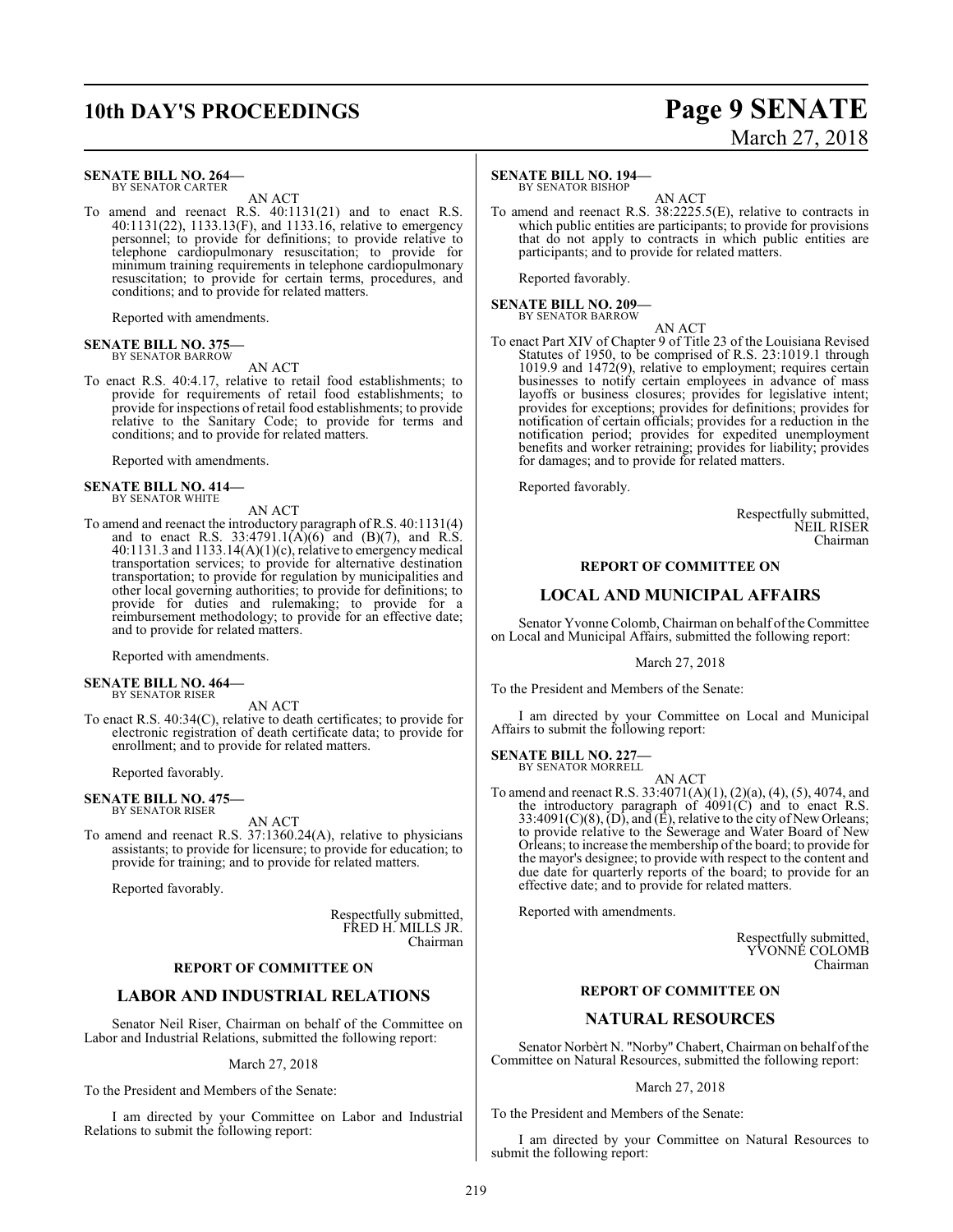### **Page 10 SENATE** 10th DAY'S PROCEEDINGS

March 27, 2018

### **SENATE CONCURRENT RESOLUTION NO. 5—**

BY SENATOR MIZELL A CONCURRENT RESOLUTION

To express opposition to the "One Lake" project that proposes to dam the Pearl River and to build a fifteen hundred-acre lake near Jackson, Mississippi and to urge and request the United States Army Corps of Engineers to deny the pending permit application for the project.

Reported with amendments.

#### **SENATE BILL NO. 456—** BY SENATOR JOHNS

AN ACT

To repeal R.S. 9:4861(4)(b)(iii), relative to the Louisiana Oil Well Lien Act; to provide for the definition of operations; to remove the disposal of salt water or another waste substance from the list of activities that is not included in the definition of operations; and to provide for related matters.

Reported favorably.

Respectfully submitted, NORBÈRT N. "NORBY" CHABERT Chairman

### **REPORT OF COMMITTEE ON**

### **SENATE AND GOVERNMENTAL AFFAIRS**

Senator Karen Carter Peterson, Chairman on behalf of the Committee on Senate and Governmental Affairs, submitted the following report:

### March 27, 2018

To the President and Members of the Senate:

I am directed by your Committee on Senate and Governmental Affairs to submit the following report:

### **SENATE CONCURRENT RESOLUTION NO. 7—** BY SENATOR MORRELL

A CONCURRENT RESOLUTION

To adopt Joint Rule 21 of the Joint Rules of Order of the Senate and House ofRepresentatives, relative to legislative instruments that enact or amend tax preferences; to require that all legislative instruments enacting or amending tax preferences include a sunset date, a cost-benefit analysis requirement, and a stated policy goal.

Reported with amendments.

#### **SENATE CONCURRENT RESOLUTION NO. 39—** BY SENATOR JOHNS

A CONCURRENT RESOLUTION

To create the Child Protection Act Advisory Commission to conduct a broad study of the effectiveness of the Child Protection Act and to make recommendations for systemic improvements and legislative changes to ensure the protection of the children of the state from abuse and neglect while being able to provide safe placement options that are in their best interest.

Reported with amendments.

#### **SENATE CONCURRENT RESOLUTION NO. 45—** BY SENATOR CARTER

A CONCURRENT RESOLUTION

To create and establish the Constitutional Convention Study Commission to undertake all necessary study to examine the feasibility and advisability of calling a convention to revise the Constitution of Louisiana and, if a convention is found to be feasible and advisable, to make recommendations to the legislature for calling such a convention, including a plan for the conduct of an effective constitutional convention.

Reported favorably.

### **SENATE BILL NO. 33—**

BY SENATOR COLOMB AN ACT

To enact R.S. 49:149.33, relative to the names of state buildings; to name the Willie F. Hawkins Emergency Care Center; and to provide for related matters.

Reported favorably.

**SENATE BILL NO. 168—** BY SENATOR THOMPSON

AN ACT

To amend and reenact the introductory paragraph of R.S. 44:3(A), relative to public records; to exempt certain records of the Department of Agriculture and Forestry from the Public Records Law; and to provide for related matters.

Reported with amendments.

**SENATE BILL NO. 278—**

BY SENATOR CLAITOR A JOINT RESOLUTION

Proposing to amend Article V, Section 23 of the Constitution of Louisiana, relative to judges; to remove the mandatory retirement age for judges; and to specify an election for submission of the proposition to electors and provide a ballot proposition.

Reported favorably.

Respectfully submitted, KAREN CARTER PETERSON Chairwoman

### **REPORT OF COMMITTEE ON**

### **TRANSPORTATION, HIGHWAYS AND PUBLIC WORKS**

Senator Patrick Page Cortez, Chairman on behalf of the Committee on Transportation, Highways and Public Works, submitted the following report:

March 27, 2018

To the President and Members of the Senate:

I am directed by your Committee on Transportation, Highways and Public Works to submit the following report:

#### **SENATE BILL NO. 469—** BY SENATOR WARD

AN ACT

To amend and reenact R.S. 32:1252(8) and (56) and R.S. 39:2182(E), and to enact R.S. 32:1252(73) and (74) and 1254(P) and R.S. 39:2182(F), relative to motor vehicles; to provide for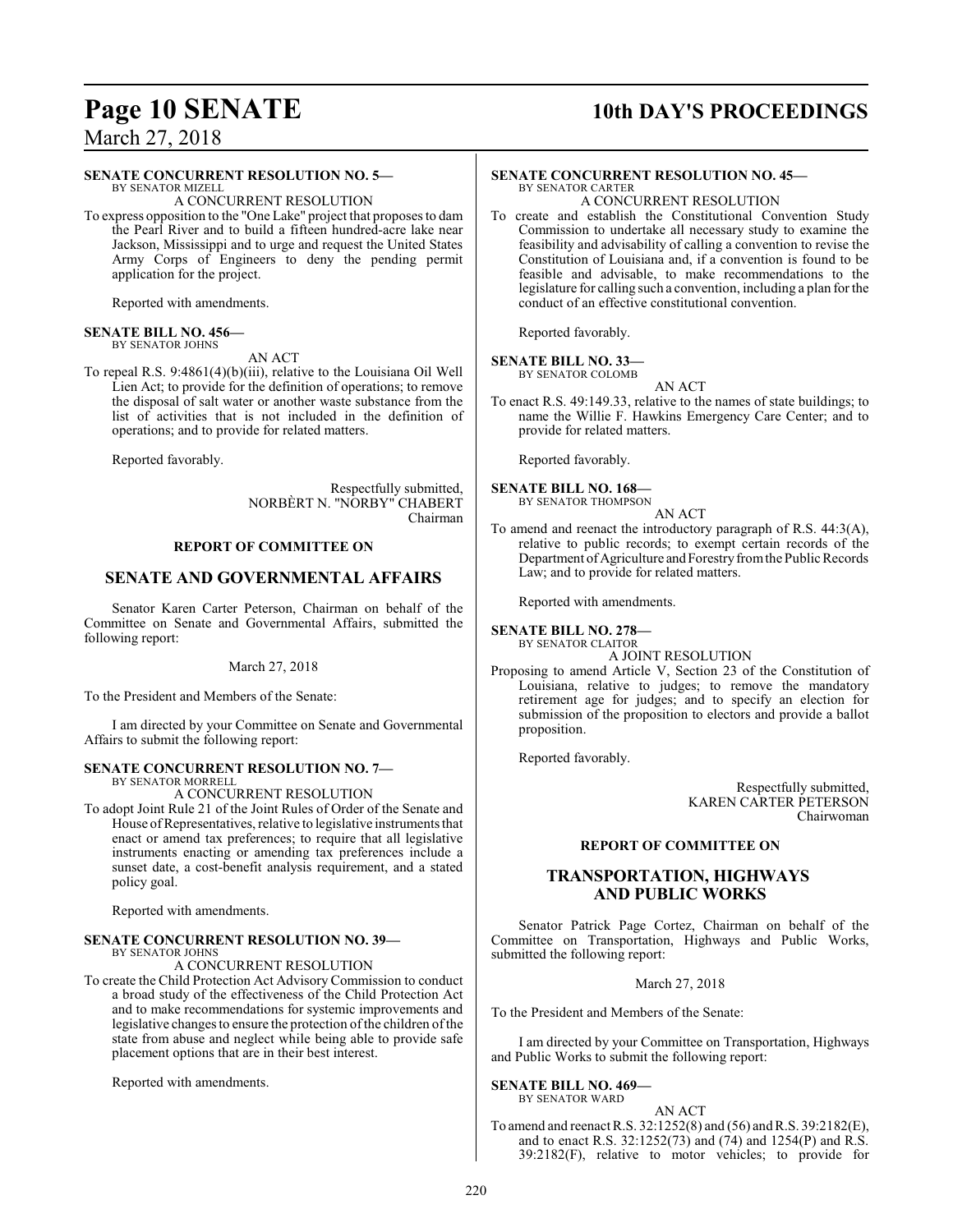### **10th DAY'S PROCEEDINGS Page 11 SENATE**

# March 27, 2018

definitions; to exempt the procurement or sale of certain towable equipment from licensure; to authorize acceptance by a public entity of a valid dealer's license within a certain time period; and to provide for related matters.

Reported with amendments.

#### **SENATE BILL NO. 472—** BY SENATOR JOHNS

To enact R.S. 47:463.196, relative to motor vehicles; to provide for the "Autism" special prestige license plate; to provide for the creation, issuance, and design of such plate; to authorize adoption of rules and regulations; and to provide for related matters.

AN ACT

Reported favorably.

Respectfully submitted, PATRICK PAGE CORTEZ Chairman

### **Senate Bills and Joint Resolutions on Second Reading Reported by Committees**

### **SENATE BILL NO. 1—**

BY SENATOR ALLAIN

AN ACT

To amend and reenact R.S. 32:385(A)(3), relative to farmvehicle and equipment exemptions; to authorize the use of certain public highways by farm vehicles and vehicles transporting cutting or logging equipment from sunrise to sunset; and to provide for related matters.

Reported favorably by the Committee on Transportation, Highways and Public Works. The bill was read by title, ordered engrossed and passed to a third reading.

#### **SENATE BILL NO. 10—** BY SENATOR PEACOCK

AN ACT

To enact R.S. 11:612(2)(m), relative to membership in the hazardous duty plan at the Louisiana State Employees'Retirement System; to provide for an effective date; and to provide for related matters.

Reported favorably by the Committee on Retirement. The bill was read by title, ordered engrossed and passed to a third reading.

### **SENATE BILL NO. 14—**

BY SENATOR PEACOCK AND REPRESENTATIVE PEARSON AN ACT

To amend and reenact R.S.  $11:62(5)(a)$  and (c),  $102(B)(1)$  and (C)(3)(a), 403(9), 471(A), 471.1(C)(1), 532, 533, 538, and  $542(B)(2)(a)$ , to enact R.S. 11:102(B)(6), 102.1(E), 471(F), 537(G) and (H), and Part VIII of Chapter 1 of Subtitle II of Title 11 of the Louisiana Revised Statutes of 1950, to be comprised of R.S. 11:641 through 657, and R.S. 24:36(N), and to repeal R.S. 11:471.1(B)(2) and (D)(2), relative to the Louisiana State Employees' Retirement System; to create a hybrid plan; to provide for contributions, credits, investments, eligibility, and benefits; to provide for an effective date; and to provide for related matters.

Reported with amendments by the Committee on Retirement.

### **SENATE COMMITTEE AMENDMENTS**

Amendments proposed by Senate Committee on Retirement to Original Senate Bill No. 14 by Senator Peacock

### AMENDMENT NO. 1

On page 1, line 6, after "R.S. 11:" and before "471.1" insert "461(B)(3) and"

### AMENDMENT NO. 2

On page 3, line 28, after "system" insert "**, which classification shall include**"

AMENDMENT NO. 3 On page 3, line 29, after "**(i)**", change "**To**" to "**Members to**"

AMENDMENT NO. 4 On page 4, line 2, after "**(ii)**", change "**To**" to "**Members to**"

### AMENDMENT NO. 5

On page 13, between lines 19 and 20 insert the following:

"**(4) Under no circumstances shall the contributions credited to a member's defined contribution component account pursuant to this Subsection exceed the limitation on contributions as set by Section 415(c) of the Internal Revenue Code or any amendment thereto.**"

### AMENDMENT NO. 6

On page 16, line 16, after "**two**" delete "**and one-half**"

AMENDMENT NO. 7

On page 23, line 25 after "R.S. 11:" insert "461(B)(3) and"

On motion of Senator Peacock, the committee amendment was adopted. The amended bill was read by title, ordered engrossed and recommitted to the Committee on Finance.

#### **SENATE BILL NO. 19—** BY SENATOR CORTEZ

AN ACT

To enact R.S.  $40:539(C)(8)(f)$ , relative to employees of the Housing Authority of the City of Lafayette; to provide that employees of the authority shall not be in the state civil service; and to provide for related matters.

Reported favorably by the Committee on Local and Municipal Affairs. The bill was read by title, ordered engrossed and passed to a third reading.

### **SENATE BILL NO. 20—**

BY SENATOR CORTEZ

- AN ACT
- To enact R.S. 49:191(9)(g) and to repeal R.S. 49:191(7), relative to the Department of Transportation and Development, to provide for the re-creation of the Department of Transportation and Development and the statutory entities made a part of the department by law; to provide for the effective termination date for all statutory authority for the existence of such statutory entities; and to provide for related matters.

Reported favorably by the Committee on Transportation, Highways and Public Works. The bill was read by title, ordered engrossed and passed to a third reading.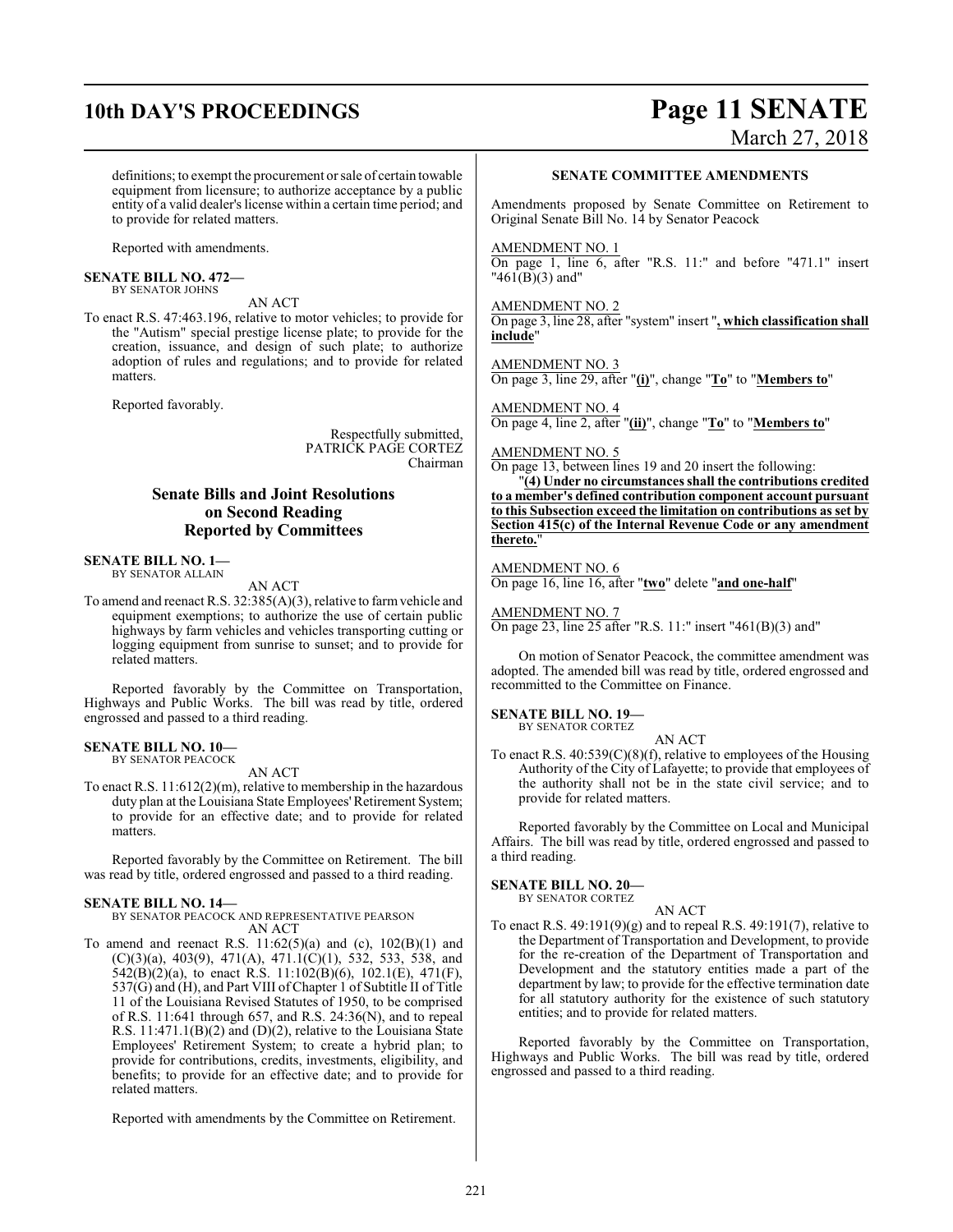#### **SENATE BILL NO. 49—** BY SENATOR MORRELL

AN ACT

To amend and reenact R.S. 15:833(A)(1), relative to inmate contact with persons outside of a correctional institution; to provide that an inmate who has sustained serious bodily injury is entitled to visitation with immediate family members under certain circumstances; to provide definitions; and to provide for related matters.

Reported favorably by the Committee on Judiciary C. The bill was read by title, ordered engrossed and passed to a third reading.

#### **SENATE BILL NO. 58—** BY SENATOR LUNEAU

### AN ACT

To provide relative to state highways; to designate Louisiana Highway 3170 in Rapides Parish as the "Cecil R. Blair Memorial Highway"; and to provide for related matters.

Reported favorably by the Committee on Transportation, Highways and Public Works. The bill was read by title, ordered engrossed and passed to a third reading.

### **SENATE BILL NO. 60—** BY SENATOR MARTINY

AN ACT To amend and reenact Civil Code Article 2315.8(A), and to enact Civil Code Article 3496.3 and Code of Evidence Article 412.5, relative to civil liability for domestic abuse; to provide certain requirements, terms, and procedures; to provide relative to dating partners; to provide relative to certain actions and prescriptive periods; to provide relative to certain evidence; and to provide for related matters.

Reported favorably by the Committee on Judiciary A. The bill was read by title, ordered engrossed and passed to a third reading.

#### **SENATE BILL NO. 69—** BY SENATOR CLAITOR

AN ACT

To enact Code of Criminal Procedure Article 983(H), relative to expungement; to allow the in forma pauperis filing of a motion to expunge a criminal record in accordance with provisions relative to in forma pauperis filings in civil matters; and to provide for related matters.

Reported favorably by the Committee on Judiciary C. The bill was read by title, ordered engrossed and passed to a third reading.

#### **SENATE BILL NO. 72—** BY SENATOR MARTINY

AN ACT

To amend and reenact R.S. 28:53.2(G), relative to the execution of an order for protective custody and examination; to provide certain procedures, terms, and conditions; to provide relative to law enforcement; to provide relative to certain civil immunity; and to provide for related matters.

Reported with amendments by the Committee on Judiciary A.

### **SENATE COMMITTEE AMENDMENTS**

Amendments proposed by Senate Committee on Judiciary A to Original Senate Bill No. 72 by Senator Martiny

### AMENDMENT NO. 1

On page 3, line 10, after "**judge**" delete the comma

On motion of Senator Ward, the committee amendment was adopted. The amended bill was read by title, ordered engrossed and passed to a third reading.

### **Page 12 SENATE 10th DAY'S PROCEEDINGS**

### **SENATE BILL NO. 80—**

BY SENATOR CLAITOR

AN ACT To amend and reenact R.S. 13:5715(A)(2), relative to coroners; to provide relative to the disposition of paupers; to provide for disposition expenses; and to provide for related matters.

Reported favorably by the Committee on Judiciary C. The bill was read by title, ordered engrossed and passed to a third reading.

## **SENATE BILL NO. 81—** BY SENATOR CLAITOR

AN ACT

To enact R.S. 13:3734(H), relative to coroners; to provide relative to coroners' investigations; to provide relative to certain biological fluids or samples; to provide relative to the release of biological fluids or samples to coroners; to provide relative to custodians of records; to provide relative to liability; to provide for exceptions; and to provide for related matters.

Reported favorably by the Committee on Judiciary C. The bill was read by title, ordered engrossed and passed to a third reading.

### **SENATE BILL NO. 82—**<br>BY SENATOR WALSWORTH

AN ACT

To enact R.S. 49:191(10)(c) and to repeal R.S. 49:191(8)(l), relative to the Department of Environmental Quality, including provisions to provide for the re-creation of the Department of Environmental Quality and the statutory entities made a part of the department by law; to provide for the effective termination date for all statutory authority for the existence of such statutory entities; and to provide for related matters.

Reported favorably by the Committee on Environmental Quality. The bill was read by title, ordered engrossed and passed to a third reading.

### **SENATE BILL NO. 97—**

BY SENATOR MORRELL

AN ACT To amend and reenact R.S. 23:303(D) and R.S. 51:2257(A), relative to unlawful employment practices and discrimination; to provide relative to certain procedures and actions; to provide certain time periods; to provide relative to prescription and suspension of certain time periods; to provide terms, requirements, and conditions; and to provide for related matters.

Reported favorably by the Committee on Judiciary A. The bill was read by title, ordered engrossed and passed to a third reading.

### **SENATE BILL NO. 156—** BY SENATOR CARTER

AN ACT To enact R.S. 37:1738, relative to liability of persons providing certain gratuitous care; to provide with respect to immunity from liability for a person providing gratuitous emergency care to a minor or a domestic animal; to provide certain definitions, terms, procedures, conditions, and effects; and to provide for related matters.

Reported favorably by the Committee on Judiciary A. The bill was read by title, ordered engrossed and passed to a third reading.

### **SENATE BILL NO. 163—** BY SENATOR PERRY

### A JOINT RESOLUTION

Proposing to add Article VII, Section 18(G)(6) of the Constitution of Louisiana, relative to special assessment levels; to extend the special assessment level for homesteads to apply to trusts under certain circumstances; and to specify an election for submission of the proposition to electors and provide a ballot proposition.

Reported favorably by the Committee on Revenue and Fiscal Affairs. The bill was read by title, ordered engrossed and passed to a third reading.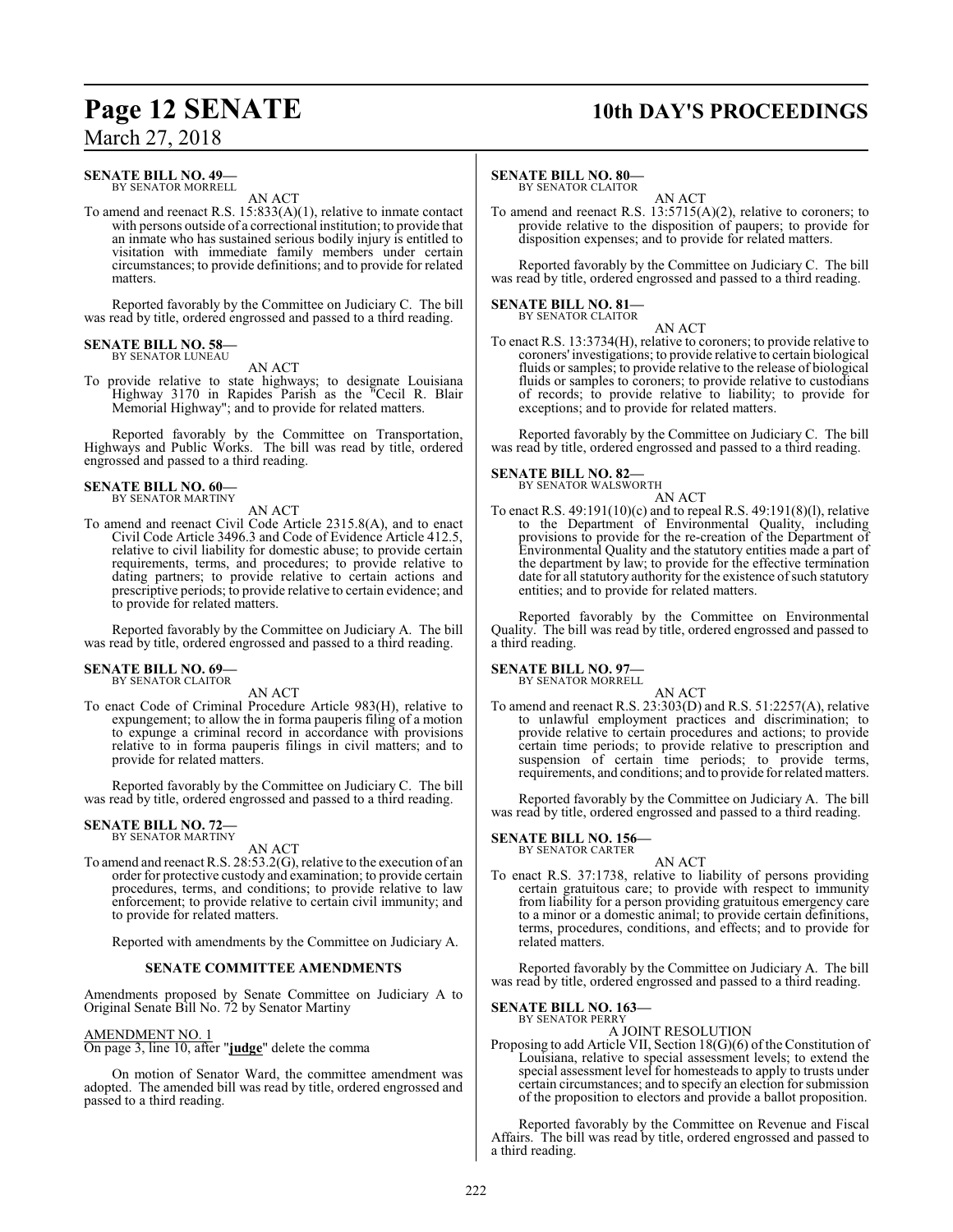## **10th DAY'S PROCEEDINGS Page 13 SENATE**

# March 27, 2018

#### **SENATE BILL NO. 177—** BY SENATOR WALSWORTH

AN ACT

To enact R.S. 15:587.5(A)(7) and 24:513.1(E), relative to the legislative auditor; to authorize the legislative auditor to have access to federal tax information relative to auditees; to authorize the legislative auditor to performcriminal background checks on the auditor's employees having access to federal tax information; and to provide for related matters.

Reported with amendments by the Committee on Revenue and Fiscal Affairs.

### **SENATE COMMITTEE AMENDMENTS**

Amendments proposed by Senate Committee on Revenue and Fiscal Affairs to Original Senate Bill No. 177 by Senator Walsworth

### AMENDMENT NO. 1

On page 1, delete line 2, and insert:

"To amend and reenact the introductory paragraph of R.S. 15:587.5(A) and R.S. 24:513(D)(3) and to enact R.S.  $15:587.5(A)(7)$  and R.S. 24:513.1(E), relative to the legislative auditor; to"

### AMENDMENT NO. 2

On page 1, line 8, after "Section 1." insert "The introductory paragraph ofR.S. 15:587.5(A) is hereby amended and reenacted and"

### AMENDMENT NO. 3

On page 1, line 13, delete "**these agencies**" and insert "**an agency that has access to federal tax information**"

### AMENDMENT NO. 4

On page 1, delete line 17, and insert "**auditor to audit the records of an agency that has access to federal tax information.**"

### AMENDMENT NO. 5

On page 2, line 2, after "Section 2." insert "R.S. 24:513(D)(3) is hereby amended and reenacted and"

### AMENDMENT NO. 6

On page 2, between lines 2 and 3, insert:

"§513. Powers and duties of legislative auditor; audit reports as public records; assistance and opinions of attorneygeneral; frequency of audits; subpoena power \* \* \*

D. In addition, the legislative auditor shall performthe following duties and functions:

\* \* \* (3) **(a)** He shall employ such personnel as may be necessary to perform the duties and functions imposed herein, and may employ such professional and technical personnel as may be necessary in the unclassified service, subject to the other provisions of this Section.

**(b) He may perform criminal history records checks of current and prospective employees, designated by the legislative auditor to audit the records of an agency listed in R.S. 15:587.5, that has access to federal tax information.** \* \* \*"

AMENDMENT NO. 7

On page 2, lines 4 and 5, delete "**; access to federal tax information**"

AMENDMENT NO. 8

### On page 2, line 7, delete "**may**" and insert "**shall**"

### AMENDMENT NO. 9

On page 2, delete line 9 and insert "**audit the records of the Department of Revenue, in**"

### AMENDMENT NO. 10

On page 2, after line 12, insert:

"Section 3. This Act shall become effective upon signature by the governor or, if not signed by the governor, upon expiration of the time for bills to become law without signature by the governor, as provided by Article III, Section 18 of the Constitution of Louisiana. If vetoed by the governor and subsequently approved by the legislature, this Act shall become effective on the day following such approval."

On motion of Senator Morrell, the committee amendment was adopted. The amended bill was read by title, ordered engrossed and passed to a third reading.

#### **SENATE BILL NO. 178—** BY SENATOR WALSWORTH

AN ACT

To enact R.S. 14:95.9(C)(8), relative to wearing or possessing body armor on school property; to allow students to carry or wear a backpack with bullet resistant material; and to provide for related matters.

Reported favorably by the Committee on Judiciary C. The bill was read by title, ordered engrossed and passed to a third reading.

## **SENATE BILL NO. 195—**<br>BY SENATOR WALSWORTH

AN ACT

To amend and reenact R.S. 30:2195.3(A)(1)(a)(i) and 2195.8(A), and to repeal R.S. 30:2195.3(10), relative to the Motor Fuels Underground Storage Tank Trust Fund; to provide for the powers and duties of the secretary of the Department of Environmental Quality; to provide for the Motor Fuels Underground Storage Tank Trust Fund Advisory Board; to provide for the fee collected by the operator of a bulk facility; to provide for the fee calculation; to provide terms, conditions, and requirements; and to provide for related matters.

Reported with amendments by the Committee on Environmental Quality.

### **SENATE COMMITTEE AMENDMENTS**

Amendments proposed by Senate Committee on Environmental Quality to Original Senate Bill No. 195 by Senator Walsworth

AMENDMENT NO. 1

On page 2, line 3, delete "**based**" and on line 4, delete "**upon**" and insert "**after consideration of**"

On motion of Senator Walsworth, the committee amendment was adopted. The amended bill was read by title, ordered engrossed and passed to a third reading.

### **SENATE BILL NO. 214—** BY SENATOR ERDEY

AN ACT To enact R.S.  $25:151(B)(5)$  and  $(C)(4)$ , relative to the Livingston Parish Library; to provide relative to the disposition of surplus library books; to authorize the library, subject to the approval of its governing board, to sell such books; to provide relative to the disposition of proceeds collected from such sales; to provide relative to the location of such sales; and to provide for related matters.

Reported favorably by the Committee on Local and Municipal Affairs. The bill was read by title, ordered engrossed and passed to a third reading.

#### **SENATE BILL NO. 224—** BY SENATOR BARROW

AN ACT

To amend and reenact R.S. 17:262(A), relative to public schools; to require instruction on the patriotic customs of the United States, including the national motto; to require each public school governing authority to display the national motto in each building it uses and in each school under its jurisdiction; and to provide for related matters.

Reported with amendments by the Committee on Education.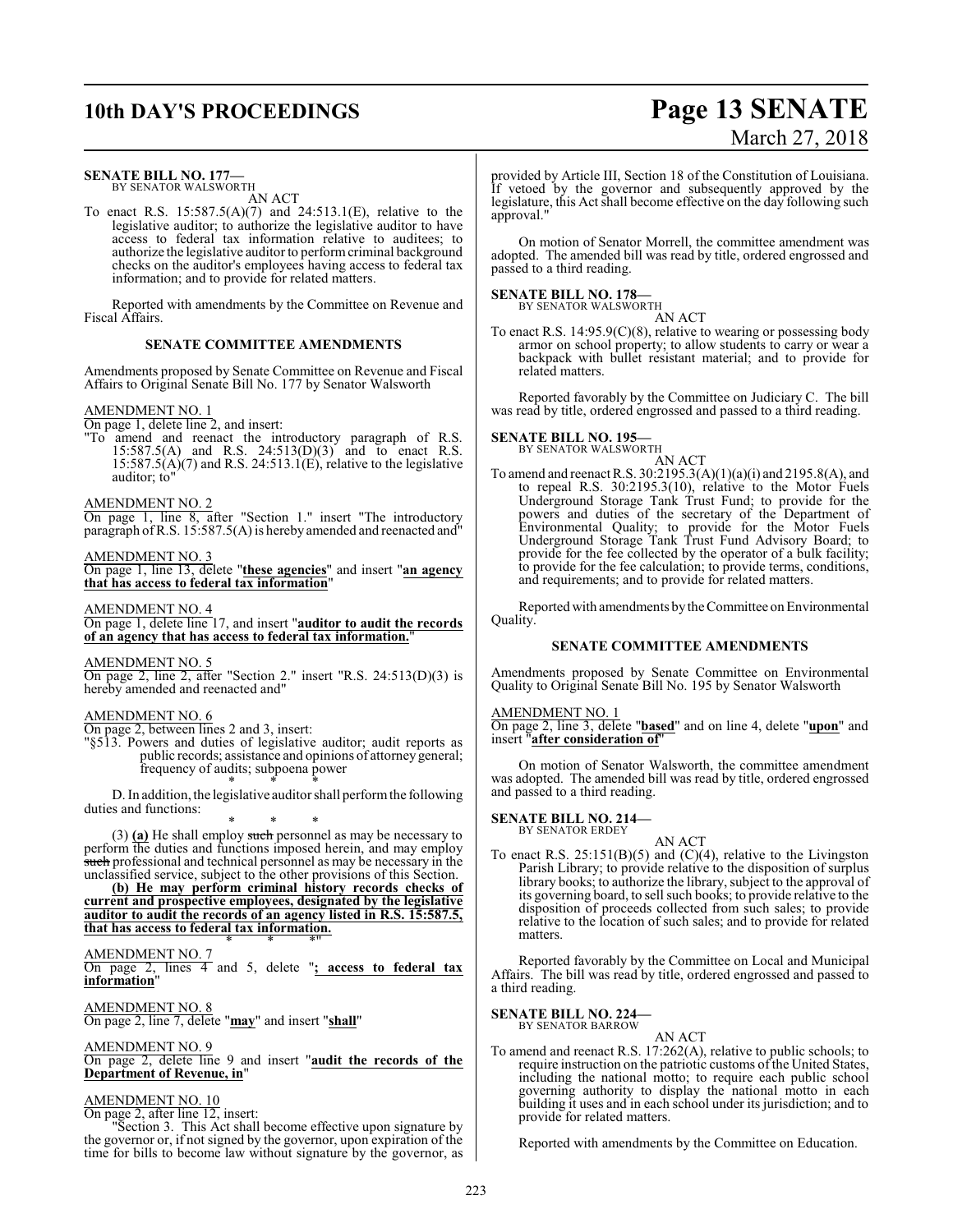## **Page 14 SENATE 10th DAY'S PROCEEDINGS**

### March 27, 2018

### **SENATE COMMITTEE AMENDMENTS**

Amendments proposed by Senate Committee on Education to Original Senate Bill No. 224 by Senator Barrow

### AMENDMENT NO. 1

On page 1, line 8, change "**Patriotic Customs**" to "**patriotic customs**"

### AMENDMENT NO. 2

On page 2, delete lines 4 through 6, and insert the following: "\* \* \*"

On motion of Senator Morrish, the committee amendment was adopted. The amended bill was read by title, ordered engrossed and recommitted to the Committee on Finance.

### **SENATE BILL NO. 236—**

BY SENATOR MORRELL

AN ACT To amend and reenact R.S.  $14:89(A)(1)$  and to enact R.S.  $14:89.3$ , relative to crime against nature; to create the crime of sexual abuse of an animal; to provide definitions; to provide penalties; and to provide for related matters.

Reported favorably by the Committee on Judiciary C. The bill was read by title, ordered engrossed and passed to a third reading.

### **SENATE BILL NO. 246—** BY SENATOR MORRISH

AN ACT

To enact R.S. 26:153 and 307, relative to the delivery of alcoholic beverages of high and low alcoholic content; to authorize the delivery of alcoholic beverages under certain conditions by certain retail dealers; to provide for contractual agreements between a retail dealer and a third party; to provide for the delivery of alcoholic beverages by a third party; to provide for delivery restrictions; to provide for recordkeeping; to provide for advertisements associated with the sale and delivery of alcoholic beverages; to provide for fees; to provide for liability; to provide for applicability; and to provide for related matters.

Reported by substitute by the Committee on Judiciary B. The bill was read by title; the committee substitute bill was read.

### **SENATE BILL NO. —(Substitute of Senate Bill No. 246 by Senator Morrish)** BY SENATOR MORRISH

### AN ACT

To enact R.S. 26:153, 154, 307, and 308, relative to the delivery of alcoholic beverages of high and low alcoholic content; to provide for agreements between a retail dealer and a third party for the delivery of alcoholic beverages; to provide for the delivery of alcoholic beverages by certain retail dealers under certain conditions; to provide for the delivery of alcoholic beverages by a third party; to provide for delivery restrictions; to provide for recordkeeping; to provide for fees; to provide for requirements; to provide for applicability; and to provide for related matters.

Be it enacted by the Legislature of Louisiana:

Section 1. R.S. 26:153, 154, 307, and 308 are hereby enacted to read as follows:

§153. Delivery services of certain retail dealers; requirements; limitations

A. Notwithstanding any provision of law to the contrary, a retail dealer possessing a valid permit issued pursuant to this Chapter may deliver alcoholic beverages to its customers within this state as provided in this Section.

B.(1) A retail dealer providing alcoholic beverage delivery services pursuant to this Section shall:

(a) Deliver only alcoholic beverages purchased froma wholesale dealer licensed pursuant to this Chapter.

(b) Deliver only alcoholic beverages intended for personal consumption and delivered in a manufacturer sealed container. The delivery of an "open alcoholic beverage container" as defined in R.S. 32:300 is prohibited.

(c) Deliver only on the days and during the hours a retail dealer is authorized to sell or serve alcoholic beverages.

(d) Deliver only in those areas where the sale of alcoholic beverages is permitted. Delivery of alcoholic beverages in an area where the sale of alcoholic beverages has been prohibited by a referendum vote is prohibited.

(e) Return any alcoholic beverages for which delivery was refused.

(2) A retail dealer providing alcoholic beverage delivery services shall not deliver any alcoholic beverages to an address on a campus of any state college, university, or technical college or institute or an independent college or university located in this state.

(3) The retail dealer may employ personnel whose job duties include delivery services on behalf of the retail dealer who shall be considered the retail dealer's delivery agent. Any delivery agent who delivers alcohol shall:

(a) Be eighteen years of age or older.

(b) Be an employee of the retail dealer.

(c) Possesses a valid server permit as provided in R.S. 26:931 et seq.

C.(1) A retail dealer may charge a reasonable delivery fee and may receive orders and accept payment in person at the licensed premises, via telephone, via the internet, or through a mobile application or similar technology.

(2) At the time of delivery of alcoholic beverages, a retail dealer's delivery agent shall:

(a) Verify the recipient's date of birth.

(b) Verify that the recipient is twenty-one years of age or older. (c) Obtain the recipient's signature.

(3) A retail dealer's delivery agent shall refuse delivery and return the alcoholic beverages to the licensed premises if:

(a) The recipient does not produce a valid and current form of identification as provided in R.S. 26:90(A)(1).

(b) The recipient is intoxicated.

 $(c)$  There is reason to doubt the authenticity or correctness of the recipient's identification.

(d) The recipient refuses to sign for the receipt of the delivery. D. A retail dealer shall keep a record of all deliveries of

alcoholic beverages and retain such records for two years from the date of the delivery. The retail dealer shall make such records available to the commissioner of the office of alcohol and tobacco control upon request for the purpose of investigating and enforcing the provisions of this Title. The record of each delivery shall include:

(1) The retail dealer's name, address, and permit number.

(2) The name of the person who placed the order and the date, time, and method of the order.

(3) The name of the delivery agent and the date, time, and address of the delivery.

(4) The type, brand, and quantity of each alcoholic beverage delivered.

(5) The name, date of birth, and signature of the person who received the delivery.

§154. Alcoholic beverages delivery agreements; requirements; limitations

A. Notwithstanding any provision of law to the contrary, a retail dealer possessing a valid permit issued pursuant to this Chapter may enter into a written agreement with a third party for the use of an internet or mobile application or similar technology platform to facilitate the sale of alcoholic beverages for delivery to consumers for personal consumption within this state and the third party may deliver alcoholic beverages to the consumer.

B. An alcoholic beverage delivery agreement between a retail dealer and a third party shall require all of the following:

(1) Only alcoholic beverages purchased froma wholesale dealer licensed pursuant to this Chapter are offered for delivery.

(2) Only alcoholic beverages intended for personal consumption and delivered in a manufacturer sealed container are offered for delivery. The delivery of an "open alcoholic beverage container" as defined in R.S. 32:300 is prohibited.

(3) Alcoholic beverages are delivered only on the days and during the hours the retail dealer is authorized to sell or serve alcoholic beverages.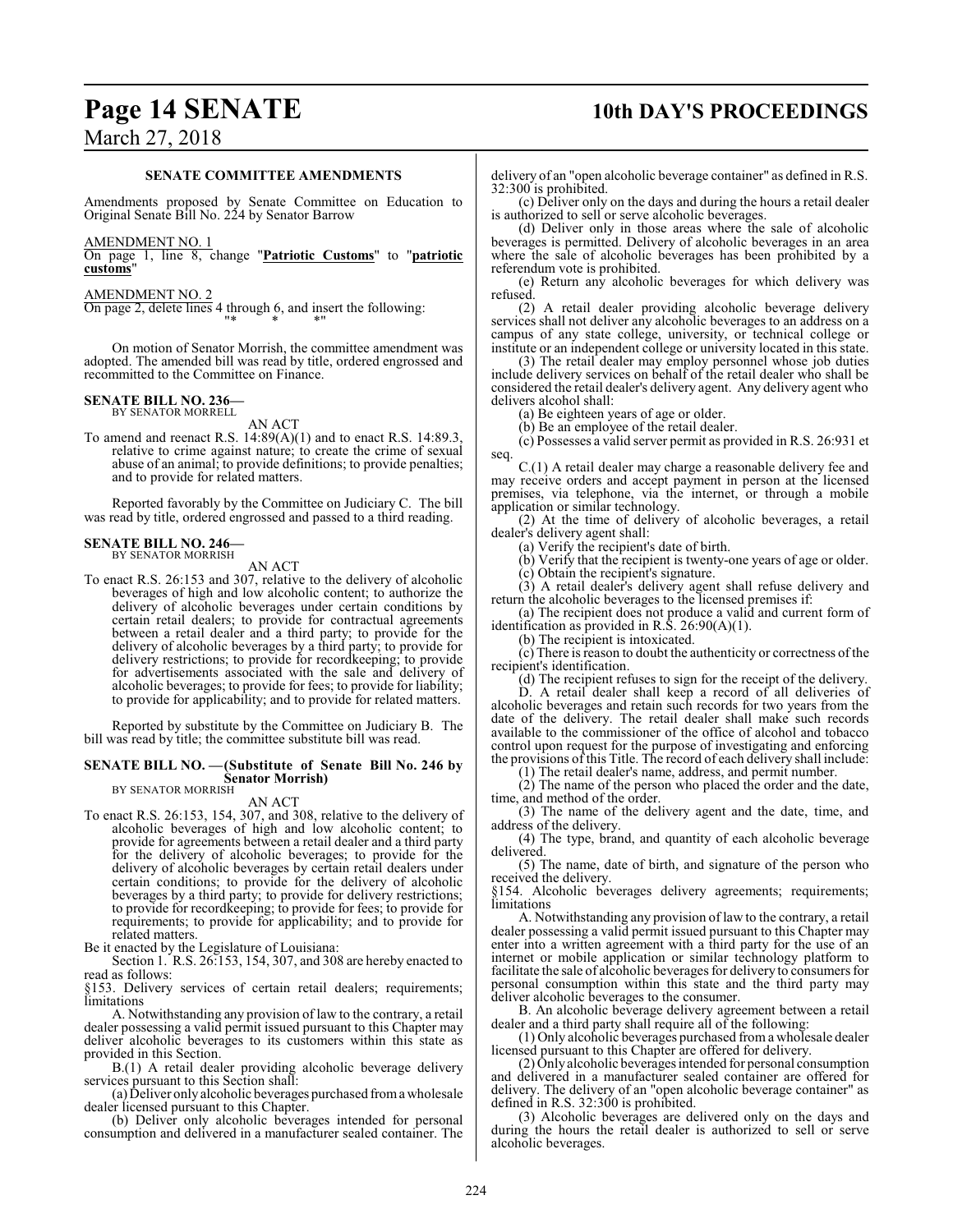### **10th DAY'S PROCEEDINGS Page 15 SENATE**

# March 27, 2018

(4) Alcoholic beverages are only delivered in those areas where the sale of alcoholic beverages is permitted. Delivery of alcoholic beverages in an area where the sale of alcoholic beverages has been prohibited by a referendum vote is prohibited.

(5) No alcoholic beverages shall be delivered to a state college, university, or technical college or institute or an independent college or university located in this state.

(6) The alcoholic beverages of all deliveries refused by a third party shall be returned to the place of purchase.

(7) Alcoholic beverages are delivered only by a person that meets all of the following:

(a) The person is eighteen years of age or older.

(b) The person is an employee or an independent contractor of the third party.

(c) The person possesses a valid server permit as provided in R.S. 26:931 et seq.

(8) The retail dealer shall manage and control the sale of alcoholic beverages. Such responsibilities shall include, but not be limited to:

(a) Determine the alcoholic beverages to be offered for sale through a third party's internet or mobile application platform or similar technology.

(b) Determine the price at which alcoholic beverages are offered for sale or sold through a third party's internet or mobile application platform or similar technology.

(c) Accept or reject all orders placed for alcoholic beverages through a third party's internet or mobile application platform or similar technology.

(d) Collect and remit all applicable state and local taxes.

C. A retail dealer shall only enter into alcoholic beverage delivery agreements with a third party that meets all of the following: (1) The third party is properly registered and authorized to

conduct business in Louisiana. (2) The third party does not hold a Louisiana alcoholic beverage

permit of any class or type.

(3) The third party maintains not less than two million dollars in liability insurance for the duration of the agreement with the retail dealer and provides proof of coverage to the retail dealer.

(4) The third party is able to monitor the routes of its employees during deliveries.

(5) The third party conducts an in-person interview and a background check on all employees that will deliver alcoholic beverages.

D. A retail dealer may pay a third party a fee for its services and a third party may charge a reasonable delivery fee for orders delivered by the third party. A third party may act as an agent of a retail dealer in the collection of payments from the sale of alcoholic beverages, but the full amount of each order must be handled in a manner that gives the retail dealer control over the ultimate receipt of the payment from the consumer.

E.(1) The third party may receive orders and accept payment via the internet or through a mobile application or similar technology.

(2) At the time of delivery of alcoholic beverages, the third party's delivery agent shall:

(a) Verify the recipient's date of birth.

(b) Verify that the recipient is twenty-one years of age or older.

(c) Obtain the recipient's signature.

(3) The third party's delivery agent shall refuse delivery and return the alcoholic beverages to the place of purchase if:

(a) The recipient does not produce a valid and current form of identification as provided in R.S. 26:90(A)(1).

(b) The recipient is intoxicated.

 $(c)$  There is reason to doubt the authenticity or correctness of the recipient's identification.

(d) The recipient refuses to sign for the receipt of the delivery. F. A record of each delivery of alcoholic beverages shall be kept for two years from the date of delivery and made available to the commissioner of the office of alcohol and tobacco control upon request for the purpose of investigating and enforcing the provisions of this Title. The record of each delivery shall include:

(1) The retail dealer's name, address, and permit number.

(2) The name of the person who placed the order and the date, time, and method of the order.

(3) The name of the delivery agent and the date, time, and address of the delivery.

(4) The type, brand, and quantity of each alcoholic beverage delivered.

(5) The name, date of birth, and signature of the person who received the delivery.

G. The commissioner of the office of alcohol and tobacco control may promulgate rules and regulations in accordance with the Administrative Procedure Act to effectuate the provisions of this Section.

\* \* \* §307. Delivery services of certain retail dealers; requirements; limitations

A. Notwithstanding any provision of law to the contrary, a retail dealer possessing a valid permit issued pursuant to this Chapter may deliver alcoholic beverages to its customers within this state as provided in this Section.

B.(1) A retail dealer providing alcoholic beverage delivery services pursuant to this Section shall:

(a) Deliver only alcoholic beveragespurchased froma wholesale dealer licensed pursuant to this Chapter.

(b) Deliver only alcoholic beverages intended for personal consumption and delivered in a manufacturer sealed container. The delivery of an "open alcoholic beverage container" as defined in R.S. 32:300 is prohibited.

(c) Deliver only on the days and during the hours a retail dealer is authorized to sell or serve alcoholic beverages.

(d) Deliver only in those areas where the sale of alcoholic beverages is permitted. Delivery of alcoholic beverages in an area where the sale of alcoholic beverages has been prohibited by a referendum vote is prohibited.

(e) Return any alcoholic beverages for which delivery was refused.

(2) A retail dealer providing alcoholic beverage delivery services shall not deliver any alcoholic beverages to an address on a campus of any state college, university, or technical college or institute or an independent college or university located in this state.

(3) The retail dealer may employ personnel whose job duties include delivery services on behalf of the retail dealer who shall be considered the retail dealer's delivery agent. Any delivery agent who delivers alcohol shall:

(a) Be eighteen years of age or older.

(b) Be an employee of the retail dealer.

(c) Possesses a valid server permit as provided in R.S. 26:931 et seq.

C.(1) A retail dealer may charge a reasonable delivery fee and may receive orders and accept payment in person at the licensed premises, via telephone, via the internet, or through a mobile application or similar technology.

(2) At the time of delivery of alcoholic beverages, a retail dealer's delivery agent shall:

(a) Verify the recipient's date of birth.

(b) Verify that the recipient is twenty-one years of age or older.

(c) Obtain the recipient's signature.

(3) A retail dealer's delivery agent shall refuse delivery and return the alcoholic beverages to the licensed premises if:

(a) The recipient does not produce a valid and current form of identification as provided in R.S.  $26:286(A)(1)$ .

(b) The recipient is intoxicated.

(c) There is reason to doubt the authenticity or correctness ofthe recipient's identification.

(d) The recipient refuses to sign for the receipt of the delivery.

D. A retail dealer shall keep a record of all deliveries of alcoholic beverages and retain such records for two years from the date of the delivery. The retail dealer shall make such records available to the commissioner of the office of alcohol and tobacco control upon request for the purpose of investigating and enforcing the provisions of this Title. The record of each delivery shall include:

(1) The retail dealer's name, address, and permit number.

(2) The name of the person who placed the order and the date, time, and method of the order.

(3) The name of the delivery agent and the date, time, and address of the delivery.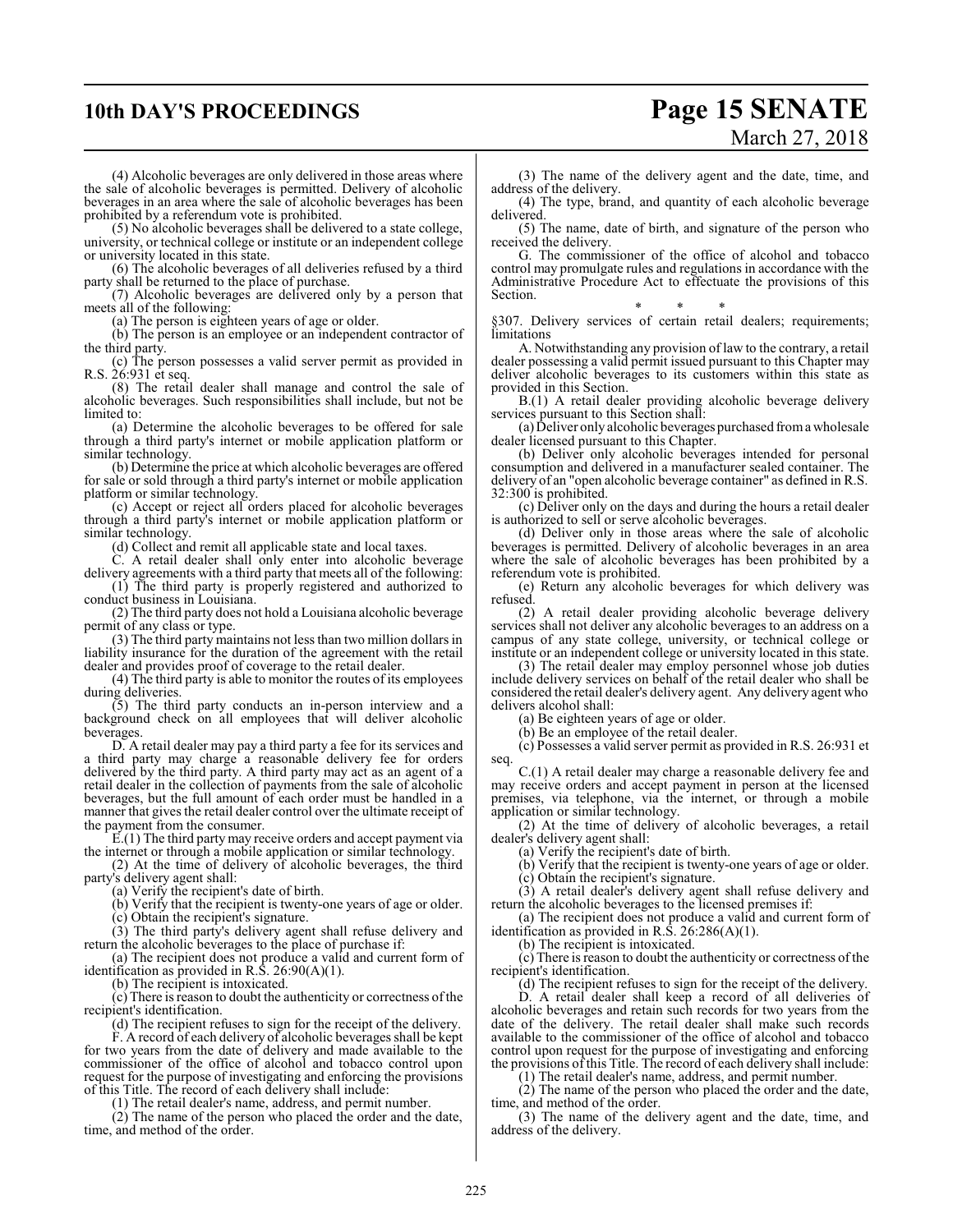## **Page 16 SENATE 10th DAY'S PROCEEDINGS**

March 27, 2018

(4) The type, brand, and quantity of each alcoholic beverage delivered.

(5) The name, date of birth, and signature of the person who received the delivery.

§308. Alcoholic beverages delivery agreements; requirements; limitations

A. Notwithstanding any provision of law to the contrary, a retail dealer possessing a valid permit issued pursuant to this Chapter may enter into a written agreement with a third party for the use of an internet or mobile application or similar technology platform to facilitate the sale of alcoholic beverages for delivery to consumers for personal consumption within this state and the third partymay deliver alcoholic beverages to the consumer.

B. An alcoholic beverage delivery agreement between a retail dealer and a third party shall require all of the following:

(1) Only alcoholic beverages purchased froma wholesale dealer licensed pursuant to this Chapter are offered for delivery.

(2) Only alcoholic beverages intended for personal consumption and delivered in a manufacturer sealed container are offered for delivery. The delivery of an "open alcoholic beverage container" as defined in R.S. 32:300 is prohibited.

(3) Alcoholic beverages are delivered only on the days and during the hours the retail dealer is authorized to sell or serve alcoholic beverages.

(4) Alcoholic beverages are only delivered in those areas where the sale of alcoholic beverages is permitted. Delivery of alcoholic beverages in an area where the sale of alcoholic beverages has been prohibited by a referendum vote is prohibited.

(5) No alcoholic beverages shall be delivered to a state college, university, or technical college or institute or an independent college or university located in this state.

(6) The alcoholic beverages of all deliveries refused by a third party shall be returned to the place of purchase.

(7) Alcoholic beverages are delivered only by a person that meets all of the following:

(a) The person is eighteen years of age or older.

(b) The person is an employee or independent contractor of the third party.

(c) The person possesses a valid server permit as provided in R.S. 26:931 et seq.

(8) The retail dealer shall manage and control the sale of alcoholic beverages. Such responsibilities shall include, but not be limited to:

(a) Determine the alcoholic beverages to be offered for sale through a third party's internet or mobile application platform or similar technology.

(b) Determine the price at which alcoholic beverages are offered for sale or sold through a third party's internet or mobile application platform or similar technology.

(c) Accept or reject all orders placed for alcoholic beverages through a third party's internet or mobile application platform or similar technology.

(d) Collect and remit all applicable state and local taxes.

C. A retail dealer shall only enter into an alcoholic beverage delivery agreement with a third party that meets all of the following:

(1) The third party is properly registered and authorized to conduct business in Louisiana.

(2) The third party does not hold a Louisiana alcoholic beverage permit of any class or type.

(3) The third party maintains not less than two million dollars in liability insurance for the duration of the agreement with the retail dealer and provides proof of coverage to the retail dealer.

(4) The third party is able to monitor the routes of its employees during deliveries.

(5) The third party conducts an in-person interview and a background check on all employees that will deliver alcoholic beverages.

D. A retail dealer may pay a third party a fee for its services and a third party may charge a reasonable delivery fee for orders delivered by the third party. A third party may act as an agent of a retail dealer in the collection of payments from the sale of alcoholic beverages, but the full amount of each order must be handled in a manner that gives the retail dealer control over the ultimate receipt of the payment from the consumer.

E.(1) The third partymay receive orders and accept payment via the internet or through a mobile application or similar technology.

(2) At the time of delivery of alcoholic beverages, the third party's delivery agent shall:

(a) Verify the recipient's date of birth.

(b) Verify that the recipient is twenty-one years of age or older.

(c) Obtain the recipient's signature.

(3) The third party's delivery agent shall refuse delivery and return the alcoholic beverages to the place of purchase if:

(a) The recipient does not produce a valid and current form of identification as provided in R.S. 26:286(A)(1).

(b) The recipient is intoxicated.

(c) There is reason to doubt the authenticity or correctness ofthe recipient's identification.

(d) The recipient refuses to sign for the receipt of the delivery.

F. A record of each delivery of alcoholic beverages shall be kept for two years from the date of delivery and made available to the commissioner of the office of alcohol and tobacco control upon request for the purpose of investigating and enforcing the provisions of this Title. The record of each delivery shall include:

(1) The retail dealer's name, address, and permit number.

(2) The name of the person who placed the order and the date, time, and method of the order.

(3) The name of the delivery agent and the date, time, and address of the delivery.

(4) The type, brand, and quantity of each alcoholic beverage delivered.

(5) The name, date of birth, and signature of the person who received the delivery.

G. The commissioner of the office of alcohol and tobacco control may promulgate rules and regulations in accordance with the Administrative Procedure Act to effectuate the provisions of this Section.

On motion of Senator Gary Smith, the committee substitute bill was adopted and becomes Senate Bill No. 489 by Senator Morrish, substitute for Senate Bill No. 246 by Senator Morrish.

### **SENATE BILL NO. 489— (Substitute of Senate Bill No. 246 by Senator Morrish)**

BY SENATOR MORRISH AN ACT

To enact R.S. 26:153, 154, 307, and 308, relative to the delivery of alcoholic beverages of high and low alcoholic content; to provide for agreements between a retail dealer and a third party for the delivery of alcoholic beverages; to provide for the delivery of alcoholic beverages by certain retail dealers under certain conditions; to provide for the delivery of alcoholic beverages by a third party; to provide for delivery restrictions; to provide for recordkeeping; to provide for fees; to provide for requirements; to provide for applicability; and to provide for related matters.

The bill was read by title and placed on the Calendar for a second reading.

### **SENATE BILL NO. 253—**

BY SENATOR MILKOVICH AN ACT

To amend and reenact R.S. 17:2115.11(B), relative to studentinitiated prayer; to authorize school employee participation in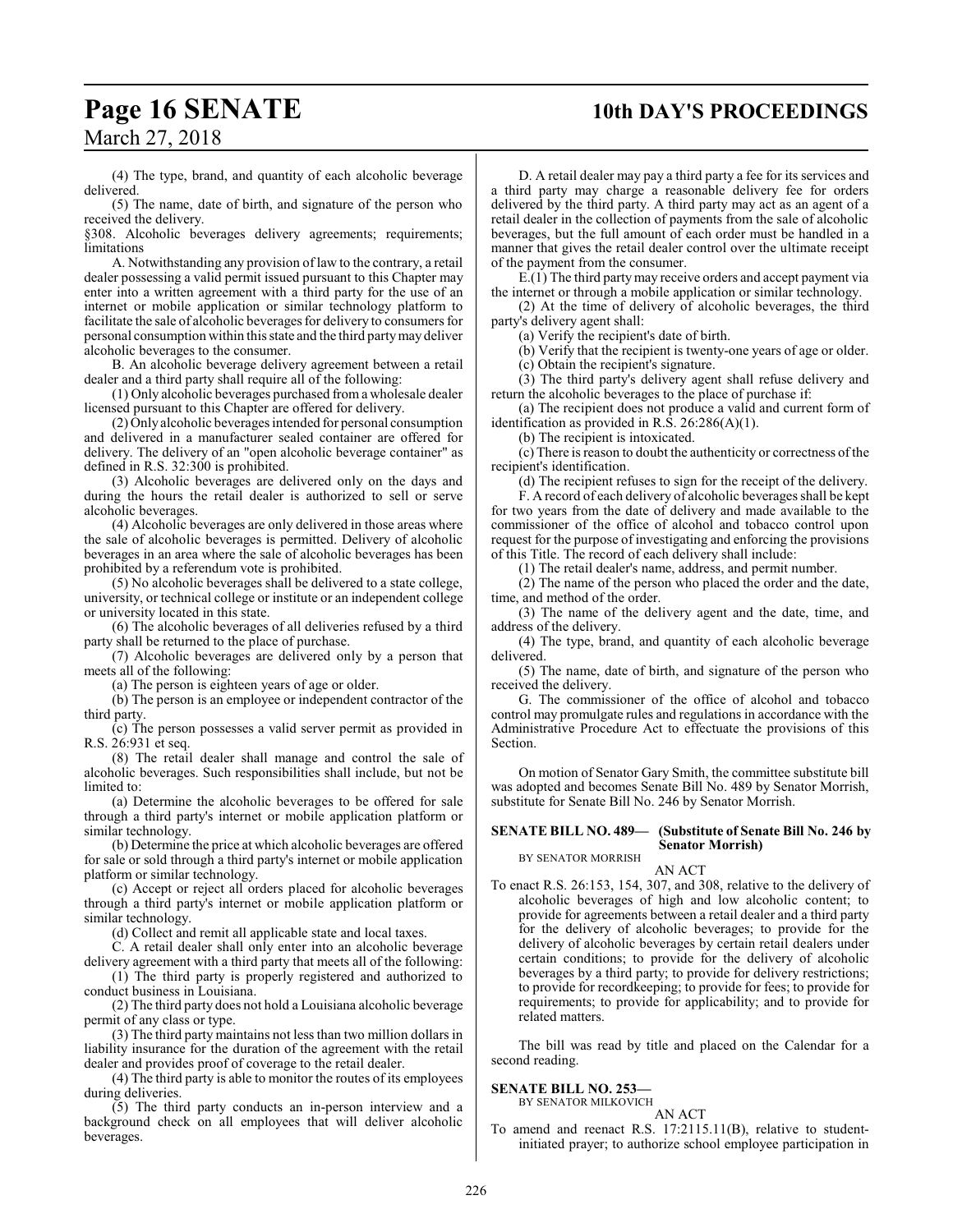## **10th DAY'S PROCEEDINGS Page 17 SENATE**

# March 27, 2018

student-initiated prayer; to provide for conditions; and to provide for related matters.

Reported favorably by the Committee on Education. The bill was read by title, ordered engrossed and passed to a third reading.

#### **SENATE BILL NO. 254—** BY SENATOR APPEL

AN ACT

To enact R.S. 17:392.2, relative to dyslexia screening and intervention; to require the State Board of Elementary and Secondary Education to develop criteria for dyslexia-related ancillary certificates; and to provide for related matters.

Reported favorably by the Committee on Education. The bill was read by title, ordered engrossed and passed to a third reading.

#### **SENATE BILL NO. 257—** BY SENATOR MILKOVICH

AN ACT

To amend and reenact Code of Civil Procedure Arts. 2126(A) through (D) and 2128, relative to appeal; to provide relative to the record on appeal; to provide certain procedures; and to provide for related matters.

Reported with amendments by the Committee on Judiciary A.

### **SENATE COMMITTEE AMENDMENTS**

Amendments proposed by Senate Committee on Judiciary A to Original Senate Bill No. 257 by Senator Milkovich

AMENDMENT NO. 1

On page 2, line 23, delete "five" and insert "five **thirty**"

### AMENDMENT NO. 2

On page 2, line 29, after "**designates**" delete the period and insert " **or, if a party has an objection, the court may determine the reasonable costs of the record to be borne by each party.**"

On motion of Senator Ward, the committee amendment was adopted. The amended bill was read by title, ordered engrossed and passed to a third reading.

### **SENATE BILL NO. 261—**

BY SENATOR ERDEY

AN ACT

To amend and reenact R.S.  $40:1668(C)(1)(a)$  and (b) and to repeal R.S. 40:1668(G)(4), relative to insurance benefits for firemen and officers who suffer a catastrophic injury resulting in permanent and total disability in certain circumstances; and to provide for related matters.

Reported favorably by the Committee on Judiciary B. The bill was read by title, ordered engrossed and passed to a third reading.

### **SENATE BILL NO. 263—**

BY SENATOR ERDEY A JOINT RESOLUTION

Proposing to amend Article VII, Section 14(B) of the Constitution of Louisiana, relative to public equipment and personnel; to authorize, pursuant to a written agreement, the donation of the use of public equipment and personnel by the state or a political subdivision to the state or a political subdivision for an activity or power which the requesting public entity is authorized to exercise; and to specify an election for submission of the proposition to electors and provide a ballot proposition.

Reported favorably by the Committee on Finance. The bill was read by title, ordered engrossed and passed to a third reading.

### **SENATE BILL NO. 267—**

BY SENATOR APPEL AND REPRESENTATIVE THOMAS AN ACT

To amend and reenact R.S. 17:493, relative to school bus operators; to provide relative to the removal of school bus operators; to provide relative to charges, notices, time lines, and hearings; and to provide for related matters.

Reported favorably by the Committee on Education. The bill was read by title, ordered engrossed and passed to a third reading.

### **SENATE BILL NO. 279—**

BY SENATOR MORRISH

AN ACT To enact Part IV of Chapter 3 of Title 34 of the Louisiana Revised Statutes of 1950, to be comprised of R.S. 34:481 through 490, relative to navigation districts; to create the Calcasieu-Cameron Navigation District; to provide for district boundaries, purpose, governance, and funding; to provide for a board of commissioners and powers of the board; to provide relative to the Calcasieu River and Pass Project; to provide for an ad valorem tax; and to provide for related matters.

Reported with amendments by the Committee on Transportation, Highways and Public Works.

### **SENATE COMMITTEE AMENDMENTS**

Amendments proposed by the Senate Committee on Transportation, Highways and Public Works to Original Senate Bill No. 279 by Senator Morrish

AMENDMENT NO. 1

On page 2, between lines 2 and 3, insert the following:

"**B. The district's territory shall exclude any facility that meets all of the following three conditions:**

**(1) The facility is not located on the Calcasieu Ship Channel. (2) The facility neither imports nor exports cargo through the Calcasieu Ship Channel.**

**(3) The facility is located within a Foreign Trade Zone.**"

AMENDMENT NO. 2 On page 2, line 3, change "**B.**" to "**C.**"

AMENDMENT NO. 3 On page 2, line 10, after "**district**" change "**shall**" to "**may**"

AMENDMENT NO. 4 On page 2, line 13, after "**share**" change "**shall**" to "**may**"

AMENDMENT NO. 5 On page 2, line 20, change "**C.**" to "**D.**"

AMENDMENT NO. 6

On page 2, delete line 27 and insert the following: "**authorized by a favorable vote of a majority of the qualified electors in each parish within the district and such monies are received by**"

AMENDMENT NO. 7 On page 3, line 3, change "**D.**" to "**E.**"

AMENDMENT NO. 8

On page 5, line 4, change "**purchase, lease, or otherwise,**" to "**purchase, donation, lease, or expropriation**"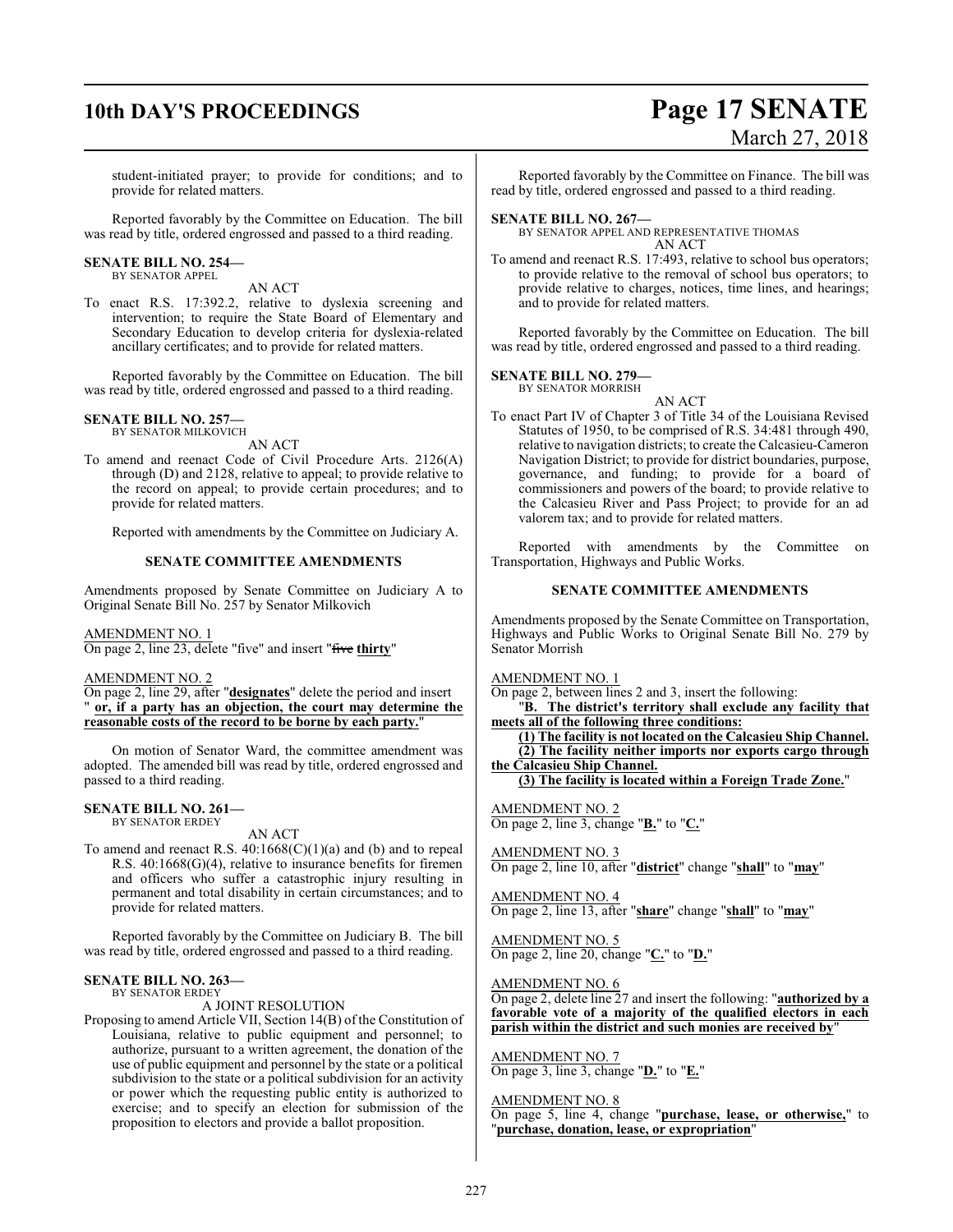### AMENDMENT NO. 9

On page 5, line 9, after "**works,**" and before "**and**" insert "**property,**"

AMENDMENT NO. 10 On page 6, at the end of line 4, after "**donation,**" insert "**lease, or**"

AMENDMENT NO. 11 On page 6, line 5, change "**expropriation, or otherwise**" to "**expropriation**"

AMENDMENT NO. 12 On page 6, line 29, after "**electors in**" and before "**the**" insert "**each parish within**"

AMENDMENT NO. 13 On page 7, line 10, after "**total**" and before "**collections**" insert "**ad valorem tax**" and change "**thirty**" to "**twenty**"

AMENDMENT NO. 14 On page 7, line 22, after "**electors in**" and before "**the**" insert "**each parish within**"

AMENDMENT NO. 15 On page 9, line 5, change "**seven**" to "**five**"

On motion of Senator Cortez, the committee amendment was adopted. The amended bill was read by title, ordered engrossed and passed to a third reading.

## **SENATE BILL NO. 289—** BY SENATOR PERRY

AN ACT

To enact R.S. 47:1713, relative to special assessment levels; to extend the special assessment level for homesteads to apply to trusts under certain circumstances; to provide for disposition of excess ad valorem payments made by certain trusts; and to provide for related matters.

Reported with amendments by the Committee on Revenue and Fiscal Affairs.

### **SENATE COMMITTEE AMENDMENTS**

Amendments proposed by Senate Committee on Revenue and Fiscal Affairs to Original Senate Bill No. 289 by Senator Perry

AMENDMENT NO. 1

On page 2, delete lines 5 through 9, and insert:

"**(2) If a trust has remitted a payment at the higher assessment level and is later determined to be eligible for the special assessment level pursuant to this Subsection, then upon a showing by the trust of eligibility, any payment in excess of the special assessment level shall abate subsequent years' ad valorem taxes on the property until the payment has been exhausted.**"

AMENDMENT NO. 2

On page 2, line 12, after "Senate Bill No." insert "163"

On motion of Senator Morrell, the committee amendment was adopted. The amended bill was read by title, ordered engrossed and passed to a third reading.

### **SENATE BILL NO. 291—**

BY SENATORS BARROW, DONAHUE, GATTI, LUNEAU, MARTINY AND WARD AN ACT

To amend and reenact Civil Code Art. 132, 134, and 136(A); and R.S. 9:341 and 364, relative to children; to provide relative to custody and custody awards; to provide relative to factors in determining best interest of the child; to provide relative to visitation; to provide certain terms, conditions, and requirements; and to provide for related matters.

Reported with amendments by the Committee on Judiciary A.

### **Page 18 SENATE 10th DAY'S PROCEEDINGS**

### **SENATE COMMITTEE AMENDMENTS**

Amendments proposed by Senate Committee on Judiciary A to Original Senate Bill No. 291 by Senator Barrow

AMENDMENT NO. 1

On page 1, line 5, after "conditions," insert "procedures,"

### AMENDMENT NO. 2

On page 3, line 7, after "party" change the remainder of the line and lines 8 through 10 to read ".**, except when evidence of specific abusive, reckless, or illegal conduct has caused one party to have reasonable concerns for the child's safety or well-being while in the care of the other party.**"

On motion of Senator Ward, the committee amendment was adopted. The amended bill was read by title, ordered engrossed and passed to a third reading.

### **SENATE BILL NO. 305—**

BY SENATOR THOMPSON AN ACT

To enact R.S. 46:1053(FF), relative to the appointment of a member to a hospital service district board of commissioner; to authorize the governing authority of certain municipalities to appoint physician members to a hospital service district; to provide for qualifications; and to provide for related matters.

Reported with amendments by the Committee on Local and Municipal Affairs.

### **SENATE COMMITTEE AMENDMENTS**

Amendments proposed by Senate Committee on Local and Municipal Affairs to Original Senate Bill No. 305 by Senator Thompson

### AMENDMENT NO. 1

On page 1, at the beginning of line 4, change "municipalities" to "parishes"

### AMENDMENT NO. 2

On page 1, line 11, between "**FF.**" and "**Notwithstanding**" delete "**(1)**"

### AMENDMENT NO. 3

On page 1, at the beginning of line 13, change "**municipality**" to "**parish**"

### AMENDMENT NO. 4

On page 1, at the beginning of line 17, change "**municipality**" to "**parish**"

On motion of Senator Colomb, the committee amendment was adopted. The amended bill was read by title, ordered engrossed and passed to a third reading.

### **SENATE BILL NO. 308—**

BY SENATOR MIZELL AN ACT

To enact R.S. 15:587.7, relative to the creation of a volunteer and employee criminal history system; to provide for definitions; to provide for access to state and national criminal history records; to provide for confidentiality; to provide for immunity; to provide for rulemaking; and to provide for related matters.

Reported favorably by the Committee on Judiciary B. The bill was read by title, ordered engrossed and passed to a third reading.

### **SENATE BILL NO. 315—**

BY SENATOR THOMPSON AN ACT

To enact R.S. 17:270 and 3996(B)(45), and to repeal R.S. 17:282.3, relative to required courses of instruction; to provide relative to required instruction in personal financial management; to require that certain public high school students receive specified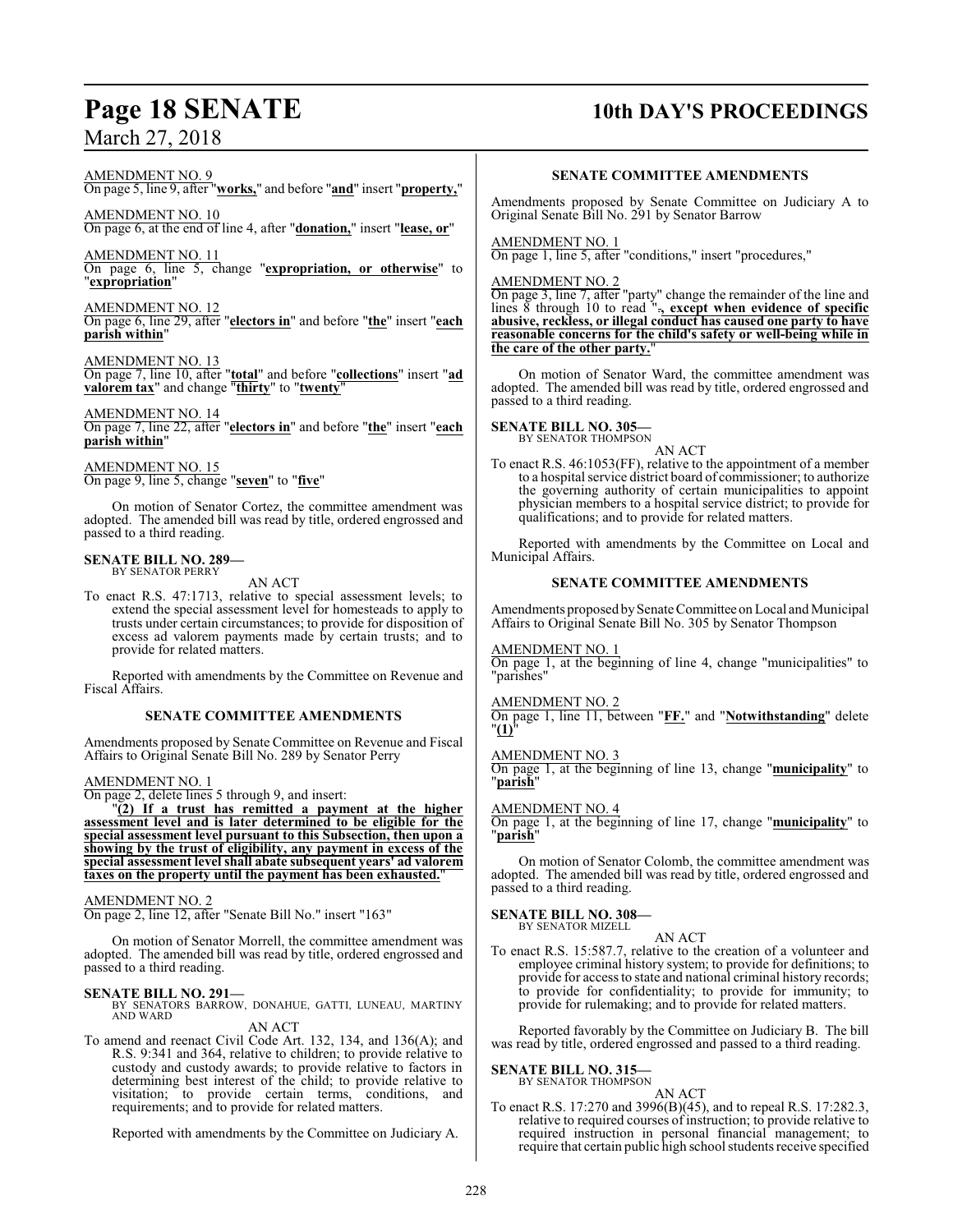### **10th DAY'S PROCEEDINGS Page 19 SENATE**

# March 27, 2018

instruction in personal financial management as a prerequisite to graduation; and to provide for related matters.

Reported favorably by the Committee on Education. The bill was read by title, ordered engrossed and passed to a third reading.

### **SENATE BILL NO. 326—** BY SENATOR BARROW

AN ACT

To amend and reenact R.S. 9:335, relative to children; to provide relative to custody and visitation; to provide relative to declared disasters; to provide relative to joint custody decrees and implementation orders; and to provide for related matters.

Reported favorably by the Committee on Judiciary A. The bill was read by title, ordered engrossed and passed to a third reading.

#### **SENATE BILL NO. 372—** BY SENATOR CORTEZ

AN ACT

To amend and reenact R.S. 38:90.9, and to enact R.S. 38:90.1(12) and 90.4.1, relative to the Statewide Flood Control Program; to provide for the Rural Grant Opportunity Program within the Statewide Flood Control Program; to provide for requirements, limitations, and eligibility for participation in the rural program; and to provide for related matters.

Reported favorably by the Committee on Transportation, Highways and Public Works. The bill was read by title, ordered engrossed and passed to a third reading.

#### **SENATE BILL NO. 373—** BY SENATOR BARROW

AN ACT

To enact R.S. 39:6(C)(3), relative to information on the LaTrac website; to provide for the reporting of all revenue, exemptions, credits, and rebates on LaTrac; and to provide for related matters.

Reported with amendments by the Committee on Finance.

### **SENATE COMMITTEE AMENDMENTS**

Amendments proposed by Senate Committee on Finance to Original Senate Bill No. 373 by Senator Barrow

### AMENDMENT NO. 1

On page 1, line 2, after "To" and before "relative" delete "enact R.S.  $39:\delta(\bar{C})(3)$ ," and insert "amend and reenact the introductory paragraph of R.S.  $47:1517(B)(1)$  and to enact R.S.  $39:6(C)(3)$  and R.S.  $47:1517(B)(1)(d)$  and  $(e),$ 

### AMENDMENT NO. 2

On page 1, line 3, after "credits," delete the remainder of the line and insert "exclusions, refunds, preferential tax rates, deferred tax liability, and rebates as contained in the tax exemption budget on LaTrac, or any subsequent database that may replace the LaTrac system; to provide for information to be reported in the tax exemption budget for purposes of inclusion in the LaTrac website; and to provide"

### AMENDMENT NO. 3

On page 1, line 11, change "**website**" to "**website, or any subsequent database that may replace the LaTrac system,**"

### AMENDMENT NO. 4

On page 1, line 12, after "**credits,**" delete the remainder of the line and insert: "**exclusions, refunds, preferential tax rates, deferred tax liability, and rebates, all as contained in the tax exemption budget.**"

AMENDMENT NO. 5 On page 1, after line 12, insert the following:

"Section 2. The introductory paragraph of R.S.  $47:1517(B)(1)$ is hereby amended and reenacted and R.S.  $47:1517(B)(1)(d)$  and  $(e)$ are hereby enacted to read as follows: "§1517. Tax exemption budget

\* \* \*

B.(1) The annual tax exemption budget shall **be published on the LaTrac website, or any subsequent database that may replace the LaTrac system, and shall** include the following: \* \* \*

**(d) The tax exemption budget shall also include the following:**

**(i) The number of businesses which receive each tax exemption, credit, exclusion, refund, preferential tax rate, deferred tax liability, or rebate, hereinafter referred to in this Subsection as the exemption.**

**(ii) The parish or location of each business which receives a tax exemption; provided, that if less than three businesses receive a particular tax exemption, the tax exemption budget may group such tax exemption with another tax exemption which also has less than three businesses receiving same.**

**(iii) The information shall be displayed in a manner that identifies:**

**(aa) The industry group by North American Industry Classification System sector.**

**(bb) The number of taxpayers by industry.**

**(cc) The total tax burden by industry group by individual tax before the exemption.**

**(dd) The total value to each industry group for each exemption.**

**(ee) The total tax value by each industry group by individual tax of the tax collections after the exemption.**

**(e) The items contained in Subparagraph (B)(1)(d) of this Section shall be published to the extent that the information is available to the department, on a schedule to be determined by the secretary of the department, beginning with the incentive expenditures, and fully implemented by the date of publication of the Fiscal Year 2019-2020 tax exemption budget on or before March 1, 2020. The secretary shall ensure that the publication shall not include confidential information.** \* \* \*"

On motion of Senator LaFleur, the committee amendment was adopted. The amended bill was read by title, ordered engrossed and passed to a third reading.

**SENATE BILL NO. 377—** BY SENATOR ALLAIN

AN ACT

To enact R.S. 30:9.3, relative to the office of conservation; to establish procedures for review of future utility of well sites that have been inactive for more than ten years; to provide for procedures, terms, conditions, and requirements; to provide an exception to time requirements; and to provide for related matters.

Reported with amendments by the Committee on Natural Resources.

### **SENATE COMMITTEE AMENDMENTS**

Amendments proposed by Senate Committee on Natural Resources to Original Senate Bill No. 377 by Senator Allain

### AMENDMENT NO. 1

On page 1, at the beginning of line 2, after "To" insert "amend and reenact R.S.  $30:21(B)(2)(a)$  and (b) and to"

### AMENDMENT NO. 2

On page 1, line 4, after "terms," insert "rules,"

### AMENDMENT NO. 3

On page 1, line 7, after "Section 1." insert "R.S. 30:21(B)(2)(a) and (b) are hereby amended and reenacted and"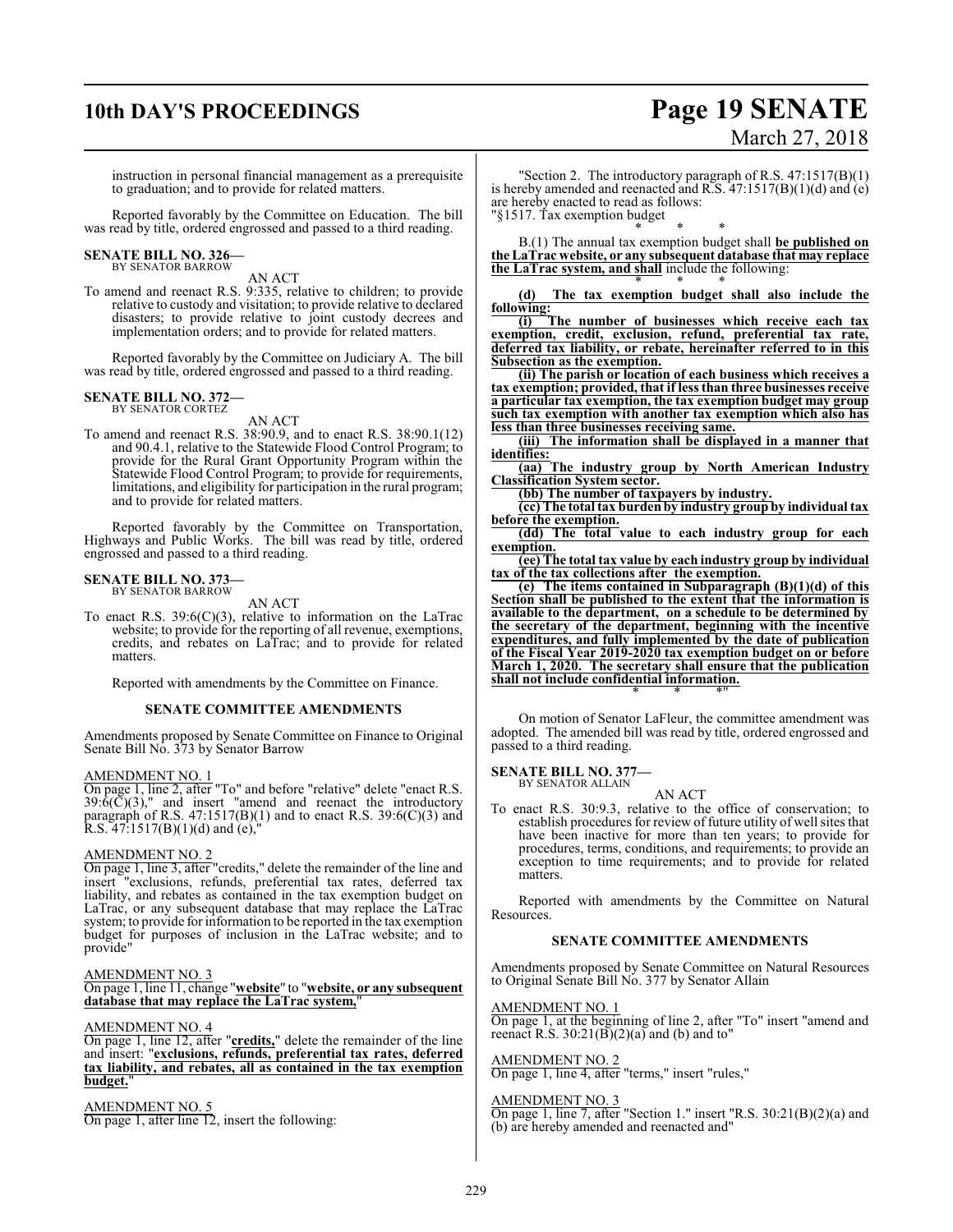### AMENDMENT NO. 4 On page 1, line 8, after "**wells**"add "**; appeal**"

### AMENDMENT NO. 5

On page 1, between lines 10 and 11, insert the following: "**(1) "Inactive well" means an unplugged well that has been spud or has been equipped with cemented casing and that has had no reported production, disposal, injection, or other permitted activity for a period of greater than six months and is not part of an approved production program.**"

### AMENDMENT NO. 6

On page 1, at the beginning of line 11, change "**(1)**" to "**(2)**"

AMENDMENT NO. 7 On page 1, at the beginning of line 12, change "**(2)**" to "**(3)**"

### AMENDMENT NO. 8 On page 1, at the beginning of line 14, change "**(3)**" to "**(4)**"

### AMENDMENT NO. 9

On page 1, line 16, change "**has been**" to "**is**"

### AMENDMENT NO. 10

On page 2, line 2, after "**under**" delete the remainder of the line and at the beginning of line 3, delete "**R.S. 30:88 or 88.1**" and insert "**an approved production program**"

### AMENDMENT NO. 11

On page 2, at the end of line 21, delete "**in**" and delete line 22, and insert the following: "**and shall have the right to a public hearing if requested in writing within thirty days of notification of the office's determination. The written request shall suspend the office's determination until after a hearing before an administrative law judge or hearing officer. The hearing shall be in accordance with Part A of Chapter 13-B of Title 49 of the Revised Statutes of 1950, comprisedof R.S. 49:991 through 999.1, and the Administrative Procedure Act.**"

### AMENDMENT NO. 12

On page 2, at the beginning of line 23, after "**C.**" insert "**(1)**"

### AMENDMENT NO. 13

On page 2, after line 28, insert the following:

"**(2) After notification described in Paragraph (1) of this Subsection, if the owner insists on an expedited determination, he may donate an amount determined by the commissioner to be placed in the Oil and Gas Regulatory Fund to defray the costs of an expedited determination. The office shall follow the procedure set forth in R.S. 30:4(Q) to expedite the determination.**

**D. The commissioner shall adopt rules and regulations in accordance with the Administrative Procedure Act to implement the provisions of this Section, including but not limited to defining the term "future utility" and establishing the factors to be considered when making the determination of future utility.** \* \* \*

- §21. Fees and charges of the commissioner of conservation; revisions; exceptions; collections; Oil and Gas Regulatory Fund; creation; amounts; requirements
	- B. \* \* \*

(2)(a) There is hereby established a special fund in the state treasury to be known as the Oil and Gas Regulatory Fund, hereafter referred to as the "fund". After deposit in the Bond Security and Redemption Fund and after a sufficient amount is allocated from that fund to pay all the obligations secured by the full faith and credit of the state that become due and payable within each fiscal year, the treasurer shall pay into the fund an amount equal to the monies generated from collection of the fees provided for in this Title, R.S. 40:1749.11 et seq., or Title 47 of the Louisiana Revised Statutes of 1950, the rules and regulations promulgated thereunder, any fines and civil penalties or any other provision of law relative to fees, fines, or civil penalties attributable to the office of conservation, **donations,** and fifty percent of any annual assessment paid by an operator who

## **Page 20 SENATE 10th DAY'S PROCEEDINGS**

chooses not to plug a well classified as inactive with the remainder being deposited into the Oilfield Site Restoration Fund.

(b) The monies credited to the fund shall be appropriated by the legislature and dedicated solely to the use of the office of conservation for the regulation of the oil and gas industry and other industries under the jurisdiction of the office of conservation and shall be used solely for the purposes of that program. **The monies credited to the fund generated from donations and any annual assessment paid by an operator who chooses not to plug a well classified as inactive shall be used to monitor and determine future utility of inactive wells.** Any monies remaining in the fund at the end of any fiscal year shall remain with the fund and shall not revert to the state general fund. All interest or earnings of the fund shall be credited to the fund. All fees and self-generated revenue remaining on deposit for the office of conservation at the end of any fiscal year shall be deposited into the fund. The amount appropriated from the fund to the office of conservation shall be subject to appropriation by the legislature. \* \* \*"

On motion of Senator Chabert, the committee amendment was adopted. The amended bill was read by title, ordered engrossed and passed to a third reading.

### **SENATE BILL NO. 378—** BY SENATOR APPEL

AN ACT

To amend and reenact R.S.  $17:3914(K)(2)$  and  $(3)(c)(i)$ , relative to student information; to require each public school governing authority to share certain student information with the Board of Regents; to be used for limited purposes; to require the Board of Regents to provide certain reports to each public school governing authority; and to provide for related matters.

Reported with amendments by the Committee on Education.

### **SENATE COMMITTEE AMENDMENTS**

Amendments proposed by Senate Committee on Education to Original Senate Bill No. 378 by Senator Appel

### AMENDMENT NO. 1

On page 1, line 4, between "Regents" and "to" delete the semi-colon ";"

### AMENDMENT NO. 2

On page 2, line 5, after "**to be used**" delete the remainder of the line and insert "**only by board staff for the sole purpose**"

### AMENDMENT NO. 3

On page 2, line 9, after "**based**" delete the remainder of the line, delete lines 10 and 11, and insert "**upon student transcript data in order to develop policies designed to improve student academic achievement.**"

On motion of Senator Morrish, the committee amendment was adopted. The amended bill was read by title, ordered engrossed and passed to a third reading.

### **SENATE BILL NO. 402—** BY SENATOR RISER

AN ACT

To amend and reenact R.S.  $40:1379.3(U)(2)$  and  $(5)$ , relative to concealed handguns; to provide relative to concealed handguns carried by authorized persons in houses of worship; to provide for certain tactical training; to provide for requirements for certain religious organizations to allow concealed handguns to be carried in places of worship pursuant to valid handgun permits; and to provide for related matters.

Reported with amendments by the Committee on Judiciary B.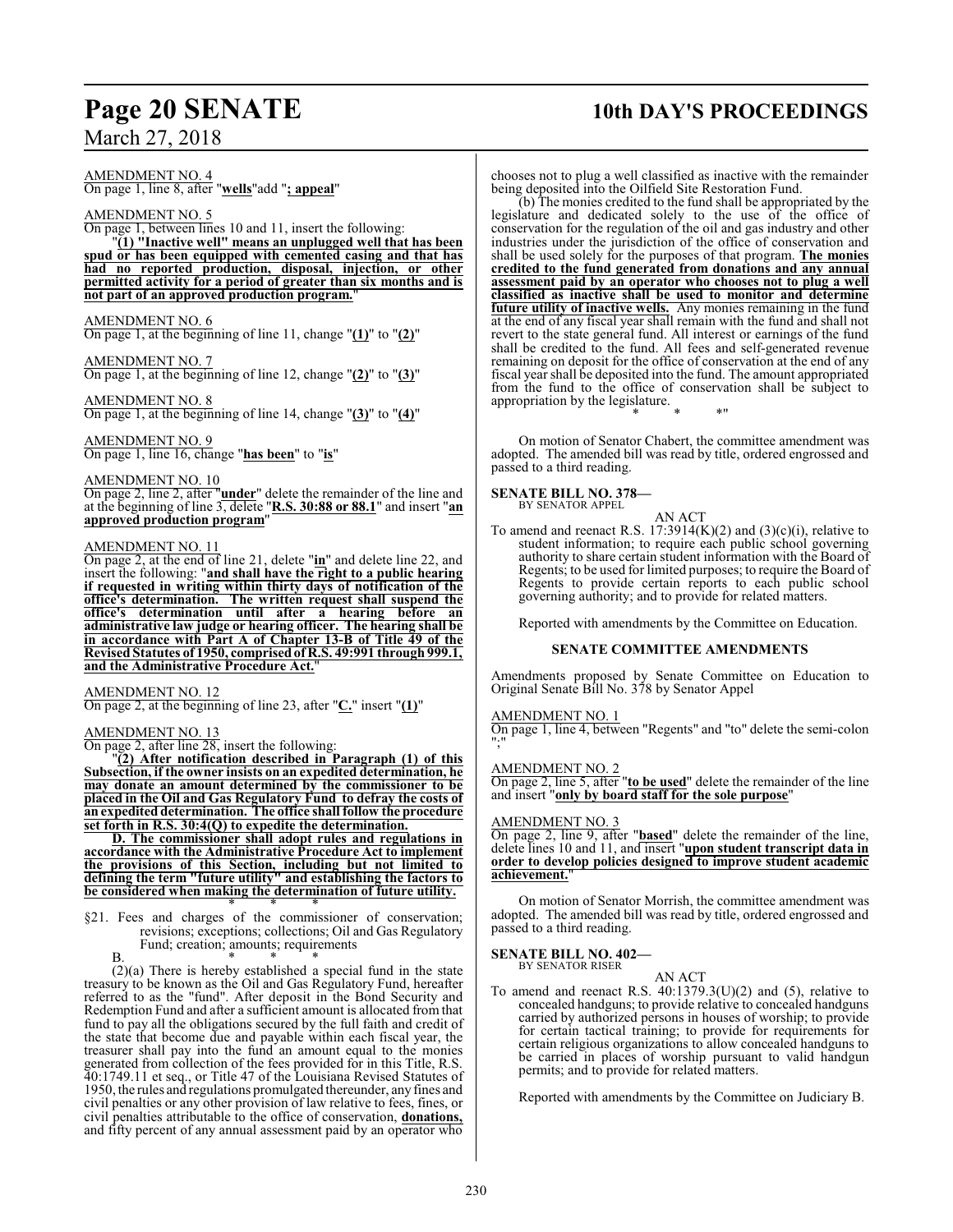## **10th DAY'S PROCEEDINGS Page 21 SENATE**

### **SENATE COMMITTEE AMENDMENTS**

Amendments proposed by Senate Committee on Judiciary B to Original Senate Bill No. 402 by Senator Riser

### AMENDMENT NO. 1

On page 1, line 16, after "guards" change "who are either **persons**" to "**persons who are either**"

### AMENDMENT NO. 2

On page 1, at the beginning of line 17, delete "who are"

### AMENDMENT NO. 3

On page 2, delete line 1 and insert "Section. **Armed security guards as provided in this Paragraph may be compensated, noncompensated, or a volunteer.** 

On motion of Senator Gary Smith, the committee amendment was adopted. The amended bill was read by title, ordered engrossed and passed to a third reading.

### **SENATE BILL NO. 408—** BY SENATOR APPEL

AN ACT

To amend and reenact R.S. 33:4530, 4531, and 4532, and to enact R.S. 33:4534, 4535, 4536 and 4537, and to repeal R.S. 33:4533, relative to the New Orleans public belt railroad; to provide for the creation of the New Orleans Port Gateway Railroad Board; to provide for the composition of the board membership; to provide for the board's purpose; to provide for the operation and maintenance of the Huey P. Long Bridge; to authorize the transfer of assets by the city of New Orleans; to provide for employee arrangements; to provide for financial matters; and to provide for related matters.

Reported with amendments by the Committee on Local and Municipal Affairs.

### **SENATE COMMITTEE AMENDMENTS**

Amendments proposed by Senate Committee on Local and Municipal Affairs to Original Senate Bill No. 408 by Senator Appel

### AMENDMENT NO. 1

On page 3, line 2, after "**law**" and before "**continue**" change "**may**" to "**shall**"

On motion of Senator Colomb, the committee amendment was adopted. The amended bill was read by title, ordered engrossed and passed to a third reading.

### **SENATE BILL NO. 412—** BY SENATOR WHITE

AN ACT

To amend and reenact R.S. 32:808(A)(1), relative to salvage pools; to provide with respect to sales of motor vehicles in salvage pools; to provide with respect to persons authorized to be record keepers; and to provide for related matters.

Reported favorably by the Committee on Transportation, Highways and Public Works. The bill was read by title, ordered engrossed and passed to a third reading.

#### **SENATE BILL NO. 415—** BY SENATOR WHITE

### AN ACT

To amend and reenact the introductory paragraph of R.S. 48:221(A)(4), and to enact R.S. 48:221(A)(4)(c), relative to the disposition of certain property by the Department of Transportation and Development; to authorize the use of a real estate broker to sell property deemed an uneconomic remnant; and to provide for related matters.

# March 27, 2018

Reported favorably by the Committee on Transportation, Highways and Public Works. The bill was read by title, ordered engrossed and passed to a third reading.

**SENATE BILL NO. 420—**

BY SENATOR JOHNS

AN ACT To amend and reenact R.S. 9:168, R.S. 47:337.46, 337.51(A)(2) and  $(3), 337.64(C)(1), (2), (3), (6), (7), 337.77(H), 1401, 1402(A),$  $1403(C)$ ,  $1434(A)$ ,  $1436(A)(3)$  and the introductory paragraph of  $(B)$ , and  $1621(J)$ , relative to state and local taxes, fees, and receipts and the Board of Tax Appeals; to provide with respect to the collection, administration, disposition, enforcement, and adjudication of certain taxes, fees, and other receipts; to provide with respect to disputes concerning certain taxes, unclaimed property, and other claims against the state; to provide with respect to actions to establish a claim; to provide relative to Board of Tax Appeals; and to provide for related matters.

Reported with amendments by the Committee on Revenue and Fiscal Affairs.

### **SENATE COMMITTEE AMENDMENTS**

Amendments proposed by Senate Committee on Revenue and Fiscal Affairs to Original Senate Bill No. 420 by Senator Johns

### AMENDMENT NO. 1

On page 1, line 2 after "reenact" delete the remainder of the line, delete lines 3 and 4, and insert: "R.S.  $47:337.64(C)(1)$ ,  $(2)$ ,  $(3)$ , and  $(4)$ , 1401, 1402 $(A)(1)$ , 1403 $(C)$ , 1434 $(A)$ , the introductory paragraph of R.S. 47:1436(A), R.S. 47:1436(A)(3), the introductory paragraph of R.S.  $47:1436(B)$  and to enact R.S.  $47:337.29(C)$ ,  $337.46(C)$ , 337.51(D), 337.64(C)(6) and (7), 337.77(H), 1565(D), and 1621(J), and to repeal R.S.  $47:337.51(B)(4)$  and  $337.64(B)(2)$ , relative to state and local taxes, fees, and"

### AMENDMENT NO. 2

On page 1, lines 7 and 8, delete "taxes, unclaimed property," and insert "taxes"

### AMENDMENT NO. 3

On page 1, delete lines 12 through 17 and on page 2, delete lines 1 through 9

### AMENDMENT NO. 4

On page 2, delete lines 10 through 12, and insert:

"Section 1. R.S. 47:337.64(C)(1), (2), (3), and (4), 1401, 1402(A)(1), 1403(C), 1434(A), the introductory paragraph of R.S.  $47:1436(A)$ , R.S.  $47:1436(A)(3)$ , the introductory paragraph of R.S. 47:1436(B) are hereby amended and reenacted and R.S. 47:337.29(C), 337.46(C), 337.51(D), 337.64(C)(6) and (7),  $337.77(H)$ ,  $1565(D)$ , and  $1621(J)$ , are hereby enacted to read as follows:

§337.29. Dealers required to keep records

\* \* \* **C. Any dealer shall have an obligation to use reasonable means to notify and provide a collector with accurate and updated information pertaining to its proper address and the names and contact information for those officers or directors, or members or managers having direct control or supervision over its local sales and use taxes and those charged with the responsibility of filing a dealer's sales and use tax return with the collector. This obligation shall be continuing and a dealer shall notify the collector of any changes, additions, or deletions within thirty calendar days of any change.** \* \* \*"

### AMENDMENT NO. 5

On page 2, delete lines 22 through 29 and on page 3, delete lines 1 through 16, and insert:

"\* \* \* **D. (1) A collector may elect to send to a taxpayer or dealer by regular mail a copy of the notice of assessment containing the same information and addressed in the same manner as provided**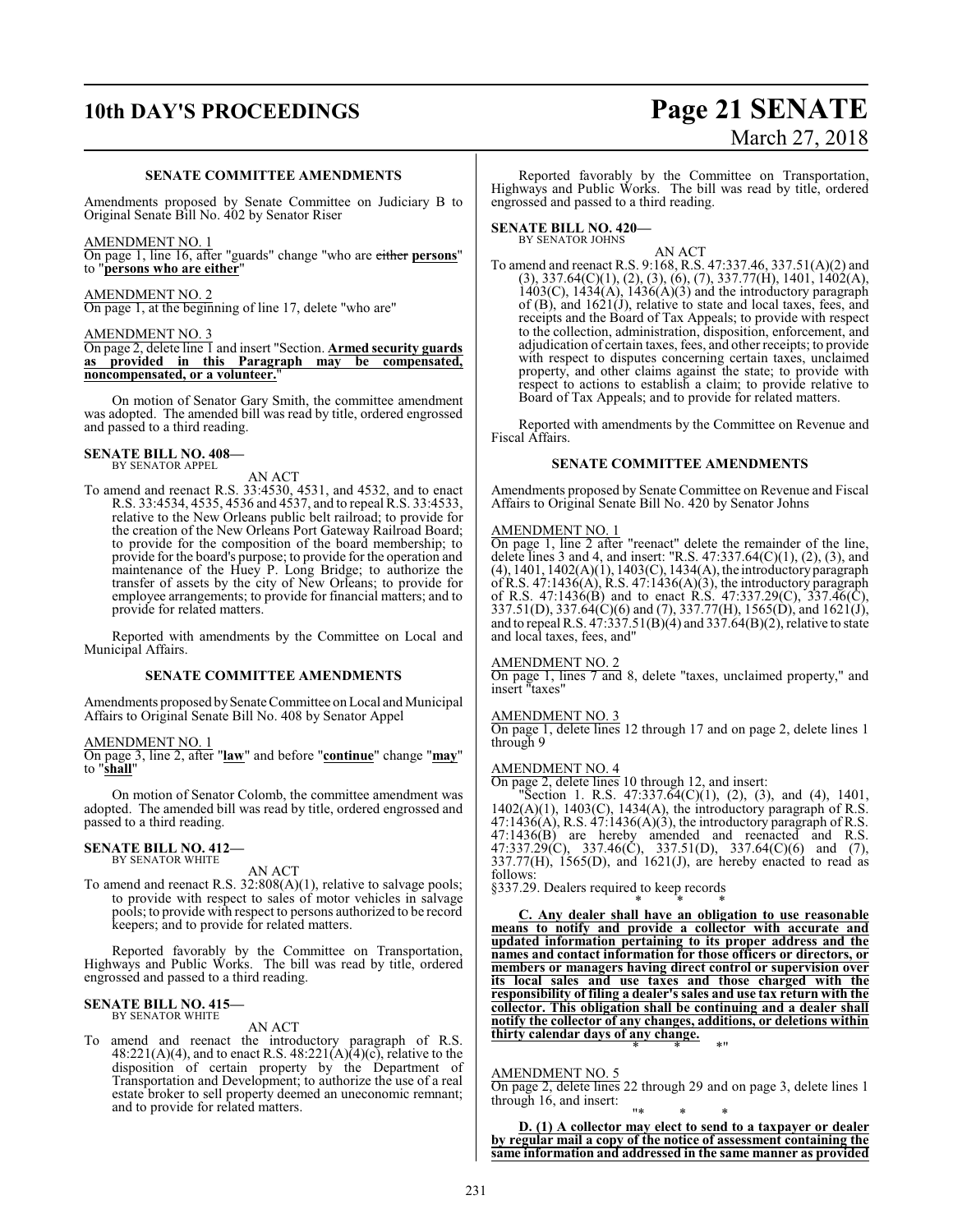**for in Subsection A of this Section. If the collector mails this regular mail notice on the same date and to the same address as the collector mails a notice of assessment by certified mail, then the notice transmitted by regular mail shall be deemed to have been received by the taxpayer or dealer on the earlier of the date that the United States Postal Service record indicates that it first attempted to deliver the notice of assessment to the taxpayer or dealer, or on the seventh business day from the date of mailing. A certificate of mailing or other proof of mailing from the United States Postal Service shall establish that this copy of the notice of assessment was transmitted by regular mail. Other evidence may be used to alternatively establish the presumption of delivery provided for in this Subsection, including an affidavit of the person who transmitted the notice attesting to the fact that it was transmitted in accordance with the provisions of this Subsection.**

**(2) Notwithstanding any provision of law to the contrary, if a collector, in his sole discretion, chooses not to send the letter provided for in Paragraph (1) of this Subsection, the absence of transmitting the notice by regular mail shall not be used to establish that a notice of assessment was either not mailed or not received.**

**(3) If a collector, in his sole discretion, sends the letter provided for in Paragraph (1) of this Subsection, the transmittal of the notice shall have no impact on the time within which the amount of the assessment is required to be paid or paid under protest, the time within which any appeal to the Board of Tax Appeals is required to be made as provided for in Subsection A of this Section, or the time within which the assessment becomes** final as provided for in Subsection **B** of this Section.

### AMENDMENT NO. 6

On page 3, line 20, after "court" insert "**or the Board of Tax Appeals**"

AMENDMENT NO. 7 On page 3, line 28, delete "not to be less than" and insert "**to be reasonable security for**"

AMENDMENT NO. 8

On page 4, line 2, after "in" and before "the" insert "**an amount determined by the court to be reasonable security considering**"

### AMENDMENT NO. 9

On page 4, between lines 18 and 19 insert:

"(4) If the taxpayer timely files the suit **or any petition or rule** referred to herein, no collection action shall be taken in connection with the assessment of taxes, interest, and penalties, which are the subject of the taxpayer's suit **cause of action**, unless the taxpayer fails to post bond or other security or make the payment under protest required by the **Board of Tax Appeals or** court; however, the collector shall be permitted to file a reconventional demand against the taxpayer in such suit. **the cause of action. A collector may procure an appraisal or conduct discovery concerning the value and validity of security offered prior to the date for filing the collector's response or opposition to a rule set for hearing under Subsection C of this Section.**"

AMENDMENT NO. 10 On page 4, line 26, after "**authorized under the**" delete "**then**"

AMENDMENT NO. 11 On page 5, line 10, delete "**a payment under**"

AMENDMENT NO. 12 On page 5, delete line 11, and insert "**an action brought pursuant to R.S. 47:337.63 or 337.64.**"

#### AMENDMENT NO. 13

On page 5, delete lines 12 through 18, and insert:

"**(3) The provisions of this Subsection shall apply only if the taxpayer or dealer establishes that it did not receive the assessment prior to the deadline for appealing that assessment, and the collector did not comply with the provisions of R.S. 47:337.51(D).**"

AMENDMENT NO. 14

On page 5, line 26, delete "**jurisdictions,**" and insert "**jurisdiction as** provided by law,

AMENDMENT NO. 15 On page 6, line 7, delete "one" and insert "**two**"

AMENDMENT NO. 16

On page 6, line 8, after "Specialization" insert "**or possess a Masters of Law in Taxation or Tax Law**"

### AMENDMENT NO. 17

On page 7, between lines 11 and 12 insert:

"§1565. Notice of assessment and right to appeal \* \* \*

**D. (1) The secretary may elect to send to a taxpayer or dealer by regular mail a copy of the notice of assessment containing the same information and addressed in the same manner as provided in Subsection A of this Section. If the secretary mails this regular mail notice within five business days of mailing the notice of assessment to the same address as the secretary mails the notice of assessment by certified mail, then the notice transmitted by regular mail shall be deemed to have been received by the taxpayer or dealer for the purposes of this Subsection on the earlier of the date that the United States Postal Service record indicates that it first attempted to deliver the notice of assessment to the taxpayer or dealer, or on the seventh business day from mailing. A certificate of mailing or other proof of mailing from the United States Postal Service shall establish that this copy of the notice of assessment was transmitted by regular mail. Other evidence may be used to alternatively establish the presumption of delivery provided for in this Subsection, including an affidavit of the person who transmitted the notice attesting to the fact that it was transmitted in accordance with the provisions of this Subsection.**

**(2) Notwithstanding any provision of law to the contrary, if the secretary in his sole discretion chooses not to send the letter provided for in Paragraph (1) of this Subsection, the absence of transmitting the notice by regular mail shall not be used to establish that a notice of assessment was either not mailed or not received.**

**(3) If the secretary in his sole discretion sends the letter provided for in Paragraph (1) of this Subsection, the transmittal of the notice shall have no impact on: the time within which the amount of the assessment is required to be paid or paid under protest, the time within which any appeal to the Board of Tax Appeals is required to be made as provided for in Subsection A of this Section, or the time within which the assessment becomes final as provided for in Subsection B of this Section.** \* \* \*"

AMENDMENT NO. 18 On page 7, line 19, delete "**a payment under**"

#### AMENDMENT NO. 19

On page 7, delete line 20, and insert "**an action brought pursuant to R.S. 47:1576.**"

### AMENDMENT NO. 20

On page 7, delete lines 21 through 29, and on page 8, delete lines 1 through 11, and insert:

"**(3) The provisions of this Subsection shall apply only if the taxpayer or dealer establishes that it did not receive the assessment prior to the deadline for appealing that assessment, and the secretary did not comply with the provisions of R.S. 47:1565(D).**

Section 2. R.S. 47:337.51(B)(4) and 337.64(B)(2) are hereby repealed in their entirety."

### AMENDMENT NO. 21

On page 8, delete lines 12 through 18, and insert:

Section 3. The Local Tax Division of the Board of Tax Appeals may coordinate with the Uniform Local Sales Tax Board created pursuant to R.S. 47:337.102 concerning the creation of an electronic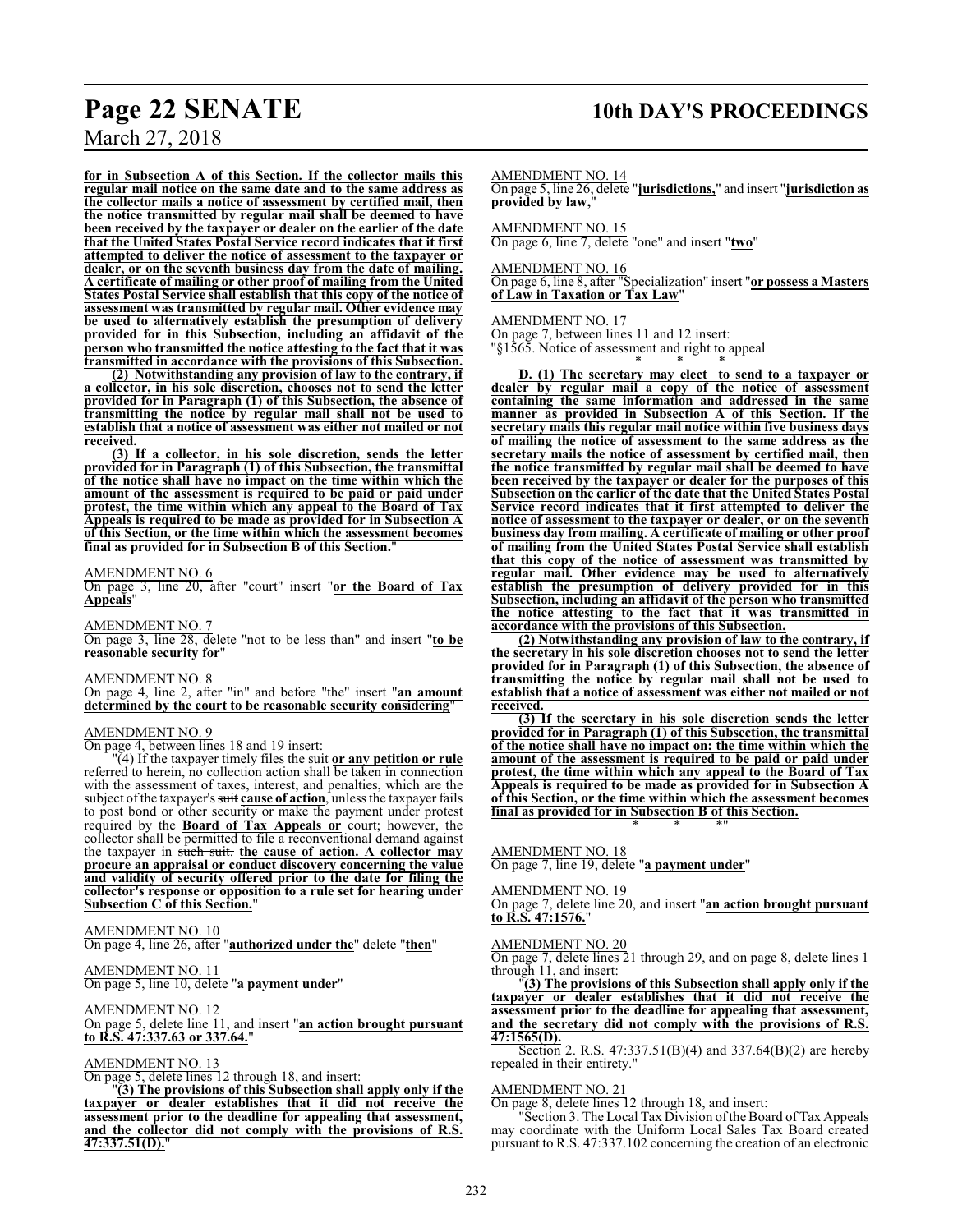## **10th DAY'S PROCEEDINGS Page 23 SENATE**

filing platform, and the Local Tax Division and the use of local funds dedicated to the operations ofthe Local Tax Division pursuant to R.S.  $47:302(K)$  shall not be subject to the provisions of Subpart C of Part I or of Part V-A of Chapter 1 of Subtitle I of Title 39 of the Louisiana Revised Statutes of 1950, as amended.

Section 4. The provisions of this Act enacting R.S. 47:337.51(D), R.S. 47:337.77(H), R.S. 47:1565(D) and R.S. 47:1621(J) shall not be applicable to any existing assessment issued by any collector or the secretary prior to July 1, 2018, nor shall these provisions be applicable to any pending litigation in the courts or the Louisiana Board of Tax Appeals existing prior to the effective date of this Act. The remaining provisions of this Act are procedural and interpretive."

### AMENDMENT NO. 22

On page 8, line 19, delete "Section 4." and insert "Section 5."

On motion of Senator Morrell, the committee amendment was adopted. The amended bill was read by title, ordered engrossed and passed to a third reading.

#### **SENATE BILL NO. 425—** BY SENATOR LAFLEUR

AN ACT

To enact Chapter 2-A of Title 33 of the Louisiana Revised Statues of 1950, to be comprised of R.S. 33:1420.31 through 1420.44, relative to local special service districts; to provide a uniform and streamlined procedure for the creation of special service districts by parishes and municipalities, to set forth their powers to raise revenues, and to set forth their powers to incur debt and issue bonds; to provide relative to the creation of the districts as a political subdivision of the state; to provide for the requirements of the ordinance creating the district; to provide relative to multiparish districts; to provide relative to districts whose boundaries include any territory within a municipality; to provide relative to the officers of the districts; to provide authorization for the raising ofrevenues, including special taxes, parcel fees, service charges, user fees, and special assessments; to provide exclusions from the law; to provide relative to existing special service districts; to provide relative to the authority of the parish or municipality to abolish the district; to provide for an effective date; and to provide for related matters.

Reported with amendments by the Committee on Revenue and Fiscal Affairs.

### **SENATE COMMITTEE AMENDMENTS**

Amendments proposed by Senate Committee on Revenue and Fiscal Affairs to Original Senate Bill No. 425 by Senator LaFleur

#### AMENDMENT NO. 1

On page 4, between lines 7 and 8, insert: "**H. A tax increment financing district.**"

AMENDMENT NO. 2

On page 7, delete line 22, and insert "**Any district may levy an ad**"

On motion of Senator Morrell, the committee amendment was adopted. The amended bill was read by title, ordered engrossed and passed to a third reading.

#### **SENATE BILL NO. 430—** BY SENATOR WHITE

AN ACT

To repeal R.S. 56:1847(8) and 1856(B)(2), relative to the Louisiana Scenic Rivers Act; to provide for natural and scenic rivers; to provide for historic and scenic rivers; to remove Comite River and Bayou Manchac from the Louisiana Scenic Rivers Act; and to provide for related matters.

Reported by substitute by the Committee on Natural Resources. The bill was read by title; the committee substitute bill was read.

# March 27, 2018

### **SENATE BILL NO. —(Substitute of Senate Bill No. 430 by Senator White)** BY SENATOR WHITE

AN ACT

To enact R.S. 56:1855(P), relative to the Louisiana Scenic Rivers Act; to provide relative to natural and scenic rivers; to provide relative to prohibited uses; to provide relative to channelization, clearing and snagging, channel realignment, reservoir construction, or dredging operations in the Comite River; to provide certain terms, conditions, and requirements; and to provide for related matters.

Be it enacted by the Legislature of Louisiana:

Section 1. R.S. 56:1855(P) is hereby enacted to read as follows: §1855. Exceptions

\* \* \* P.(1) Notwithstanding any other provision of the law to the contrary, beginning August 1, 2018, through August 1, 2021, no provision of this Part shall:

(a) Prohibit the channelization, clearing and snagging, channel realignment, reservoir construction, or dredging operations for drainage purposes in the Comite River.

(b) Require a permit pursuant to R.S. 56:1849 for the channelization, clearing and snagging, channelrealignment, reservoir construction, or dredging operations for drainage purposes in the Comite River.

(2) During the time period provided in Paragraph  $(P)(1)$  of this Section, use of a motor vehicle or other wheeled or tracked vehicle on the Comite River shall be prohibited, except for permitted uses, and direct crossings by immediately adjacent landowners, lessees, or other persons who have written permission from the landowner to access adjoining tracts of land, for noncommercial activities in a manner that does not directly and significantly degrade the ecological integrity of the stream. Written permission shall be in the person's possession and include the landowner's contact information.

On motion of Senator Chabert, the committee substitute bill was adopted and becomes Senate Bill No. 490 by Senator White, substitute for Senate Bill No. 430 by Senator White.

#### **SENATE BILL NO. 490— (Substitute of Senate Bill No. 430 by Senator White)** BY SENATOR WHITE

AN ACT

To enact R.S. 56:1855(P), relative to the Louisiana Scenic Rivers Act; to provide relative to natural and scenic rivers; to provide relative to prohibited uses; to provide relative to channelization, clearing and snagging, channel realignment, reservoir construction, or dredging operations in the Comite River; to provide certain terms, conditions, and requirements; and to provide for related matters.

The bill was read by title and placed on the Calendar for a second reading.

### **SENATE BILL NO. 439—**

BY SENATOR CHABERT AN ACT

To enact R.S. 49:214.5.2(K), relative to the Coastal Protection and Restoration Authority Board; to provide for the functions and responsibilities of the board; to require the board to meet at a location with internet audio and video streaming capability when votes are scheduled to occur; and to provide for related matters.

Reported favorably by the Committee on Natural Resources. The bill was read by title, ordered engrossed and passed to a third reading.

#### **SENATE BILL NO. 440—** BY SENATOR MORRELL

AN ACT

To amend and reenact R.S. 32:472, relative to motor vehicles; to provide for specific procedures to be followed before a motor vehicle can be immobilized by a municipality; and to provide for related matters.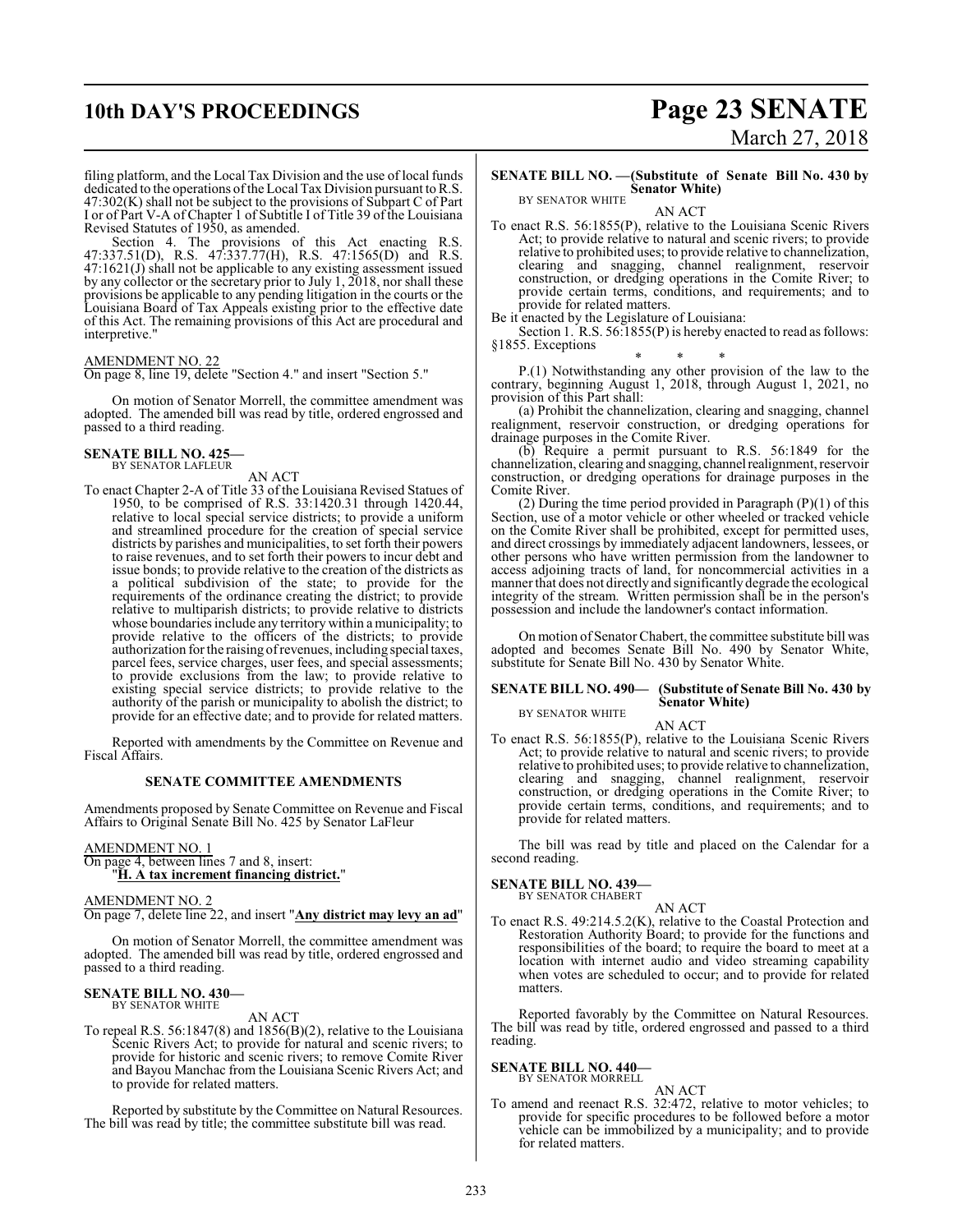Reported with amendments by the Committee on Transportation, Highways and Public Works.

### **SENATE COMMITTEE AMENDMENTS**

Amendments proposed by Senate Committee on Transportation, Highways and Public Works to Original Senate Bill No. 440 by Senator Morrell

### AMENDMENT NO. 1

On page 1, line 16, after "**contrary,**" delete the remainder of line 16 and delete line 17 and on page 2 delete lines 1 through 6 and insert the following: "**no municipality in any parish having a population between three hundred thousand and four hundred thousand according to the latest decennial census shall immobilize a motor vehicle for unpaid parking fines before the registered owner of the motor vehicle has received three or more unpaid parking** fines.

On motion of Senator Cortez, the committee amendment was adopted. The amended bill was read by title, ordered engrossed and passed to a third reading.

#### **SENATE BILL NO. 451—** BY SENATOR MORRISH

AN ACT

To amend and reenact R.S. 56:435.1, relative to oyster harvest in Sabine Lake; to remove provisions related to oyster harvesting in Sabine Lake; to prohibit oyster harvesting in Sabine Lake; and to provide for related matters.

Reported favorably by the Committee on Natural Resources. The bill was read by title, ordered engrossed and passed to a third reading.

#### **SENATE BILL NO. 460—** BY SENATOR CARTER

AN ACT

To repeal R.S. 48:25.2(D), relative to special treasury funds; to repeal the termination date of the New Orleans Ferry Fund.

Reported favorably by the Committee on Finance. The bill was read by title, ordered engrossed and passed to a third reading.

#### **SENATE BILL NO. 461—** BY SENATOR LONG

AN ACT

To provide relative to state highways; to designate a portion of Louisiana Highway 117 in Natchitoches Parish as the "Caroline Dorman Highway"; and to provide for related matters.

Reported with amendments by the Committee on Transportation, Highways and Public Works.

### **SENATE COMMITTEE AMENDMENTS**

Amendments proposed by Senate Committee on Transportation, Highways and Public Works to Original Senate Bill No. 461 by Senator Long

### AMENDMENT NO. 1

On page 1, line 3, change "Dorman" to "Dormon Memorial"

### AMENDMENT NO. 2

On page 1, line 8, change "Dorman" to"Dormon Memorial"

On motion of Senator Cortez, the committee amendment was adopted. The amended bill was read by title, ordered engrossed and passed to a third reading.

### **Page 24 SENATE 10th DAY'S PROCEEDINGS**

### **SENATE BILL NO. 470—**

BY SENATOR BARROW AN ACT

To amend and reenact R.S. 33:4570.1, relative to the Recreation and Park Commission for the parish of East Baton Rouge; to provide for an increase on the board of commissioners; and to provide for related matters.

Reported with amendments by the Committee on Local and Municipal Affairs.

### **SENATE COMMITTEE AMENDMENTS**

Amendments proposed by Senate Committee on Local and Municipal Affairs to Original Senate Bill No. 470 by Senator Barrow

### AMENDMENT NO. 1

On page 1, line 7, after "amended" and before "to" insert "and reenacted"

AMENDMENT NO. 2 On page 1, line 14, delete "and"

AMENDMENT NO. 3 On page 1, line 16, delete "**and**"

On motion of Senator Colomb, the committee amendment was adopted. The amended bill was read by title, ordered engrossed and passed to a third reading.

#### **SENATE BILL NO. 471—** BY SENATOR RISER

AN ACT

To amend and reenact Code of Criminal Procedure Art. 404(H), relative to jury commissions; to provide for the functions of the jury commission in the parish of Caldwell; to transfer the functions of the jury commission to the clerk of court of Caldwell Parish; and to provide for related matters.

Reported favorably by the Committee on Judiciary C. The bill was read by title, ordered engrossed and passed to a third reading.

### **SENATE BILL NO. 473—** BY SENATOR JOHNS

AN ACT To amend and reenact R.S. 40:2405.1(B), relative to the issuance of bulletproof vests to peace officers; to make surplus bulletproof vests available for purchase to certain part-time and reserve peace officers; to provide for conditions; to provide for notice; to provide for definitions; to provide for liability; and to provide for related matters.

Reported favorably by the Committee on Judiciary B. The bill was read by title, ordered engrossed and passed to a third reading.

### **Reconsideration**

**SENATE BILL NO. 221—** BY SENATORS CARTER AND BISHOP

AN ACT

To amend and reenact R.S. 23:1(A), the introductory paragraph of (B) and (C) and R.S. 36:301, relative to the Louisiana Workforce Commission; to provide for the name change to the Louisiana Department of Labor; to change the title of the executive director of the Louisiana Workforce Commission to the secretary of the Louisiana Department of Labor; and to provide for related matters.

On motion of Senator Carter, the bill was read by title and returned to the Calendar, subject to call.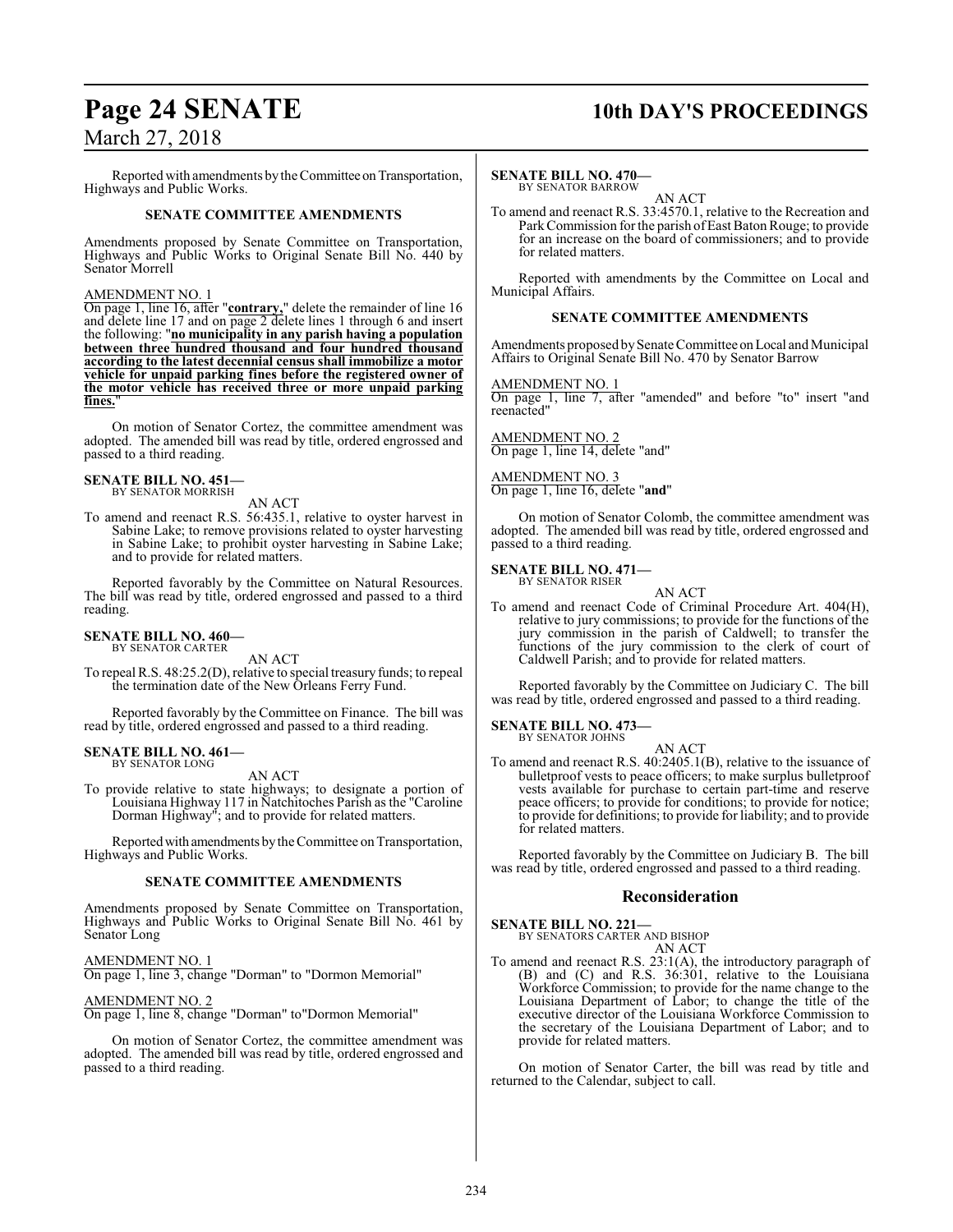# **10th DAY'S PROCEEDINGS Page 25 SENATE**

# March 27, 2018

### **Special Order of the Day No. 1**

**SENATE BILL NO. 117—**

BY SENATORS MORRELL, BARROW, BISHOP AND CARTER AND REPRESENTATIVE HUNTER AN ACT

To amend and reenact R.S. 23:663(3) and R.S. 39:1625 and to enact R.S. 38:2216(N), relative to the Louisiana Equal Pay for Women Act; to provide for employment by employers who contract with the state; to provide for state procurement contracts; to provide for state services contracts; to provide for definitions; to require certain acknowledgments in contacts; and to provide for related matters.

### **Floor Amendments**

Senator Martiny sent up floor amendments.

### **SENATE FLOOR AMENDMENTS**

Amendments proposed by Senator Martiny on behalf of the Legislative Bureau to Engrossed Senate Bill No. 117 by Senator Morrell

AMENDMENT NO. 1

On page 1, line 6, change "contacts" to "contracts"

AMENDMENT NO. 2

On page 2, line 12, following "**that**" and before "**contractor**" insert "**the**"

AMENDMENT NO. 3

On page 2, line 24, following "**that**" and before "**contractor**" insert "**the**"

On motion of Senator Martiny, the amendments were adopted.

The bill was read by title. Senator Morrell moved the final passage of the amended bill.

### **ROLL CALL**

The roll was called with the following result:

### YEAS

Johns Peterson<br>LaFleur Price

Thompson

Luneau Riser<br>Mills Tarver

Barrow Erdey Perry<br>Bishop Johns Peters Boudreaux LaFleur Price<br>Carter Luneau Riser Colomb Mills<br>Cortez Morrell Total - 18

Fannin Total - 20

NAYS Mr. President Gatti Morrish<br>Allain Hewitt Peacock Allain Hewitt Peacock<br>
Appel Lambert Smith, C Appel Lambert Smith, G.<br>
Chabert Long Walswort Chabert Long Walsworth<br>Claitor Martiny Ward Claitor Martiny Ward<br>
Donahue Milkovich White Milkovich<br>Mizell

### ABSENT

Smith, J. Total - 1

The Chair declared the amended bill failed to pass.

### **Notice of Reconsideration**

Senator Morrell moved to reconsider on the next Legislative Day the vote by which the bill failed to pass.

### **Special Order of the Day No. 2**

#### **SENATE BILL NO. 149—**

BY SENATORS MORRELL, BARROW, BISHOP AND CARTER AND REPRESENTATIVE HUNTER AN ACT

To amend and reenact R.S. 23:332(H)(3) and to enact R.S. 23:332(A)(4), relative to employment wages; to prohibit discrimination against an employee who discloses his wages; to prohibit discrimination against an employee who inquires about the wages of another employee; to prohibit certain nondisclosure agreements; to provide for exceptions; and to provide for related matters.

### **Floor Amendments**

Senator Martiny sent up floor amendments.

### **SENATE FLOOR AMENDMENTS**

Amendments proposed by Senator Martiny on behalf of the Legislative Bureau to Engrossed Senate Bill No. 149 by Senator Morrell

AMENDMENT NO. 1 On page 1, line 17, following "**as**" and before "**condition**" insert "**a**"

AMENDMENT NO. 2 On page 2, line 14, following "**hearing**" and before "**or**" insert "**,**"

On motion of Senator Martiny, the amendments were adopted.

### **Floor Amendments**

Senator Ward proposed the following amendments.

### **SENATE FLOOR AMENDMENTS**

Amendments proposed by Senator Ward to Engrossed Senate Bill No. 149 by Senator Morrell

AMENDMENT NO. 1

On page 2, line 24, delete "**and other than prior salary history**"

On motion of Senator Ward, the amendments were adopted.

The bill was read by title. Senator Morrell moved the final passage of the amended bill.

### **ROLL CALL**

The roll was called with the following result:

### YEAS

Morrish

Total - 15

Barrow Luneau Peterson<br>Bishop Martiny Price Martiny Price<br>
Mills Smith, G. Boudreaux Mills Smith,<br>Carter Morrell Tarver Carter Morrell Tarver

**NAYS** 

Mr. President Fannin Mizell<br>Allain Gatti Peacoc Appel Hewitt Perry Chabert Johns<br>Claitor LaFleur Claitor LaFleur Thompson<br>Cortez Lambert Walsworth Donahue<br>Erdev Milkovich Total - 23

Gatti Peacock<br>
Hewitt Perry Lambert Walsworth<br>
Long White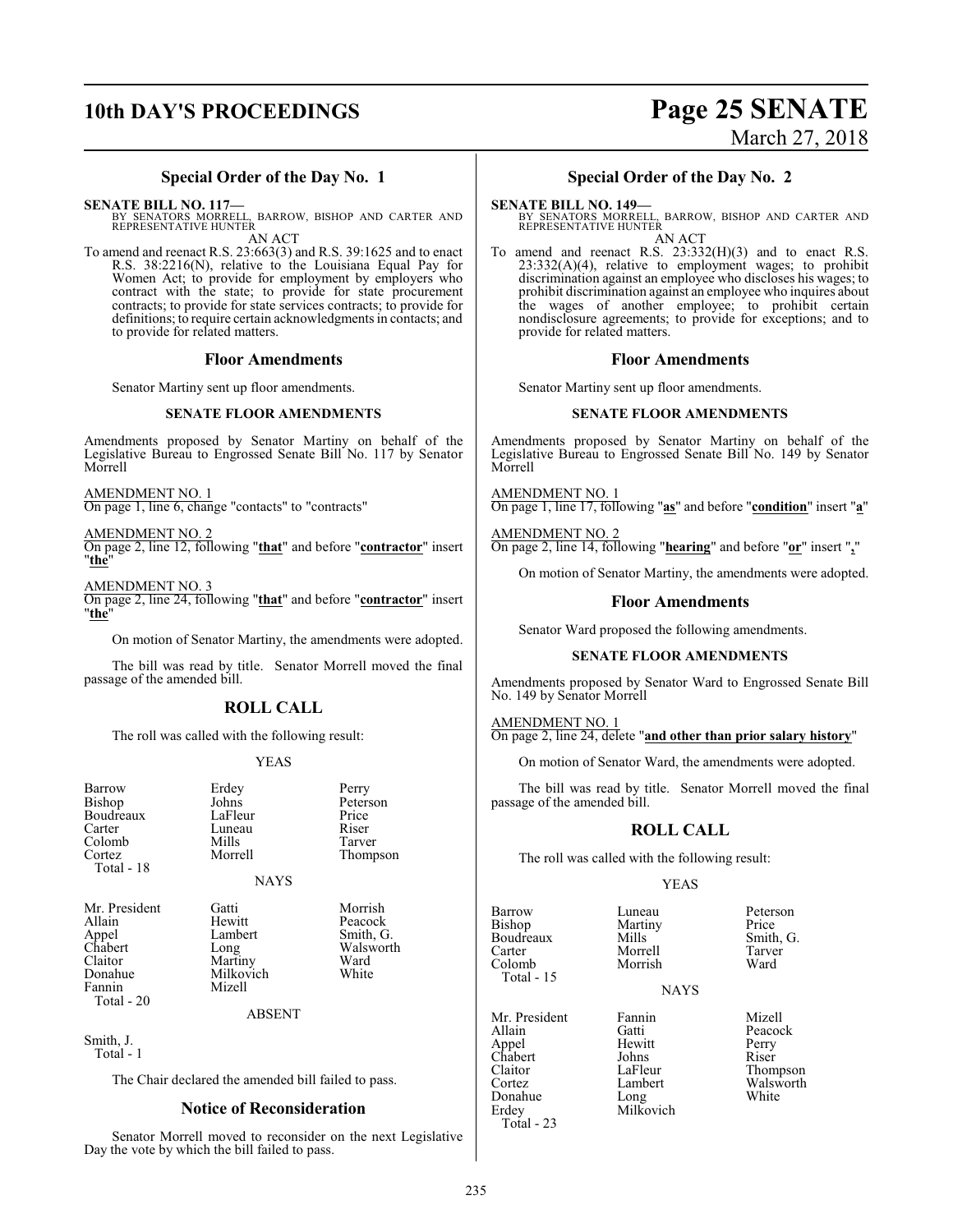### ABSENT

Smith, J. Total - 1

The Chair declared the amended bill failed to pass.

### **Notice of Reconsideration**

Senator Morrell moved to reconsider on the next Legislative Day the vote by which the bill failed to pass.

### **Special Order of the Day No. 3**

**SENATE BILL NO. 162—** BY SENATORS CARTER, BARROW AND BISHOP AND REPRESENTATIVE HUNTER AN ACT

To enact Chapter 6-B of Title 23 of the Louisiana Revised Statutes of 1950, to be comprised of R.S. 23:671 through 678, and R.S. 23:1516, relative to minimum wage; to establish a state minimum wage; to provide for an increase of the minimum wage; to provide for enforcement; to provide for civil remedies; to provide for damages; to provide for venue; to provide for the limitation of actions; to provide for notifications; to provide for the creation of an account within a fund; to provide for exceptions; and to provide for related matters.

### **Floor Amendments**

Senator Carter proposed the following amendments.

### **SENATE FLOOR AMENDMENTS**

Amendments proposed by Senator Carter to Engrossed Senate Bill No. 162 by Senator Carter

AMENDMENT NO. 1 On page 1, line3, change "678" to "677" and delete "and R.S. 23:1516,"

AMENDMENT NO. 2 On page 1, line 7, after "notifications;" delete the remainder of the line and insert "to provide for"

AMENDMENT NO. 3 On page 2, line 1, after "**employer**" insert "**with twenty-five or more employees**"

AMENDMENT NO. 4 On page 2, line 5, after "**employer**" insert "**with twenty-five or more employees**"

AMENDMENT NO. 5 On page 3, delete lines 24 though 29 and on page 4, delete lines 1 through 3

AMENDMENT NO. 6 On page 4, line 4, change "**677**" to "**676**"

AMENDMENT NO. 7 On page 4, line 12, change "**678**" to "**677**"

AMENDMENT NO. 8 On page 4, delete lines 17 through 29, and on page 5, delete lines 1 though 5

On motion of Senator Carter, the amendments were adopted.

The bill was read by title. Senator Carter moved the final passage of the amended bill.

### **Page 26 SENATE 10th DAY'S PROCEEDINGS**

### **ROLL CALL**

The roll was called with the following result:

Morrish

### YEAS

**NAYS** 

Barrow Long Deterson<br>Bishop Luneau Price Bishop Luneau Price<br>Boudreaux Martiny Smith, G. Boudreaux Martiny Smith,<br>Carter Milkovich Tarver Carter Milkovich<br>Colomb Morrell Colomb Morrell Thompson Total - 17

Chabert Hewit<br>Claitor Johns Total - 21

Mr. President Erdey Mizell<br>Allain Fannin Peacoc Fannin Peacock<br>Gatti Perry Appel Gatti Perry Claitor Johns Walsworth Lambert Ward<br>
Whils White

ABSENT

Smith, J. Total - 1

Donahue

The Chair declared the amended bill failed to pass.

### **Notice of Reconsideration**

Senator Carter moved to reconsider on the next Legislative Day the vote by which the bill failed to pass.

### **Special Order of the Day No. 4**

**SENATE BILL NO. 184—** BY SENATOR MARTINY

AN ACT To amend and reenact R.S. 27:402(17), 405(A)(6) and (C)(2), (3), and (4),  $416(C)$  and (D),  $417(A)(2)$  and (3), and  $418(A)$ , to enact R.S. 27:417(A)(6)(h), relative to the Video DrawPoker Devices Control Law; to provide for the method of operation of video draw poker devices; to provide for qualified truck stops; to provide for fuel sales of qualified truck stops; to provide for qualified truck stop amenities; to provide for leasing or subleasing of certain business operations by qualified truck stop facilities; to provide for definitions; and to provide for related matters.

### **Floor Amendments**

Senator Martiny proposed the following amendments.

### **SENATE FLOOR AMENDMENTS**

Amendments proposed by Senator Martiny to Engrossed Senate Bill No. 184 by Senator Martiny

AMENDMENT NO. 1 On page 1, line 2, after  $C(1)(2)$ ," delete  $C(3)$ , and  $(4)$ ," and insert "and"

AMENDMENT NO. 2 On page 1, line 3, delete "417(A)(2) and (3), and 418(A), to enact R.S.  $27:417(A)(6)(h)$ ,"

AMENDMENT NO. 3 On page 1, line 6, delete "to provide for qualified truck stop amenities; to provide for"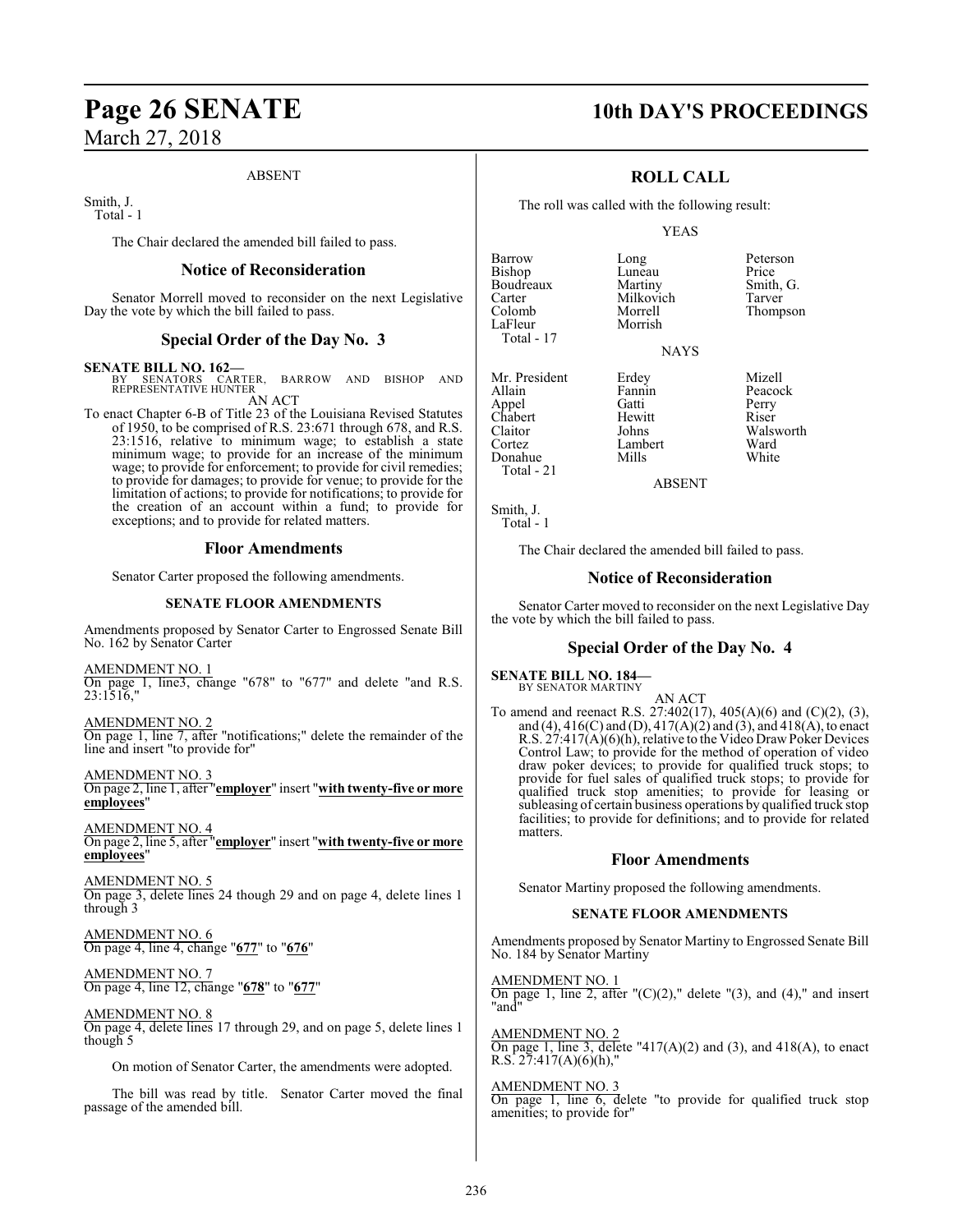### **10th DAY'S PROCEEDINGS Page 27 SENATE**

### AMENDMENT NO. 4

On page 1, delete line 7

### AMENDMENT NO. 5

On page 1, line 10, after " $(C)(2)$ ," delete " $(3)$ , and  $(4)$ ," and insert "and"

### AMENDMENT NO. 6

On page 1, delete lines 11 and 12 and insert "are hereby amended and reenacted to read as follows:"

### AMENDMENT NO. 7

On page 2, delete lines 23 through 29 and insert the following:

"(2) The card games **Each hand** must utilize a deck of cards consisting of fifty-two standard playing cards, and up to two jokers may also be used. The deck must be shuffled by use of a random number generator to exchange each card in the deck with another randomly selected card."

### AMENDMENT NO. 8

On page 3, delete lines 1 through 2

### AMENDMENT NO. 9

On page 3, line 29, after "**operation**" delete the remainder of the line and on page 4, delete line 1 and insert: "**provided the facility meets a minimum fuel requirement of not less than twenty-five thousand gallons per month as**"

### AMENDMENT NO. 10 Delete pages 5 and 6

On motion of Senator Martiny, the amendments were adopted.

The bill was read by title. Senator Martiny moved the final passage of the amended bill.

### **ROLL CALL**

The roll was called with the following result:

### YEAS

| Allain<br>Appel<br><b>Bishop</b><br>Boudreaux<br>Carter<br>Chabert<br>Cortez<br>Total - 20 | Johns<br>LaFleur<br>Luneau<br>Martiny<br>Mills<br>Mizell<br>Morrell<br><b>NAYS</b> | Morrish<br>Peacock<br>Price<br>Smith, G.<br>Tarver<br>Ward |
|--------------------------------------------------------------------------------------------|------------------------------------------------------------------------------------|------------------------------------------------------------|
| Mr. President<br>Barrow<br>Claitor<br>Colomb<br>Donahue<br>Erdey<br>Total - 17             | Fannin<br>Gatti<br>Hewitt<br>Lambert<br>Long<br>Milkovich<br><b>ABSENT</b>         | Perry<br>Peterson<br>Thompson<br>Walsworth<br>White        |
| Riser<br>Total - 2                                                                         | Smith, J.                                                                          |                                                            |

The Chair declared the amended bill was passed, ordered reengrossed and sent to the House. Senator Martiny moved to reconsider the vote by which the bill was passed and laid the motion on the table.

### **Special Order of the Day No. 5**

March 27, 2018

**SENATE BILL NO. 303—**<br>BY SENATORS MILKOVICH, ALARIO, BISHOP, BOUDREAUX,<br>CARTER, GATTI, JOHNS, LONG, LUNEAU, MARTINY, MILLS,<br>MORRELL, PETERSON, TARVER AND THOMPSON AN ACT

To amend and reenact R.S. 17:416.13(D)(2)(a), (c), and (d), and  $(3)(f)(i)$ , to enact R.S. 17:416.13(I) and (J), and to repeal R.S.  $17:416.13(D)(3)(d)(iii)$ , relative to student behavior and conduct; to provide relative to bullying; to provide relative to required reporting of incidences of bullying; to provide relative to record keeping; to provide relative to permitted actions by school employees to prevent bullying; to provide relative to protection of school employees from retaliation; to provide relative to parental notification; to provide relative to parental relief; and to provide for related matters.

### **Floor Amendments**

Senator Milkovich proposed the following amendments.

### **SENATE FLOOR AMENDMENTS**

Amendments proposed by Senator Milkovich to Engrossed Senate Bill No. 303 by Senator Milkovich

### AMENDMENT NO. 1

On page 2, at the end of line 10, insert "**The public school governing authority shall retain a copy of each bullying report received for at least four years.**"

### AMENDMENT NO. 2

On page 2, delete lines 11 through 15, and insert the following:

"**(ii) Within twenty-four hours of receipt, the governing authority of each public elementary and secondary school shall provide a copy of each bullying report wherein a witness reports that the bullying behavior exhibited posed an imminent risk of harm to another person to the appropriate law enforcement agency.**

**(iii) Within forty-eight hours of receipt, the governing authority of each public elementary and secondary school shall: (aa) Provide a copy of each bullying report received to the**

**victim's parent.**

**(bb) Provide a copy of the second and any subsequent report of bullying involving the same student to the appropriate law enforcement agency.**"

### AMENDMENT NO. 3

On page 2, line 27, between "**grounds**" and the period "**.**" insert "**, provided the force used is proportional to the level of perceived risk**"

### AMENDMENT NO. 4

On page 2, line 29, between "**grounds**" and the period "**.**" insert "**, if he believes the student's behavior poses an imminent risk of harm to another person**"

On motion of Senator Milkovich, the amendments were adopted.

The bill was read by title. Senator Milkovich moved the final passage of the amended bill.

### **ROLL CALL**

The roll was called with the following result:

### YEAS

| Mr. President | Fannin  | Morrish  |
|---------------|---------|----------|
| Allain        | Gatti   | Peacock  |
| Appel         | Hewitt  | Perry    |
| Barrow        | Johns   | Peterson |
| Bishop        | LaFleur | Price    |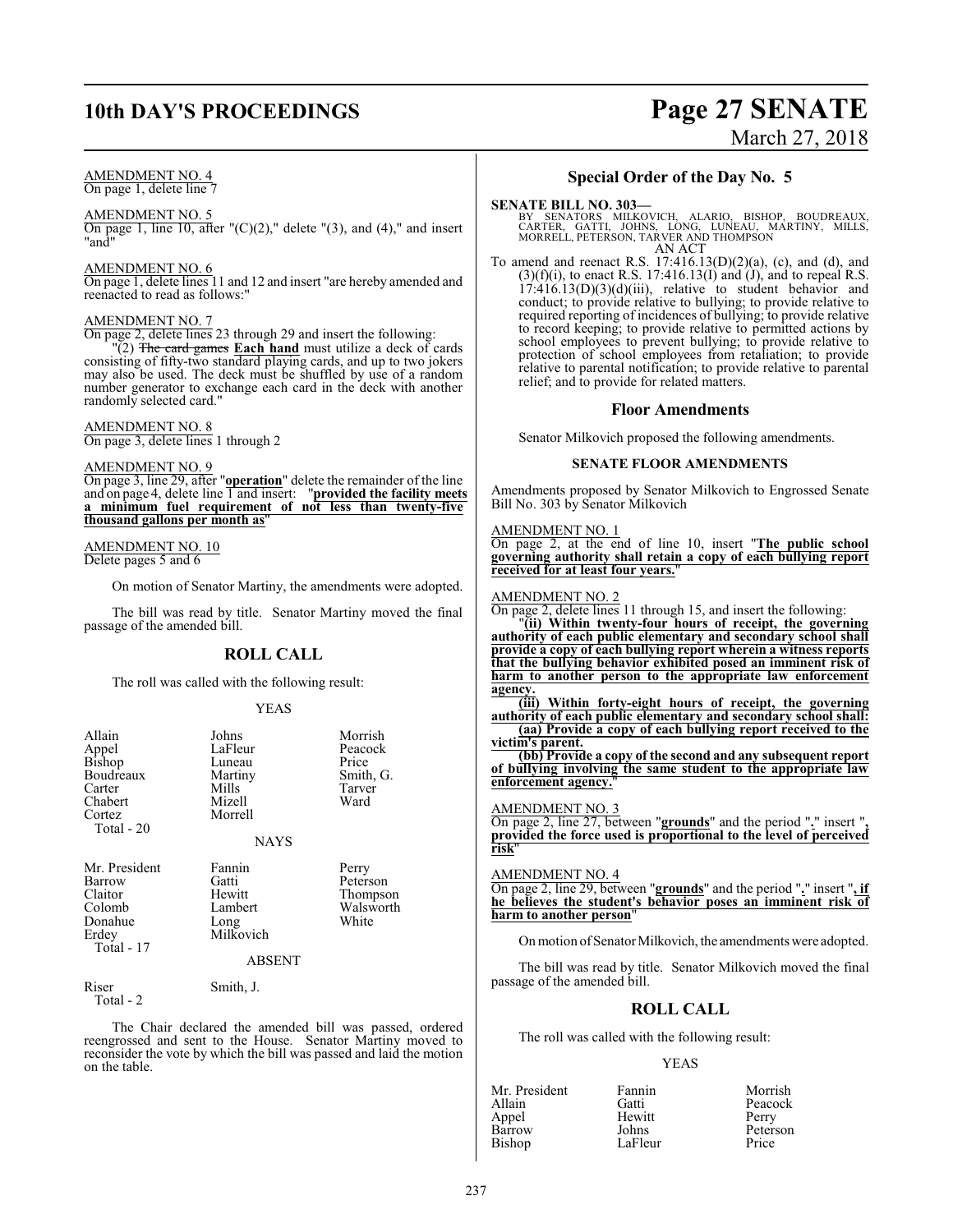| Boudreaux  | Lambert       | Smith, G. |
|------------|---------------|-----------|
| Carter     | Long          | Tarver    |
| Chabert    | Luneau        | Thompson  |
| Claitor    | Martiny       | Walsworth |
| Colomb     | Milkovich     | Ward      |
| Cortez     | Mills         | White     |
| Donahue    | Mizell        |           |
| Erdey      | Morrell       |           |
| Total - 37 |               |           |
|            | NAYS          |           |
| Total - 0  |               |           |
|            | <b>ABSENT</b> |           |
|            |               |           |

Riser Smith, J. Total - 2

The Chair declared the amended bill was passed, ordered reengrossed and sent to the House. Senator Milkovich moved to reconsider the vote by which the bill was passed and laid the motion on the table.

### **Rules Suspended**

Senator Hewitt asked for and obtained a suspension of the rules to revert to the Morning Hour.

### **Message from the House**

### **CONCURRING IN SENATE CONCURRENT RESOLUTIONS**

### March 27, 2018

To the Honorable President and Members of the Senate:

I am directed to inform your honorable body that the House of Representatives has finally concurred in the following Senate Concurrent Resolutions:

### **SENATE CONCURRENT RESOLUTION NO. 44—**

- BY SENATORS MILLS AND BOUDREAUX AND REPRESENTATIVES HUVAL AND TERRY LANDRY A CONCURRENT RESOLUTION
- To express the sincere condolences of the Legislature of Louisiana upon the death of Pat Huval, famous restauranteur, former mayor ofHenderson, Louisiana, proudCajun, and extraordinary visionary and entrepreneur.

Reported without amendments.

**SENATE CONCURRENT RESOLUTION NO. 46—**<br>
BY SENATORS PRICE, BARROW AND LAMBERT AND<br>
REPRESENTATIVES BACALA, BERTHELOT, BRASS AND<br>
SCHEXNAYDER

### A CONCURRENT RESOLUTION

To commend the East Ascension High School Lady Spartans basketball team on winning the Louisiana High School Athletic Association Class 5A state championship.

Reported without amendments.

Respectfully submitted, ALFRED W. SPEER Clerk of the House of Representatives

### **Introduction of Senate Bills and Joint Resolutions**

#### **SENATE BILL NO. 491** BY SENATOR CARTER

AN ACT

To enact Part III of Chapter 9 of Title 40, to be comprised of R.S. 40:1801 and 1802, relative to the regulation of weapons; to prohibit the importation, manufacture, sale, purchase,

### **Page 28 SENATE 10th DAY'S PROCEEDINGS**

possession, or transfer of a rapid-fire device; to provide for criminal penalties; to provide definitions; and to provide for related matters.

The bill was read by title and placed on the Calendar for a second reading.

### **SENATE BILL NO. 492—** BY SENATOR PERRY

AN ACT To amend and reenact R.S. 13:5108.1(B)(3), R.S. 42:1441.1, and Code of Civil Procedure Art. 1001, relative to suits against the state, state agencies, or political subdivisions; to provide relative to liability for acts of public employees; to provide with respect to the indemnification of officers and employees of the state; to provide relative to limitation of liability for persons not designated state officials, officers, or employees; to provide relative to certain processes and time periods; to provide relative to the delay for answering; and to provide for related matters.

The bill was read by title and placed on the Calendar for a second reading.

### **SENATE BILL NO. 493—**

BY SENATOR LUNEAU

AN ACT To amend and reenact R.S. 51:2455(A), (D)(3), 3121(C)(3)(b)(i) and  $(C)(4)(c)$ , to enact R.S. 51:1787(A)(1)(a)(vi), 1792,  $2456(B)(1)(a)(iv)$  and  $(B)(1)(b)(iv)$ , 2463, and 3121(H), and to repeal Section 3 of Act No. 126 of the 2015 Regular Session of the Legislature and Section 2 of Act 28 of the 2016 First Extraordinary Session of the Legislature, relative to limitations on tax incentive rebate programs; to provide for annual program caps for certain tax incentive programs; to provide for an effective date; and to provide for related matters.

The bill was read by title and placed on the Calendar for a second reading.

### **SENATE BILL NO. 494—**

BY SENATOR THOMPSON AN ACT

To enact Chapter 1-D of Title 37 of the Louisiana Revised Statutes of 1950, to be comprised of R.S. 37:41 through 46, relative to creating the Occupational Licensing Review Act; to provide with respect to occupational regulations; to establish state policy for the regulation of occupations; to provide for definitions; to specify certain criteria for government regulations; to establish the office of supervision of occupational boards; to create a process to review criminal history to reduce an offender's disqualification from state recognition; to provide an effective date; and to provide for related matters.

The bill was read by title and placed on the Calendar for a second reading.

### **SENATE BILL NO. 495—**

BY SENATOR MARTINY AN ACT

To amend and reenact the introductory paragraph of R.S. 15:574.4(H) and 574.9(D)(1), relative to parole; to provide for parole eligibility; to provide for revocation of parole; to provide for requirements; to provide for an effective date; and to provide for related matters.

The bill was read by title and placed on the Calendar for a second reading.

### **Introduction of Senate Resolutions**

Senator Bishop asked for and obtained a suspension of the rules to read Senate Resolutions a first and second time.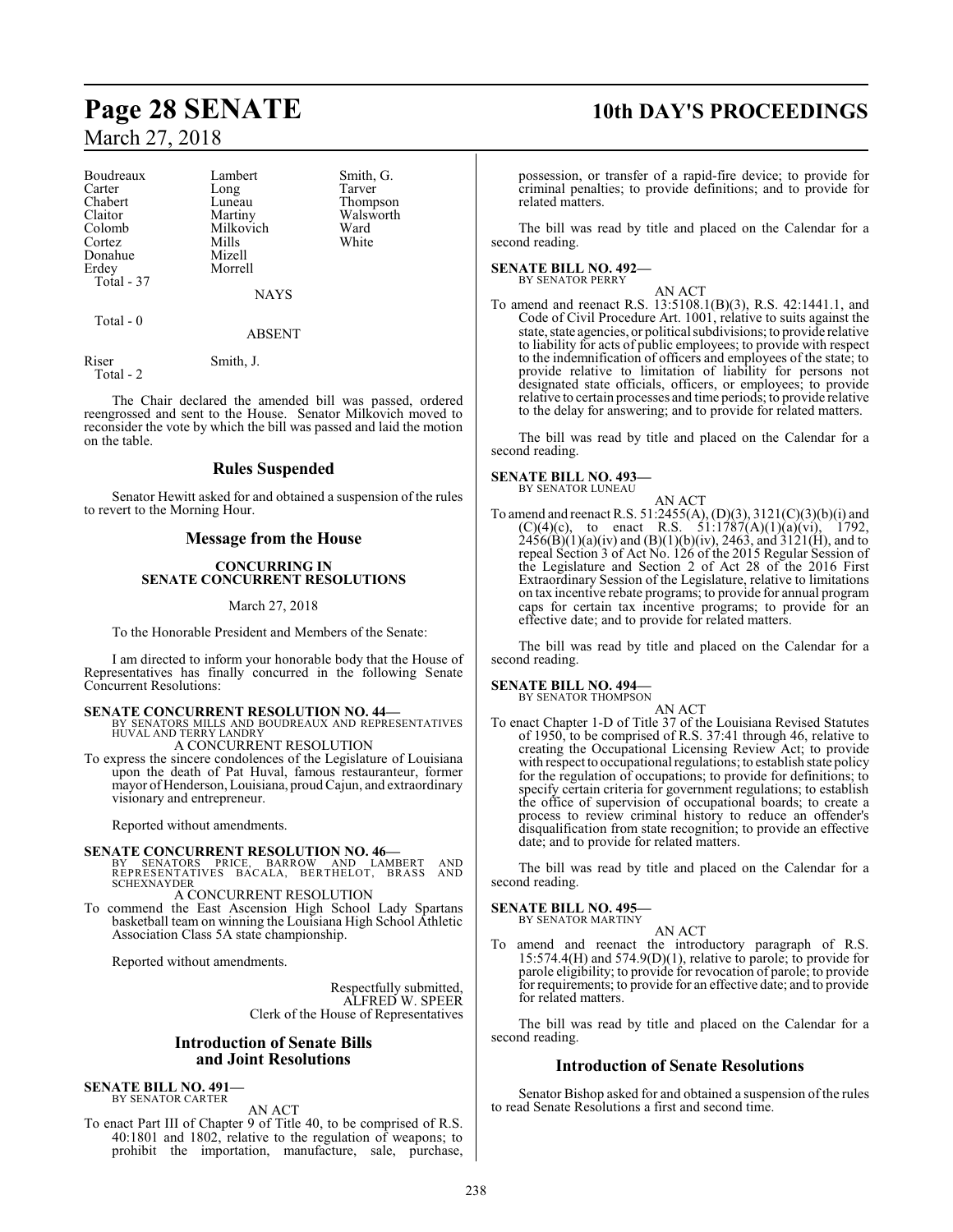### **SENATE RESOLUTION NO. 49—**

BY SENATOR MORRISH A RESOLUTION

To designate November 2018 as "School Psychologist Awareness Month".

The resolution was read by title and placed on the Calendar for a second reading.

#### **SENATE RESOLUTION NO. 50—** BY SENATOR BARROW

A RESOLUTION To recognize March 2018 as "Youth Art Month in Louisiana".

The resolution was read by title and placed on the Calendar for a second reading.

#### **SENATE RESOLUTION NO. 51—** BY SENATOR BISHOP

A RESOLUTION

To recognize Wednesday, March 28, 2018, as Southern University Day at the state capitol.

On motion of Senator Bishop the resolution was read by title and adopted.

#### **SENATE RESOLUTION NO. 52—** BY SENATOR PRICE

A RESOLUTION

To designate Wednesday, April 4, 2018, as Nelson Chapel A.M.E. Church Day in the Louisiana Senate.

The resolution was read by title and placed on the Calendar for a second reading.

#### **SENATE RESOLUTION NO. 53—** BY SENATOR LAMBERT

A RESOLUTION

To commend Brayden Aime on achieving a perfect score on the ACT.

The resolution was read by title and placed on the Calendar for a second reading.

#### **SENATE RESOLUTION NO. 54—** BY SENATOR BISHOP

A RESOLUTION

To commend Sandy Pugh for her accomplishments as basketball coach for Southern University.

On motion of Senator Bishop the resolution was read by title and adopted.

#### **SENATE RESOLUTION NO. 55—** BY SENATOR BISHOP

A RESOLUTION

To commend Younne Anthony Reid for his accomplishments as head track coach at Southern University at New Orleans.

On motion of Senator Bishop the resolution was read by title and adopted.

### **Introduction of Senate Concurrent Resolutions**

#### **SENATE CONCURRENT RESOLUTION NO. 48—** BY SENATOR MORRISH

A CONCURRENT RESOLUTION

To provide for legislative approval of the formula developed by the State Board of Elementary and Secondary Education pursuant to Article VIII, Section 13(B) of the Constitution of Louisiana to determine the cost of a minimum foundation program of education in all public elementary and secondaryschools as well as to equitably allocate the funds to parish and city school systems, and adopted by the board on March 13, 2018.

## **10th DAY'S PROCEEDINGS Page 29 SENATE** March 27, 2018

The resolution was read by title and placed on the Calendar for a second reading.

### **Message from the House**

### **ASKING CONCURRENCE IN HOUSE BILLS AND JOINT RESOLUTIONS**

March 27, 2018

To the Honorable President and Members of the Senate:

I am directed to inform your honorable body that the House of Representatives has finally passed and asks your concurrence in the following House Bills and Joint Resolutions:

| HB No. 459 | HB No. 234 | HB No. 267        |
|------------|------------|-------------------|
| HB No. 38  | HB No. 171 | HB No. 173        |
| HB No. 174 | HB No. 288 | <b>HB</b> No. 360 |

Respectfully submitted, ALFRED W. SPEER Clerk of the House of Representatives

### **House Bills and Joint Resolutions on First Reading**

### **HOUSE BILL NO. 38—**

BY REPRESENTATIVE HOLLIS AN ACT

To amend and reenact R.S. 11:241(B), relative to the formula for the distribution of benefit increases to members of the state and statewide retirement systems; to provide that the benefit calculation be based upon a system's fiscal year end; and to provide for related matters.

The bill was read by title and placed on the Calendar for a second reading.

### **HOUSE BILL NO. 171—**

BY REPRESENTATIVE GAROFALO AN ACT

To amend and reenact R.S. 9:3423, relative to foreign partnerships or foreign equivalent; to provide relative to the ownership of immovable property by a foreign partnership; to provide for registration; to provide relative to filing written articles of partnership or foreign equivalent; to provide for retroactive effect of registration and the filing of written articles of partnership or foreign equivalent; and to provide for related matters.

The bill was read by title and placed on the Calendar for a second reading.

### **HOUSE BILL NO. 173—**

BY REPRESENTATIVE GAROFALO AN ACT

To amend and reenact R.S. 9:5630(A) and 5632, relative to successions; to provide relative to actions by successors; to provide relative to prescription; and to provide for related matters.

The bill was read by title and placed on the Calendar for a second reading.

## **HOUSE BILL NO. 174—** BY REPRESENTATIVE GAROFALO

- AN ACT
- To amend and reenact Code of Civil Procedure Articles 194(6), 853, 855, 1471(A)(introductory paragraph) and (3), 1913(B) and (C), and 3952, relative to civil procedure; to provide for the signing of orders and judgments by the district judge in chambers; to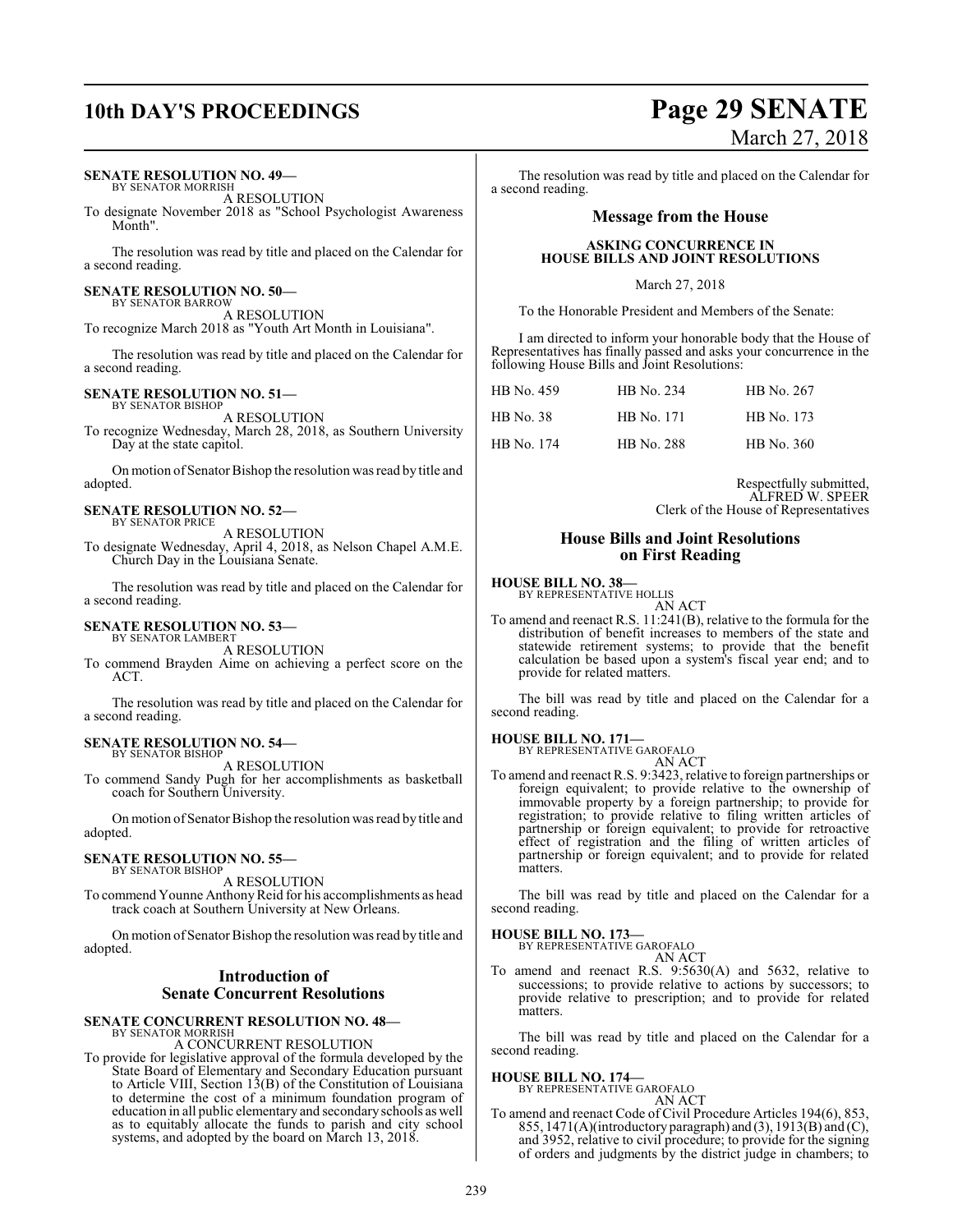provide with respect to exhibits to pleadings; to provide exceptions to the general rules on pleading capacity; to provide sanctions for failing to comply with discovery orders; to provide for service of notice of the signing of final default judgments; to provide for the clarification of terminology; and to provide for related matters.

The bill was read by title and placed on the Calendar for a second reading.

#### **HOUSE BILL NO. 234—** BY REPRESENTATIVE EDMONDS

AN ACT

To amend and reenact R.S. 9:1513, relative to deposited funds payable to a surviving spouse without court proceedings; to provide for an increase in the amount of funds released; to modify with respect to the description of financial institutions; to remove a reporting requirement with respect to funds released by a payor institution; and to provide for related matters.

The bill was read by title and placed on the Calendar for a second reading.

## **HOUSE BILL NO. 267—** BY REPRESENTATIVE ANDERS

AN ACT

To amend and reenact R.S. 22:1562(A)(2) and (3) and to enact R.S. 22:1562(A)(4), relative to prohibited acts for insurers and insurance producers; to provide exceptions to prohibited payments by insurers and insurance producers for distributions of profits to certain owners; to make technical changes; and to provide for related matters.

The bill was read by title and placed on the Calendar for a second reading.

## **HOUSE BILL NO. 288—** BY REPRESENTATIVE JACKSON

AN ACT

To amend and reenact Code ofCivil Procedure Article 5059, relative to civil procedure; to provide for the computation of a period of time allowed or prescribed to seek rehearing, reconsideration, or judicial review or appeal of a decision or order by an agency in the executive branch of state government; to provide for exceptions; and to provide for related matters.

The bill was read by title and placed on the Calendar for a second reading.

### **HOUSE BILL NO. 360—** BY REPRESENTATIVE GAROFALO

AN ACT

To amend and reenact R.S. 6:708(G) and 710(A) and (B) and to enact R.S. 6:272(D)(5), 283(B)(4), 1183(C), and 1188(F), relative to delivery notices of meetings and other communications; to provide authorization for electronic notification within articles of incorporation or bylaws; and to provide for related matters.

The bill was read by title and placed on the Calendar for a second reading.

### **HOUSE BILL NO. 459—**

BY REPRESENTATIVE GREGORY MILLER AN ACT

To amend and reenact R.S. 6:315.1(A) through (C), relative to the transfer of small deposits to the surviving spouse or heirs upon the death of an intestate depositor; to provide an increase in the amount of small deposit transfers; and to provide for related matters.

The bill was read by title and placed on the Calendar for a second reading.

### **Page 30 SENATE 10th DAY'S PROCEEDINGS**

### **Reports of Committees**

The following reports of committees were received and read:

### **REPORT OF COMMITTEE ON**

### **EDUCATION**

Senator Dan W. "Blade" Morrish, Chairman on behalf of the Committee on Education, submitted the following report:

### March 27, 2018

To the President and Members of the Senate:

I am directed by your Committee on Education to submit the following report:

### **SENATE BILL NO. 43—**

BY SENATOR APPEL A JOINT RESOLUTION

Proposing to amend Article IV, Section 22(A), Article VII, Sections  $10.1(C)(1)$  and (3) and the introductory paragraph of (D)(1) and  $10.4(B)(1)$ ,  $(3)$ , and  $(4)$ , and Article VIII, Sections 5 and 16, to add Part IV of Article XIV, to be comprised of Section 41, and to repeal Article VIII, Sections 6, 7, 7.1, 8(B) and (D), and 12 of the Constitution of Louisiana, to provide for the governance of public postsecondary education; to create the Board of Trustees for Postsecondary Education; to abolish the Board of Regents and the postsecondary education management boards and transfer their powers, duties, and responsibilities to the board of trustees; to provide relative to the operation and management of public hospitals by the board of trustees; and to specify an election for submission of the proposition to electors and provide a ballot proposition.

Reported favorably.

## **SENATE BILL NO. 199—** BY SENATOR BISHOP

AN ACT To enact R.S. 17:3138.7 and R.S. 36:651(T)(7), relative to postsecondary education; to establish the Advisory Council on Historically Black Colleges and Universities under the jurisdiction of the Board of Regents; to provide relative to the membership, powers, duties, and functions of the council; and to provide for related matters.

Reported with amendments.

### **SENATE BILL NO. 380—** BY SENATOR BISHOP

AN ACT To amend and reenact R.S. 17:5002(E)(2) and the introductory paragraph of 5025, and to enact R.S.  $17:5002(H)$ , 5024(A)(1)(e) and  $(B)(1)(e)$ , 5026.1, and 5042.1, relative to the Taylor Opportunity Program for Students; to create a new program award; to provide for initial award eligibility and continuation requirements; to provide relative to award amount; and to provide for related matters.

Reported with amendments.

**SENATE BILL NO. 394—** BY SENATOR WHITE

AN ACT

To amend and reenact R.S. 17:5002(E)(2), 5024(B)(1)(d), and the introductory paragraph of 5026(A), and to enact R.S.  $17:5002(H)$ ,  $5024(A)(1)(e)$ ,  $5026.1$ , and  $5042.1$ , relative to the Taylor Opportunity Program for Students; to create a new program award; to provide for initial award eligibility and continuation requirements; to provide relative to award amounts; and to provide for related matters.

Reported with amendments.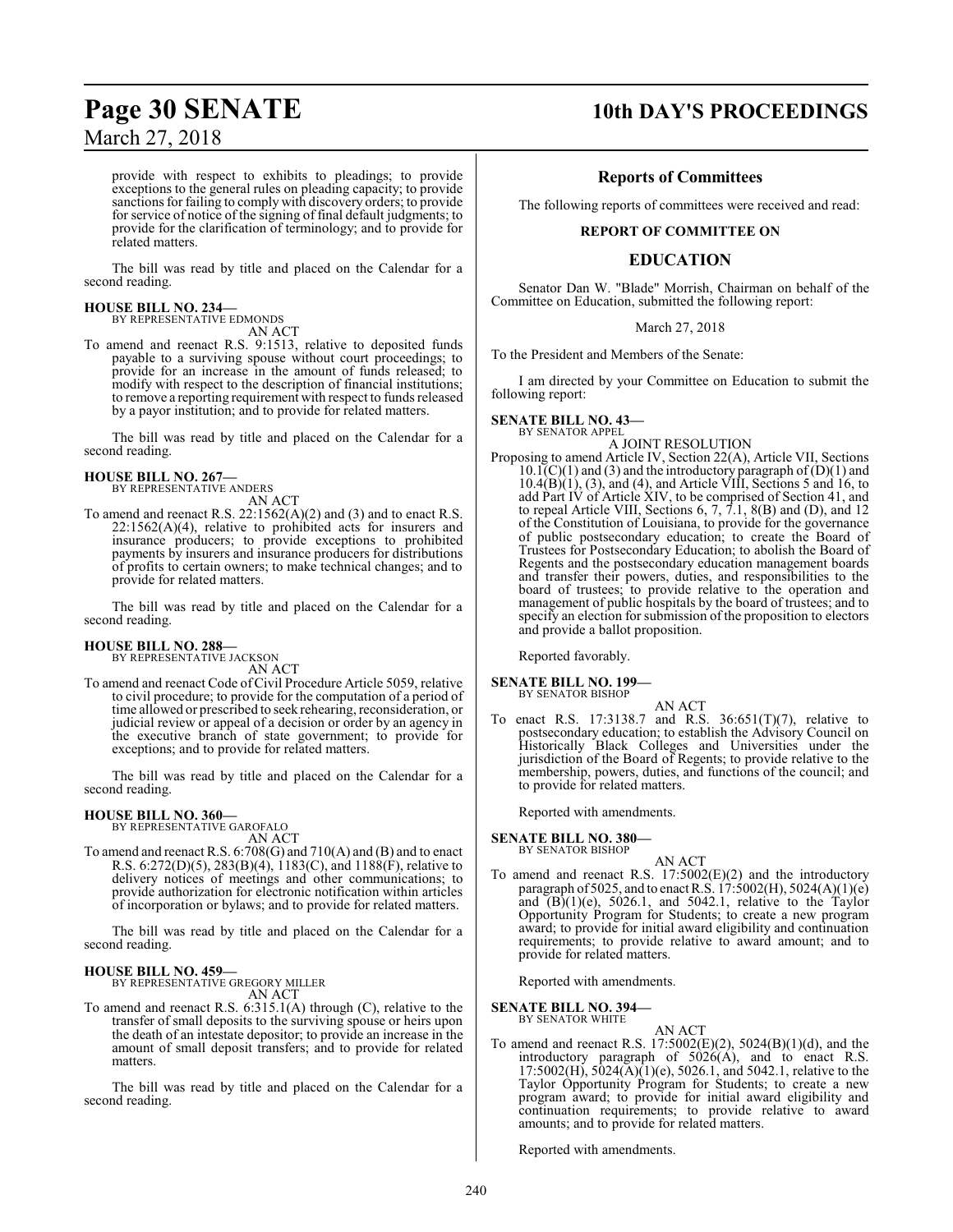## **10th DAY'S PROCEEDINGS Page 31 SENATE**

### **SENATE BILL NO. 452—**

BY SENATOR MORRISH AN ACT

To amend and reenact R.S. 17:183.3(B)(2)(c), 5025(3)(c), the introductory paragraph of  $5026(A)$  and  $(A)(3)(b)$ ,  $5061$ , the introductory paragraph of  $5062(C)$ ,  $(C)(1)$ , and  $(C)(4)$ , R.S.  $39:98.3(D)$ , and R.S.  $47:1508(B)(17)$ , relative to the Taylor Opportunity Program for Students; to provide relative eligibility requirements; to provide relative to Board of Regents reporting requirements; to provide relative to sharing of certain taxpayer data to the administering agency; to provide for technical changes; and to provide for related matters.

Reported with amendments.

Respectfully submitted, DAN W. "BLADE" MORRISH Chairman

### **Privileged Report of the Committee on Senate and Governmental Affairs**

### **ENROLLMENTS**

Senator Peterson, Chairman on behalf of the Committee on Senate and Governmental Affairs, submitted the following report:

### March 27, 2018

To the President and Members of the Senate:

I am directed by your Committee on Senate and Governmental Affairs to submit the following report:

The following Senate Concurrent Resolution has been properly enrolled:

### **SENATE CONCURRENT RESOLUTION NO. 40—**

BY SENATORS WALSWORTH, PEACOCK, PETERSON AND THOMPSON AND REPRESENTATIVES JAY MORRIS AND SHADOIN A CONCURRENT RESOLUTION

To commend the 2018 Prudential Spirit of Community Award winners.

> Respectfully submitted, KAREN CARTER PETERSON Chairman

The foregoing Senate Concurrent Resolution was signed by the President of the Senate.

### **Message to the Secretary of State**

### **SIGNED SENATE CONCURRENT RESOLUTIONS**

March 27, 2018

To the Honorable Secretary of State:

The President of the Senate and the Speaker of the House of Representatives have signed the following Senate Concurrent Resolutions:

# March 27, 2018

### **SENATE CONCURRENT RESOLUTION NO. 17—**

BY SENATORS BISHOP, ALARIO, ALLAIN, APPEL, BARROW,<br>BOUDREAUX, CARTER, CHABERT, CLAITOR, COLOMB, CORTEZ,<br>DONAHUE, ERDEY, FANNIN, GATTI, HEWITT, JOHNS, LAFLEUR,<br>LAMBERT, LONG,LUNEAU, MARTINY,MILKOVICH,MILLS,MIZELL,<br>MORRELL, WARD AND WHITE AND REPRESENTATIVES ABRAMSON,BAGNERIS, BOUIE, GARY CARTER, FRANKLIN, GAINES, GLOVER, HALL, JIMMY<br>HARRIS, HUNTER, JACKSON, JAMES, JEFFERSON, JENKINS, JORDAN,<br>TERRY LANDRY, LEGER, LYONS, MARCELLE, DUSTIN MILLER,<br>MORENO, NORTON, PIERRE AND SMITH

### A CONCURRENT RESOLUTION

To urge and request the New Orleans City Council for the city of New Orleans to rename a portion of Higgins Boulevard in Orleans Parish as Johnny Jackson Jr. Boulevard to honor the memory of Johnny Jackson Jr., a former city councilman, state representative, and community leader.

### **SENATE CONCURRENT RESOLUTION NO. 18—**

BY SENATOR PEACOCK A CONCURRENT RESOLUTION

To express the sincere and heartfelt condolences ofthe Legislature of Louisiana upon the untimely death of Emilie Michelle Gibson of Bossier City, Louisiana, and to remember her contributions to others.

#### **SENATE CONCURRENT RESOLUTION NO. 19—** BY SENATOR GATTI AND REPRESENTATIVE HORTON

A CONCURRENT RESOLUTION

To commend Providence Classical Academy on the dedication of the Dr. Fred Lowery Library.

### **SENATE CONCURRENT RESOLUTION NO. 20—**

BY SENATORS GATTI AND PEACOCK AND REPRESENTATIVES CREWS AND HORTON

### A CONCURRENT RESOLUTION

To commend the archery team and coaches of Benton Middle School in Benton, Louisiana, for its accomplishment of winning the Middle School World Archery championship for the third consecutive year.

### **SENATE CONCURRENT RESOLUTION NO. 21—** BY SENATOR GATTI AND REPRESENTATIVE HORTON A CONCURRENT RESOLUTION

To commend Lawrence and Varrie Player of Benton, Louisiana, on being the longest married couple in Louisiana for 2017.

**SENATE CONCURRENT RESOLUTION NO. 22—** BY SENATOR GATTI AND REPRESENTATIVES CREWS AND HORTON A CONCURRENT RESOLUTION

To commend the Kingston Elementary School archery team on winning the elementary school world archery championship.

**SENATE CONCURRENT RESOLUTION NO. 23—** BY SENATOR GATTI AND REPRESENTATIVE HORTON A CONCURRENT RESOLUTION

To commend Vicki's School of Dance on its forty-seventh anniversary.

**SENATE CONCURRENT RESOLUTION NO. 24—**

BY SENATORS GATTI AND PEACOCK AND REPRESENTATIVES CREWS AND HORTON

A CONCURRENT RESOLUTION To commend Bossier Sign Company, Inc. on its fiftieth anniversary.

### **SENATE CONCURRENT RESOLUTION NO. 25—**

BY SENATOR ERDEY AND REPRESENTATIVE MACK A CONCURRENT RESOLUTION

To commend the Holden High School Lady Rockets on winning the Louisiana High School Athletic Association Class B girls basketball championship.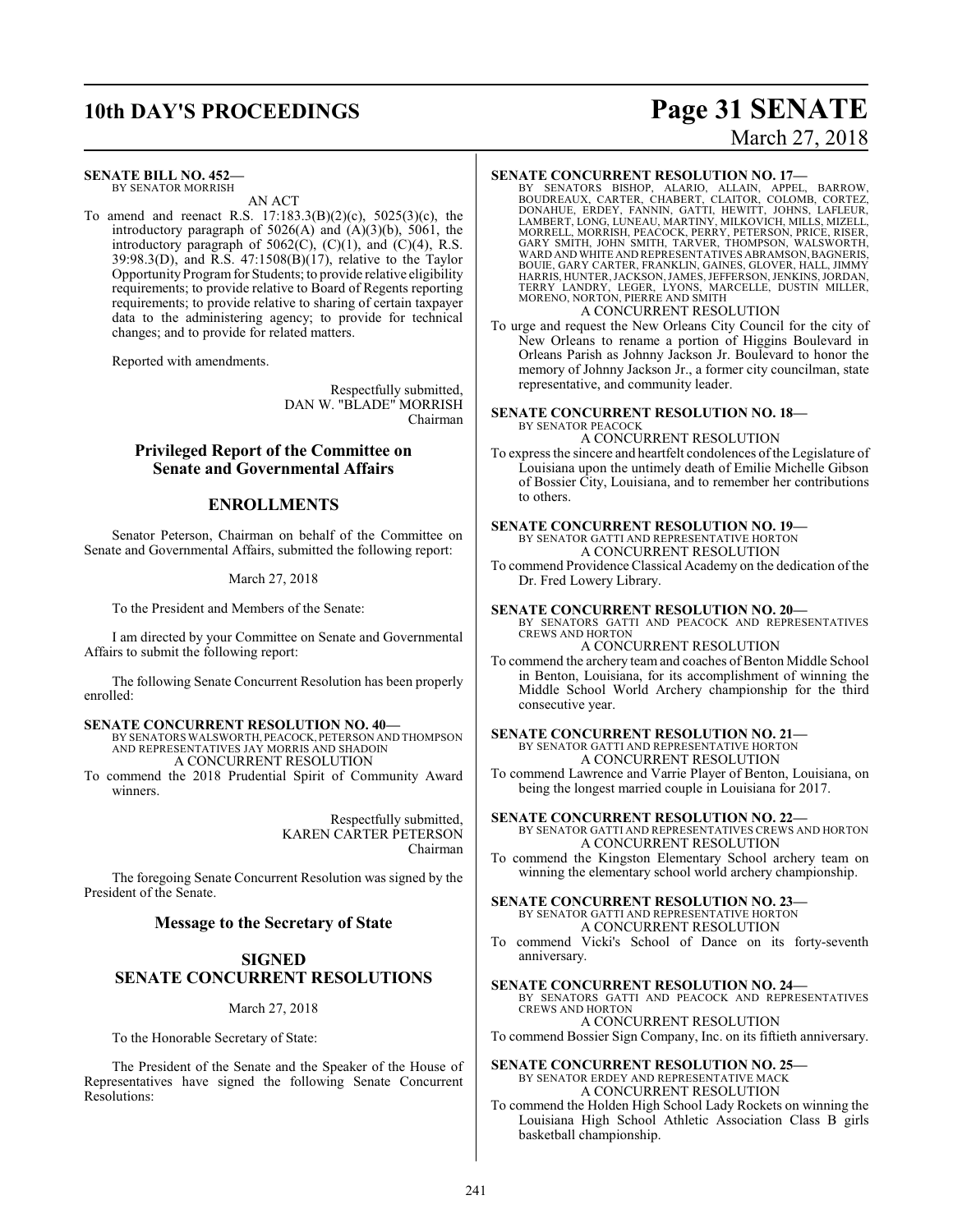## **Page 32 SENATE 10th DAY'S PROCEEDINGS**

### March 27, 2018

### **SENATE CONCURRENT RESOLUTION NO. 27—**

BY SENATORS GATTI, PEACOCK AND WALSWORTH AND REPRESENTATIVE HORTON

A CONCURRENT RESOLUTION To commend and congratulate Bossier Parish and its citizenry and public officials on the celebration of its 175<sup>th</sup> anniversary.

### **SENATE CONCURRENT RESOLUTION NO. 28—**

BY SENATOR GATTI AND REPRESENTATIVE REYNOLDS A CONCURRENT RESOLUTION

To commend and congratulate the First Baptist Church ofMinden for its rich history and the faithful foundation upon which it was built.

#### **SENATE CONCURRENT RESOLUTION NO. 29—** BY SENATOR WALSWORTH

A CONCURRENT RESOLUTION

To commend Summer Holloway on achieving a perfect score on the ACT.

#### **SENATE CONCURRENT RESOLUTION NO. 30—** BY SENATOR JOHNS

A CONCURRENT RESOLUTION

To recognize May 12, 2018, as Louisiana Firefighters' Appreciation Day and commends all firefighters across the state for their dedication to public safety, and for their service to the citizens of Louisiana and the United States of America.

### **SENATE CONCURRENT RESOLUTION NO. 31—**

BY SENATORS ALARIO, MARTINY, ALLAIN, APPEL, BARROW,<br>BISHOP, BOUDREAUX, CARTER, CHABERT, CLAITOR, COLOMB,<br>CORTEZ, DONAHUE, ERDEY, FANNIN, GATTI, HEWITT, JOHNS,<br>LAFLEUR, LAMBERT, LONG, LUNEAU, MILKOVICH, MILLS, MIZELL, MORRELL, MORRISH, PEACOCK, PERRY, PETERSON, PRICE, RISER,<br>GARY SMITH, JOHN SMITH, TARVER, THOMPSON, WALSWORTH,<br>WARD AND WHITE AND REPRESENTATIVES ABRAHAM,<br>ABRAMSON, AMEDEE, ANDERS, ARMES, BACALA, BAGLEY,<br>BAGNERIS, BARRAS, CHAD BROWN, TERRY BROWN, CARMODY, CARPENTER, GARY<br>CARTER, ROBBY CARTER, STEVE CARTER, CHANEY, CONNICK,<br>COUSSAN, COX, CREWS, CROMER, DANAHAY, DAVIS, DEVILLIER,<br>DWIGHT, EDMONDS, EMERSON, FALCONER, FOIL, FRANKLIN,<br>GAINES, GAR HUNTER, HUVAL, IVEY, JACKSON, JAMES, JEFFERSON, JENKINS,<br>JOHNSON, JONES, JORDAN, NANCY LANDRY, TERRY LANDRY,<br>LEBAS, LEGER, LEOPOLD, LYONS, MACK, MAGEE, MARCELLE,<br>MARINO, MCFARLAND, MIGUEZ, DUSTIN MILLER, GREGORY<br>MILLER, MO AND ZERINGUE

### A CONCURRENT RESOLUTION

To commend, posthumously, former Jefferson Parish Sheriff Harry Lee for his extraordinary life and contributions to Jefferson Parish and the state of Louisiana.

### **SENATE CONCURRENT RESOLUTION NO. 32—**

BY SENATORS ALARIO, ALLAIN, APPEL, BARROW, BISHOP, BOUDREAUX, CARTER, CHABERT, CLAITOR, COLOMB, CORTEZ, DONAHUE, ERDEY, FANNIN, GATTI, HEWITT, JOHNS, LAFLEUR, LAMBERT, LONG, LUNEAU, MARTINY, MILKOVICH, MILLS, MIZELL,<br>MORRELL, MORRISH, PEACOCK, PERRY, PETERSON, PRICE, RISER,<br>GARY SMITH, JOHN SMITH, TARVER, THOMPSON, PRICE, RISER,<br>WARD AND WHITE AND REPRESENTATIVES ABRAHAM,<br>ABRAMS HUNTER, HUVAL, IVEY, JACKSON, JAMES, JEFFERSON, JENKINS,<br>JOHNSON, JONES, JORDAN, NANCY LANDRY, TERRY LANDRY,<br>LEBAS, LEGER, LEOPOLD, LYONS, MACK, MAGEE, MARCELLE,<br>MARINO, MCFARLAND, MIGUEZ, DUSTIN MILLER, GREGORY MILLER, MORENO, JAY MORRIS, JIM MORRIS, NORTON, PEARSON, PIERRE, POPE, PUGH, PYLANT, REYNOLDS, RICHARD,<br>SCHEXNAYDER, SEABAUGH, SHADOIN, SIMON, SMITH, STAGNI,<br>STEFANSKI,STOKES,TALBOT,THIBAUT,THOMAS,WHITE,WRIGHT AND ZERINGUE

### A CONCURRENT RESOLUTION

To express the sincere condolences of the Legislature of Louisiana upon the passing of New Orleans businessman, philanthropist, and Louisiana legend, Thomas Milton "Tom" Benson, at the age of ninety and to note his lifetime of accomplishment.

### **SENATE CONCURRENT RESOLUTION NO. 33—**

BY SENATORS WALSWORTH, ALARIO, ALLAIN, APPEL, BARROW, BISHOP, BOUDREAUX, CARTER, CHABERT, CLAITOR, COLOMB, CORTEZ, DONAHUE, ERDEY, FANNIN, GATTI, HEWITT, JOHNS,<br>LAFLEUR, LAMBERT, LONG, LUNEAU, MARTINY, MILKOVICH,<br>MILLS,MIZELL,MORRELL,MORRISH,PEACOCK,PERRY,PETERSON, PRICE, RISER, GARY SMITH, JOHN SMITH, TARVER, THOMPSON, WARD AND WHITE AND REPRESENTATIVES HENRY AND TALBOT A CONCURRENT RESOLUTION

To commend U.S. Congressman Steven Joseph Scalise upon his induction into the Louisiana Political Museum and Hall of Fame.

### **SENATE CONCURRENT RESOLUTION NO. 34—**

BY SENATORS WALSWORTH, ALARIO, ALLAIN, APPEL, BARROW, BISHOP, BOUDREAUX, CARTER, CHABERT, CLAITOR, COLOMB, CORTEZ, DONAHUE, ERDEY, FANNIN, GATTI, HEWITT, JOHNS, LAFLEUR, LAMBERT, LONG, LUNEAU, MARTINY, MILKOVICH, MILLS, MIZELL, MORRELL, MORRISH, PEACOCK, PERRY, PETERSON, PRICE, RISER, GARY SMITH, JOHN SMITH, TARVER, THOMPSON, WARD AND WHITE AND REPRESENTATIVE THOMAS

### A CONCURRENT RESOLUTION

To commend Charles Doerr Lancaster Jr. upon his induction into the Louisiana Political Museum and Hall of Fame.

#### **SENATE CONCURRENT RESOLUTION NO. 35—**

BY SENATORS MILKOVICH, ALARIO, ALLAIN, APPEL, BARROW, BISHOP, BOUDREAUX, CARTER, CHABERT, CLAITOR, COLOMB,<br>CORTEZ, DONAHUE, ERDEY, FANNIN, GATTI, HEWITT, JOHNS,<br>LAFLEUR, LAMBERT, LONG, LUNEAU, MARTINY, MILLS, MIZELL, MORRELL, MORRISH, PEACOCK, PERRY, PETERSON, PRICE, RISER, GARY SMITH, JOHN SMITH, TARVER, THOMPSON, WALSWORTH, WARD AND WHITE AND REPRESENTATIVE CREWS A CONCURRENT RESOLUTION

To express the sincere condolences of the Legislature of Louisiana upon the death of William Franklin "Billy" Graham Jr., well known as "America's pastor" and a much admired and beloved Christian preacher.

#### **SENATE CONCURRENT RESOLUTION NO. 36—** BY SENATOR MILKOVICH AND REPRESENTATIVE EDMONDS A CONCURRENT RESOLUTION

To express the sincere condolences of the Legislature of Louisiana upon the death of William P. Black Sr. of Baton Rouge, Louisiana, known for his decades-long children's television persona, Buckskin Bill.

### **SENATE CONCURRENT RESOLUTION NO. 37—**

BY SENATORS GATTI AND PEACOCK AND REPRESENTATIVE **CARMODY** 

### A CONCURRENT RESOLUTION

To commend Brammer Engineering upon the celebration of its fiftieth anniversary as a Louisiana oil and gas industry services company.

> Respectfully submitted, GLENN A. KOEPP Secretary of the Senate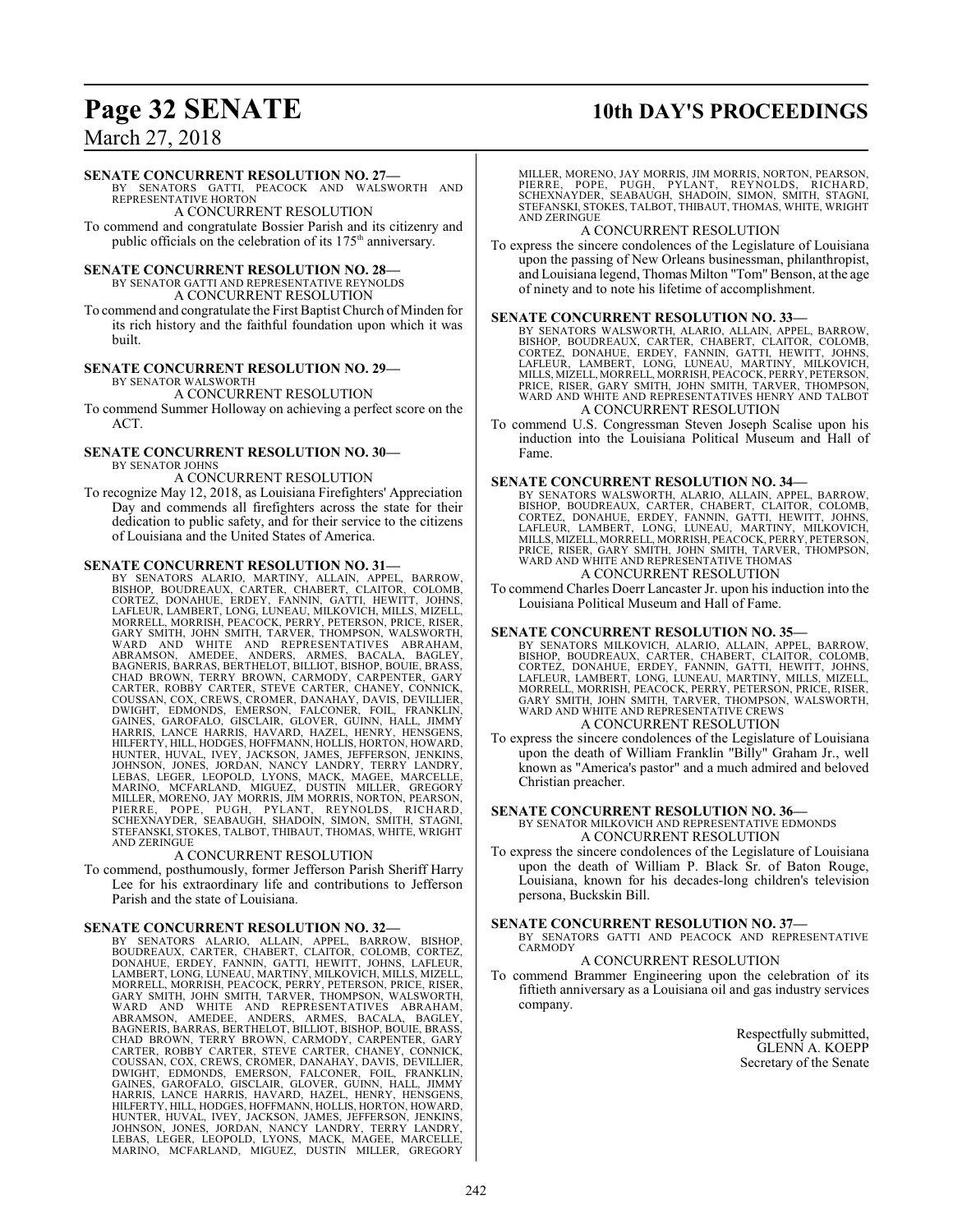### **10th DAY'S PROCEEDINGS Page 33 SENATE**

# March 27, 2018

### **Privileged Report of the Committee on Senate and Governmental Affairs**

### **ENROLLMENTS**

Senator Peterson, Chairman on behalf of the Committee on Senate and Governmental Affairs, submitted the following report:

March 27, 2018

To the President and Members of the Senate:

I am directed by your Committee on Senate and Governmental Affairs to submit the following report:

The following Senate Resolutions have been properly enrolled:

#### **SENATE RESOLUTION NO. 21—** BY SENATOR PETERSON

A RESOLUTION

To commend the "Geaux for the Gold With Purpose" campaign at Loyola University for working to ensure that children with pediatric cancer have access to safe and effective treatment options.

#### **SENATE RESOLUTION NO. 22—** BY SENATOR BOUDREAUX

A RESOLUTION

To express the sincere condolences of the Senate of the Legislature of Louisiana upon the death of Paul Marion Toce Sr., a selfmade man, who lived an extraordinary life, achieving great success as founder and chief geologist for Toce Oil Co., now Toce Energy.

### **SENATE RESOLUTION NO. 23—**

BY SENATOR BOUDREAUX A RESOLUTION To commend Pastor Ricky E. Carter for faithfully serving Good Hope Baptist Church for twenty-five years.

### **SENATE RESOLUTION NO. 25—**

BY SENATOR MORRELL A RESOLUTION To recognize Wednesday, March 21, 2018, as Stop the Bleed Day campaign at the Louisiana State Capitol.

#### **SENATE RESOLUTION NO. 26—** BY SENATOR MILLS

A RESOLUTION

To commend Thomas H. Lillie on his many accomplishments on the occasion of his retirement from the United States Department of the Interior.

### **SENATE RESOLUTION NO. 27—**

BY SENATOR MIZELL A RESOLUTION To recognize Tuesday, March 20, 2018, as the Louisiana Community and Technical College SystemWorkforce Experience Day at the state capitol and commend the dedicated work and contributions

# of the employees and students of LCTCS to the state.

**SENATE RESOLUTION NO. 28—** BY SENATOR WHITE

A RESOLUTION

To recognize Wednesday, March 21, 2018, as Forum 35 Day at the state capitol and to commend the members of Forum 35.

# **SENATE RESOLUTION NO. 29—** BY SENATORS BISHOP AND BARROW

A RESOLUTION

To designate Wednesday, March 21, 2018, as School-Based Health

Care Awareness Day in Louisiana.

### **SENATE RESOLUTION NO. 30—**

BY SENATOR MORRELL A RESOLUTION

To recognize Wednesday, March 21, 2018, as Stop the Bleed Day at the Louisiana State Capitol.

### **SENATE RESOLUTION NO. 31—** BY SENATOR CORTEZ

A RESOLUTION

To recognize Wednesday, March 21, 2018, as "The705 Day at the Louisiana State Capitol" and to commend the members of The705 Young Professional Organization.

#### **SENATE RESOLUTION NO. 32—** BY SENATOR GATTI

A RESOLUTION

To express the sincere condolences of the Senate of the Legislature of Louisiana upon the death of Stephen James Shows of Elm Grove, Louisiana, former general manager of the Louisiana Army Ammunition Plant in Minden, Louisiana.

### **SENATE RESOLUTION NO. 35—**<br>BY SENATOR PETERSON

A RESOLUTION

To commend Delta Sigma Theta Sorority, Inc. for a century of outstanding public service and to recognize Thursday, March 23, 2018, as the thirty-fourth annual "Red and White" Day at the Senate of the Legislature of Louisiana.

#### **SENATE RESOLUTION NO. 36—** BY SENATOR APPEL

A RESOLUTION

To recognize and designate March 21, 2018, as Kick Butts Day.

#### **SENATE RESOLUTION NO. 34—** BY SENATOR PERRY

A RESOLUTION

To commend and congratulate Brigadier General Robert Joseph Leblanc on being awarded the Congressional Gold Medal.

### **SENATE RESOLUTION NO. 37—**

BY SENATOR ALARIO A RESOLUTION

To commend Ready Louisiana and to recognize Monday, March 26, 2018, as Early Education Day at the state capitol.

#### **SENATE RESOLUTION NO. 38—** BY SENATOR THOMPSON

A RESOLUTION

To commend Sunakshi Sharma for being named a Distinguished Finalist as one of the top youth volunteers in Louisiana for 2018, in the 23 rd annual Prudential Spirit of Community Awards.

### **SENATE RESOLUTION NO. 39—**

BY SENATORS GATTI AND PEACOCK A RESOLUTION

To commend administrators, faculty, and students at Bossier Parish School for Technologyand Innovative Learning on being named a 2017 World-Leading Learner.

SENATE RESOLUTION NO. 40—<br>BY SENATORS MORRISH, ALARIO, ALLAIN, APPEL, BARROW, BISHOP, BOUDREAUX, CARTER, CHABERT, CLAITOR, COLOMB,<br>CORTEZ, DONAHUE, ERDEY, FANNIN, GATTI, HEWITT, JOHNS,<br>LAFLEUR, LAMBERT, LONG, LUNEAU, MARTI

A RESOLUTION

To express the sincere condolences of the Senate of the Legislature of Louisiana upon the passing of Patricia Reaud Theunissen of Jennings, Louisiana, and to celebrate a life well lived in service to her family, community, and her faith.